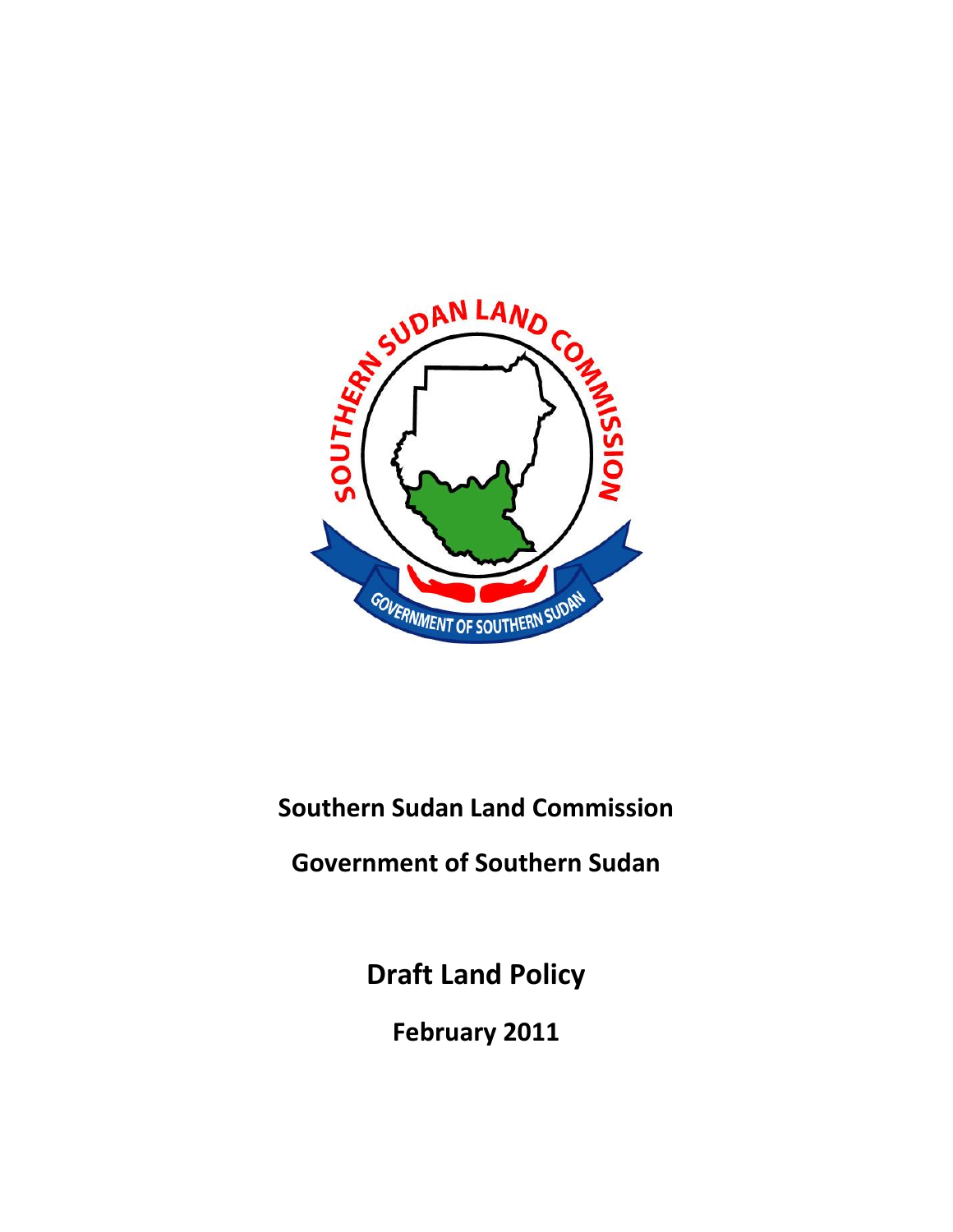# **Preface**

The Southern Sudan Land Commission was charged under the Comprehensive Peace Agreement of 2005 to recommend and coordinate land policies for South Sudan. This document provides a Draft Land Policy, which I am pleased to put before the Nation for discussion and eventual adoption as the official Land Policy of South Sudan.

The Draft Land Policy reflects the concerns and ideas of large numbers citizens from throughout Southern Sudan, who were consulted over the past two years in workshops and meetings in all ten states. The workshops and meetings provided opportunities for citizens to speak about the land and property rights problems they and their communities were experiencing. Tenure insecurity emerged as the problem people were most concerned about. Tenure insecurity had many causes, including the disruptions and dislocations of many years of war, weak land institutions, shortage of land in towns, conflicts over land and pasture rights, and fear of land-grabbing, or taking of land by powerful interests without regard for the rights of those who have pre-existing rights to it. What came through very clearly was that people want clearer and stronger rights over their land and natural resources. They also wanted all citizens to have a fair chance to hold land, under a variety of tenure arrangements, including community tenure, leasehold and freehold. They believed strongly that government institutions and traditional authorities should administer land rights in a transparent, accountable, fair and efficient manner.

Extending and protecting rights to land to as many citizens and other qualified rights holders as possible is the principal goal of this policy. The policy identifies a great number of things that government and citizens must do to achieve this goal, including adopting various legal reforms; clarifying the roles of government institutions with respect to land administration; building the capacity of land administrative institutions, including civil and traditional authorities; taking steps to ensure these institutions are transparent and accountable; providing guidance on good land use planning practices; strengthening the rights of women to land; and many other measures described in this document.

Many people were involved in the work of developing this policy, and I would like to take a moment to thank them. I am especially grateful to the over 1000 citizens who participated in workshops and meetings on the policy across the region. Participants came from many walks of life, and all gave freely of their ideas and time. The Nile Institute managed a program of research on land issues, mostly undertaken by Southern Sudanese researchers, the results of which helped clarify important aspects of the policy. The policy process was guided by the Land Policy Steering Committee, an inter-ministerial committee of officials representing numerous Commissions and Ministries of the Government of Southern Sudan. An earlier draft of the policy was reviewed by a number of African and international experts in land policy and our work benefitted from their suggestions. Technical assistance and logistical support was provided by the Sudan Property Rights Program (SPRP), administered by Tetra Tech ARD and funded by USAID. I thank all those institutions and individuals who contributed to this Draft Land Policy.

H.E. Robert Lado Lwoki

Chairperson, Southern Sudan Land Commission

February 2011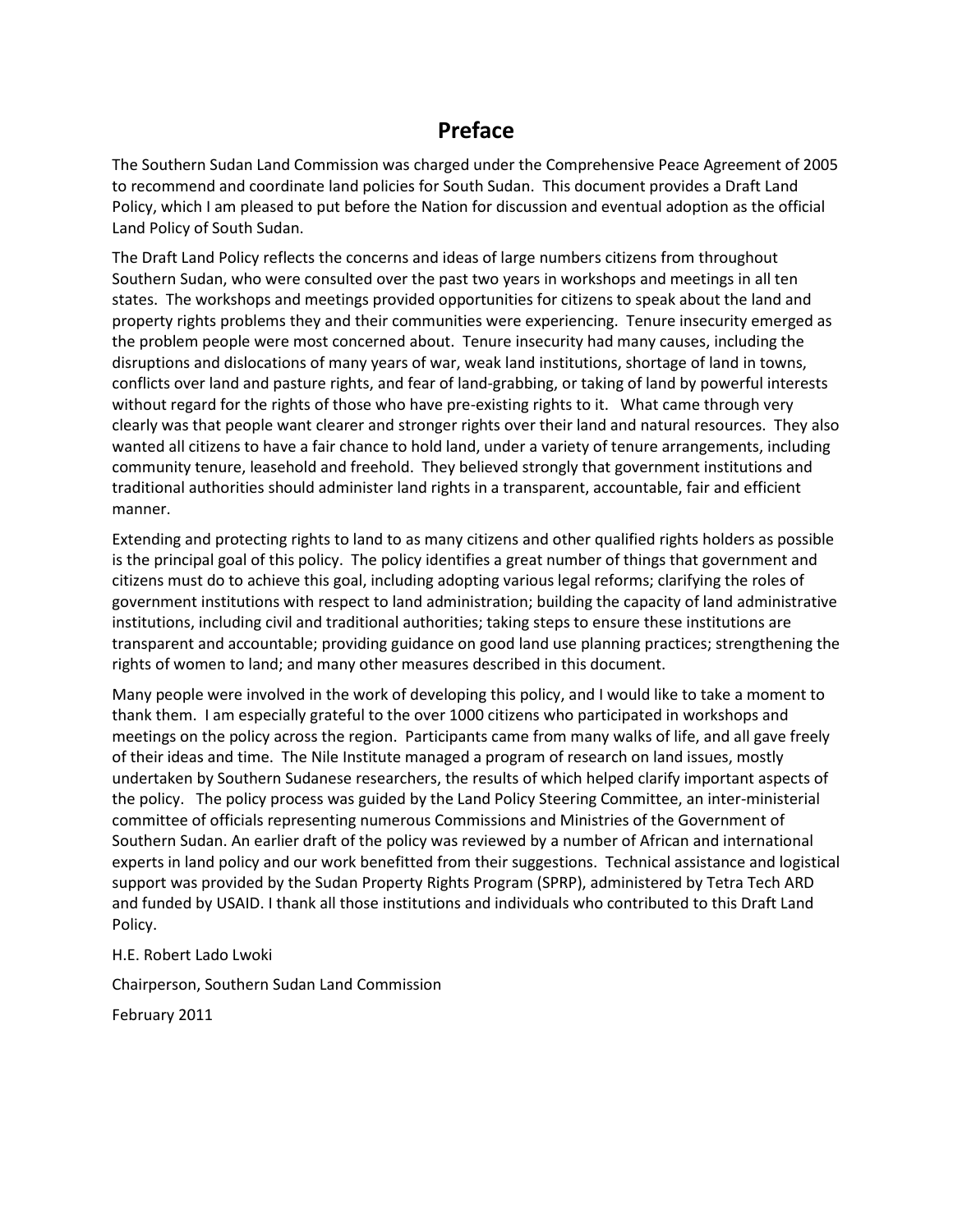# **Table of Contents**

| 1.1           |       |                                                                                                 |  |  |
|---------------|-------|-------------------------------------------------------------------------------------------------|--|--|
| 1.2           |       |                                                                                                 |  |  |
| 1.3           |       |                                                                                                 |  |  |
| 1.4           |       |                                                                                                 |  |  |
| 1.5           |       |                                                                                                 |  |  |
| 1.6           |       |                                                                                                 |  |  |
|               |       | 1.6.1 Dislocations due to civil war or natural calamities; post-war conflict over land rights 3 |  |  |
|               |       |                                                                                                 |  |  |
|               | 1.6.3 |                                                                                                 |  |  |
|               | 1.6.4 |                                                                                                 |  |  |
|               |       |                                                                                                 |  |  |
|               |       |                                                                                                 |  |  |
|               | 1.6.7 | "Land-grabbing;" the acquisition of land without regard for the interests of existing           |  |  |
|               |       | 1.6.8 Disagreements regarding boundaries between counties and payams5                           |  |  |
|               |       |                                                                                                 |  |  |
| 2.1           |       |                                                                                                 |  |  |
|               |       |                                                                                                 |  |  |
|               |       |                                                                                                 |  |  |
|               |       |                                                                                                 |  |  |
| $2.2^{\circ}$ |       |                                                                                                 |  |  |
|               |       | 2.2.1 The Government of the Southern Sudan accords property rights and tenure security great    |  |  |
|               |       | 2.2.2 Widespread public support and continuing confidence in customary institutions7            |  |  |
|               |       | 2.2.3 A commitment to the rule of law; and to transparency and accountability in land rights    |  |  |
|               |       |                                                                                                 |  |  |
| 3.1           |       |                                                                                                 |  |  |
| 3.2           |       |                                                                                                 |  |  |
| 3.3           |       |                                                                                                 |  |  |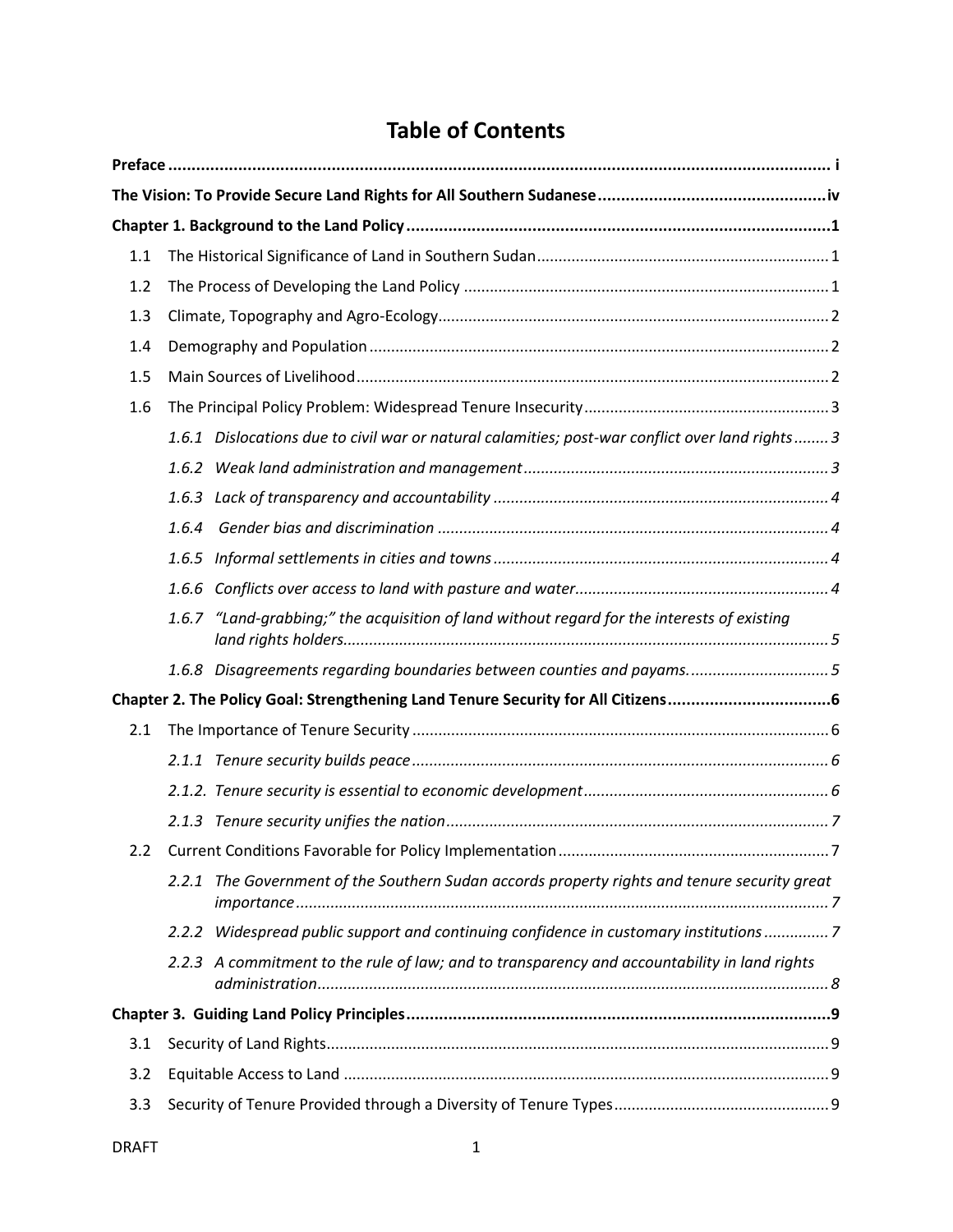| 3.4 |                                                                                                  |  |  |  |  |  |
|-----|--------------------------------------------------------------------------------------------------|--|--|--|--|--|
| 3.5 |                                                                                                  |  |  |  |  |  |
| 3.6 |                                                                                                  |  |  |  |  |  |
| 3.7 |                                                                                                  |  |  |  |  |  |
| 3.8 |                                                                                                  |  |  |  |  |  |
| 3.9 |                                                                                                  |  |  |  |  |  |
|     |                                                                                                  |  |  |  |  |  |
|     |                                                                                                  |  |  |  |  |  |
|     |                                                                                                  |  |  |  |  |  |
|     |                                                                                                  |  |  |  |  |  |
|     |                                                                                                  |  |  |  |  |  |
|     |                                                                                                  |  |  |  |  |  |
|     |                                                                                                  |  |  |  |  |  |
| 4.1 | Policy Statement 1: Tenure Security Will Be Provided under a Diversity of Tenure Systems 12      |  |  |  |  |  |
| 4.2 | Policy Statement 2. On the Role of Security of Land Tenure in Reducing Poverty 13                |  |  |  |  |  |
| 4.3 |                                                                                                  |  |  |  |  |  |
| 4.4 |                                                                                                  |  |  |  |  |  |
| 4.5 |                                                                                                  |  |  |  |  |  |
| 4.6 | Policy Statement 6. On Assigning Roles and Responsibilities for Land Administration.  15         |  |  |  |  |  |
| 4.8 |                                                                                                  |  |  |  |  |  |
| 4.9 |                                                                                                  |  |  |  |  |  |
|     |                                                                                                  |  |  |  |  |  |
|     |                                                                                                  |  |  |  |  |  |
|     |                                                                                                  |  |  |  |  |  |
|     |                                                                                                  |  |  |  |  |  |
|     | 4.14 Policy Statement 14. On Extending Tenure Security to Residents of 'Informal' Settlements 20 |  |  |  |  |  |
|     | 4.15 Policy Statement 15. On Community Rights to Natural Resources used in Common 21             |  |  |  |  |  |
|     |                                                                                                  |  |  |  |  |  |
|     | 4.17 Policy Statement 17. On Efficient and Transparent Land Administration. 26                   |  |  |  |  |  |
|     | 4.18 Policy Statement 18. On Balanced Land Use and Agricultural Development 29                   |  |  |  |  |  |
|     |                                                                                                  |  |  |  |  |  |
|     |                                                                                                  |  |  |  |  |  |
|     |                                                                                                  |  |  |  |  |  |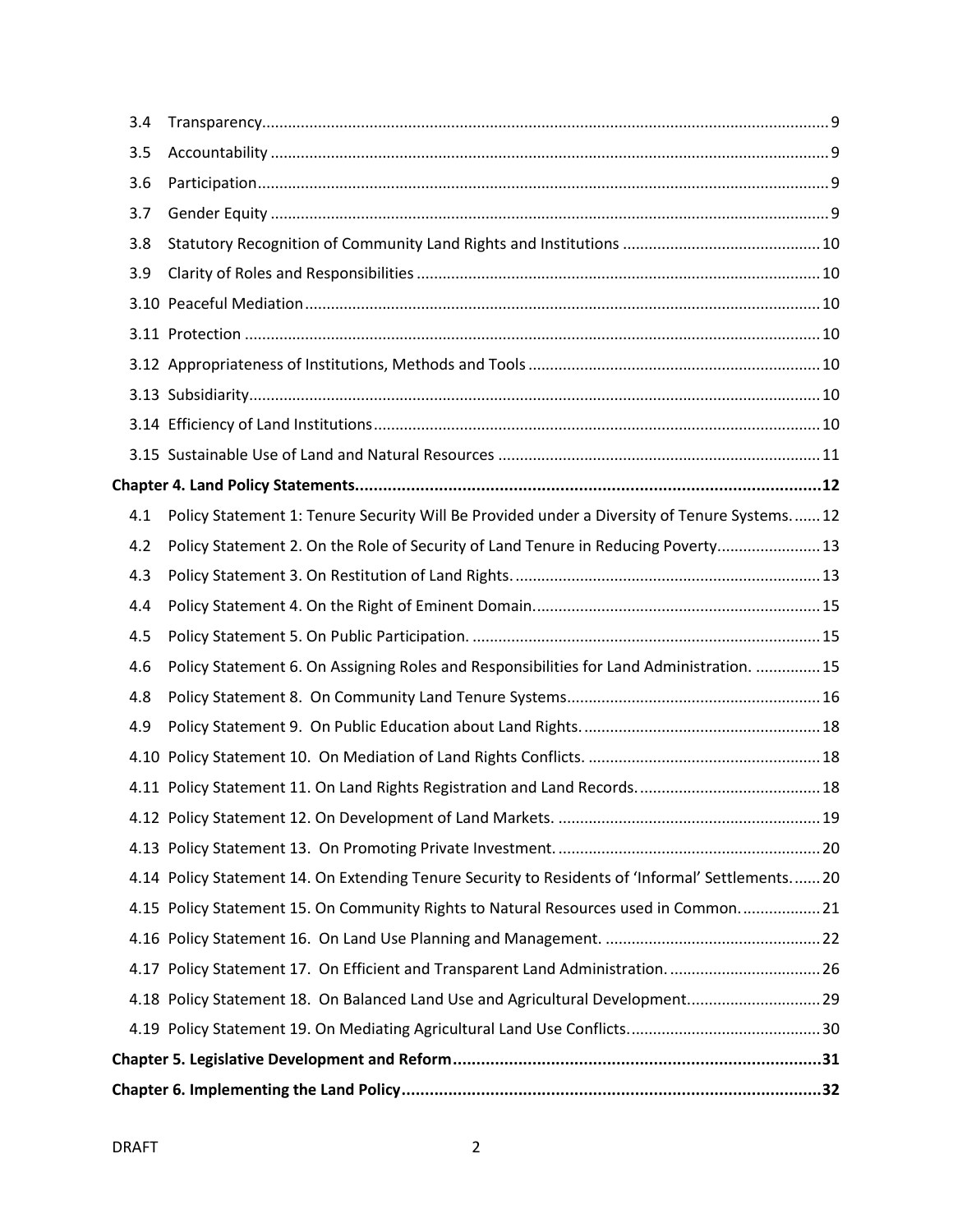| 6.1 |                                                                                                                                                                              |  |
|-----|------------------------------------------------------------------------------------------------------------------------------------------------------------------------------|--|
|     | 6.1.1 Central Government Institutions: A New Ministry Responsible for Providing Unified<br>Oversight and Guidance to Land Sector Administration throughout Southern Sudan 32 |  |
|     |                                                                                                                                                                              |  |
|     |                                                                                                                                                                              |  |
|     | 6.1.3 Local-level land authorities (County Land Authorities and Payam Land Councils)  34                                                                                     |  |
|     |                                                                                                                                                                              |  |
|     |                                                                                                                                                                              |  |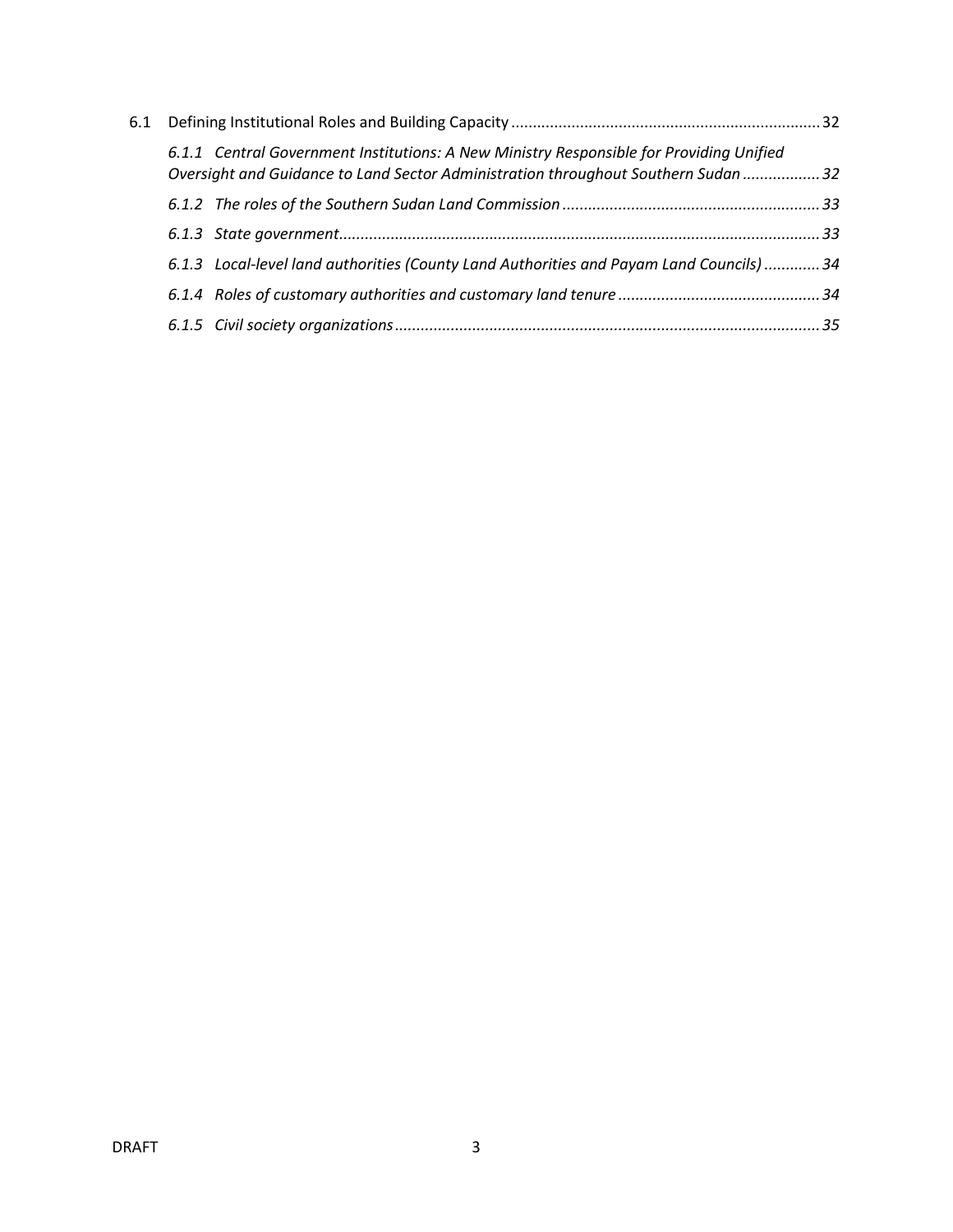# **The Vision: To Provide Secure Land Rights for All Southern Sudanese**

The draft Land Policy for Southern Sudan was developed under the leadership and guidance of the Southern Sudan Land Commission, with support and assistance from the Sudan Land Policy Program, an initiative funded by USAID and implemented by Tetra Tech ARD.

The policy is a reflection of the needs, problems and circumstances of Southern Sudan as it emerges from a long period of conflict, civil war and social, economic and political disorder. Paramount among those needs is creation of institutions that enable the citizens of Southern Sudan to rebuild their lives and their livelihoods in peace and security. Secure property rights are essential to the region's economic reconstruction and political and social development.

The policy was developed through a process of extensive public consultation across Southern Sudan. Consultative meetings solicited the views of public officials, traditional authorities, leaders of civil society groups and researchers and scholars. The principles on which the policy was built reflect the concerns and priorities of a broadly representative group of Southern Sudanese. Key policy proposals were augmented by the findings of research carried out by Southern Sudanese scholars, through a research program managed by the Nile Institute. The policy has also benefitted from lessons learned in other African countries that have sought to strengthen the land rights of their citizens.

- At the heart of the policy is a commitment to extend security of property rights to the greatest number of Southern Sudanese, regardless of their social or economic status.
- The policy recommends greater statutory protection for land held under customary tenure arrangements through enactment of a Community Land Act.
- The Community Land Act would extend the full enjoyment of customary land rights to women and would modernize the administration of customary land rights.
- The policy promotes the modernization and efficient performance of government agencies with land-related responsibilities in the Government of Southern Sudan and among state, local governments and customary authorities.
- The policy promotes the efficient and transparent operation of land markets, subject to appropriate forms of public oversight and regulation, in urban and rural areas, and of land held under freehold, leasehold and community tenure.
- The policy views the ability of poor citizens of Southern Sudan to gain security of property rights as essential to poverty reduction.
- The policy would facilitate the return of internally-displaced persons and refugees to communities from which they were displaced during the civil war or due to natural calamities, or where appropriate would help them to secure land in the host communities where they settled during the civil war.
- The policy encourages the sustainable management of land-based resources used in common, including forests, pasture lands and water resources, through collaborative planning and management initiatives.
- The policy seeks to facilitate the orderly growth of towns and urban areas, through strengthened town planning laws and capacity, and by recognizing the land needs of low-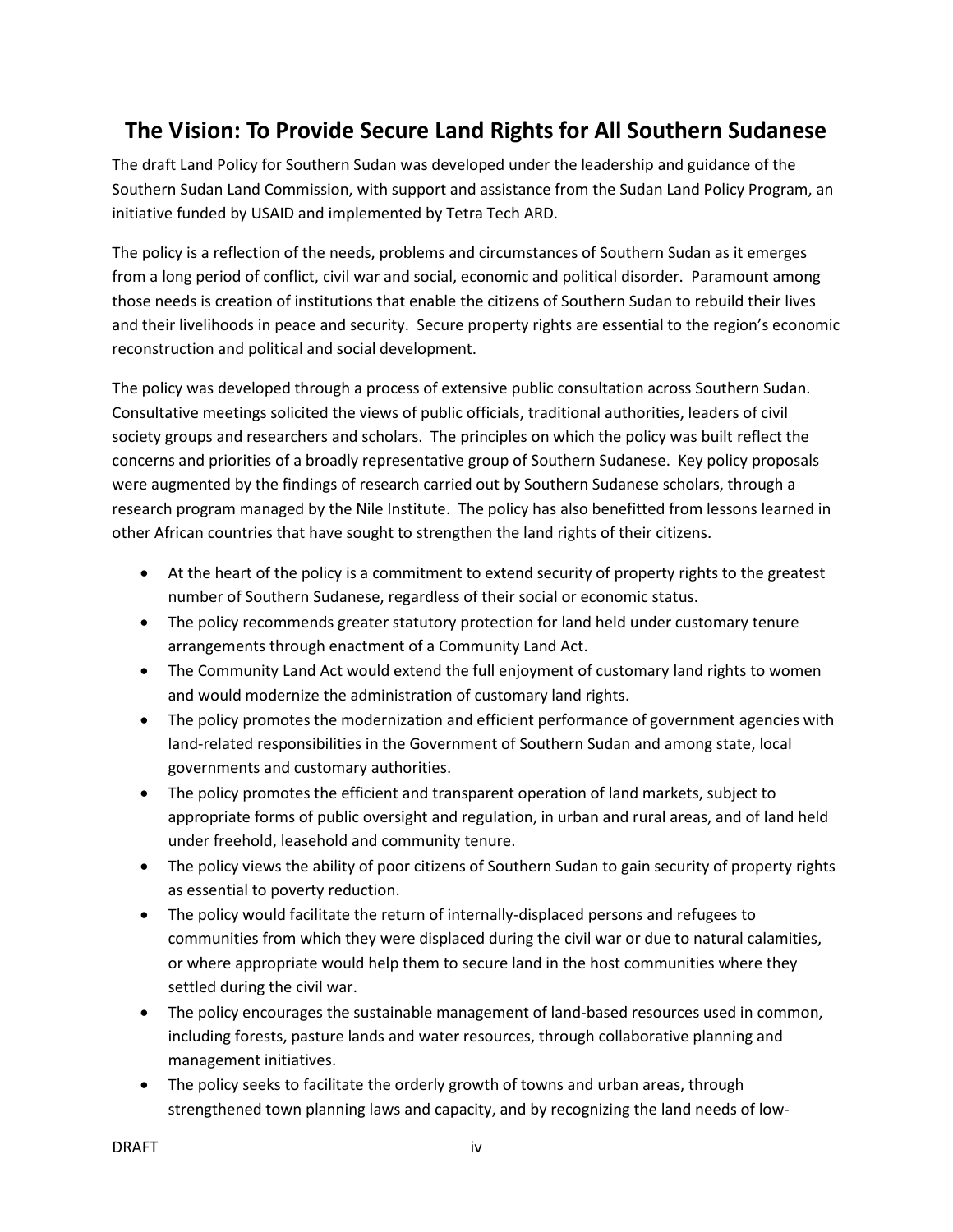income residents and migrants and providing basic serviced land to all. The policy calls for actions to ensure that land for a variety of commercial, industrial, housing and public uses are available under secure tenure arrangements.

 The policy recognizes the important role of independent civil society organizations and groups in representing citizens with land-related grievances and in educating citizens about how to better secure their land and property rights.

The policy does not provide answers to all of the problems that affect land tenure security in the region. But it does focus attention on priorities and problems that, in the view of participants in the policy development process, are particularly important as the region emerges from civil war and begins the process of building a new, fair and peaceful nation.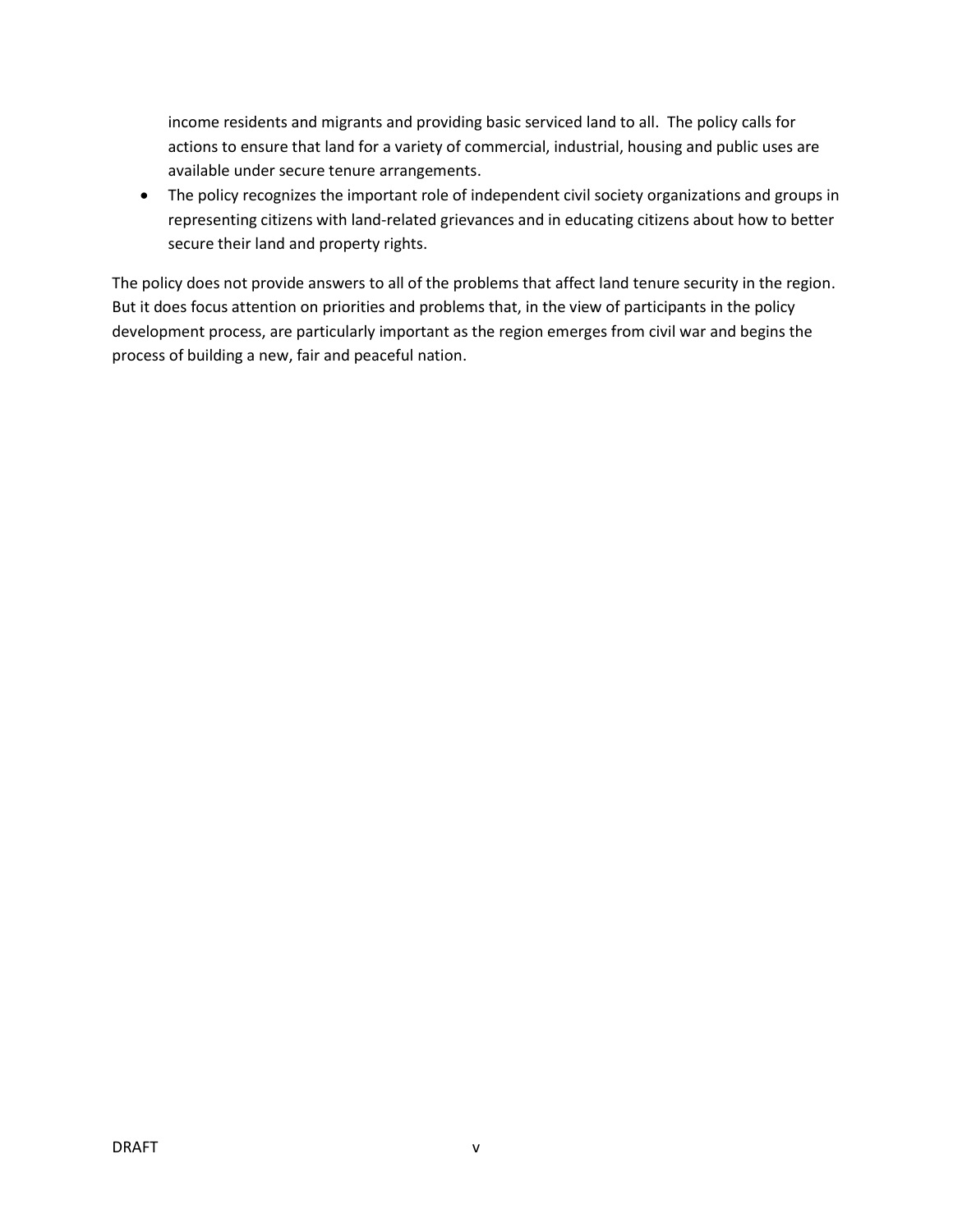# **Chapter 1. Background to the Land Policy**

## **1.1 The Historical Significance of Land in Southern Sudan**

The ten States of Southern Sudan encompass a huge area which, at first glance, appears sparsely populated. Estimated population density is only 30 people/km<sup>2</sup> (United Nations, 2008) and vast swathes of land appear unsettled or unused. However, unsettled land should not be equated with unclaimed land, and much of the region's land is subject to customary claims by the numerous and varied communities throughout Southern Sudan. Chiefs and other figures of traditional authority retain significant control and say over land allocation, use, and claims. Besides its importance as a resource and source of livelihood, land is vested with cultural and spiritual significance, closely linked to the history, traditions, and social relations of many of Southern Sudan's people.

Contesting visions of development and authority over land were among the many significant contributing factors in the decades-long civil war fought between the Sudan government and the Sudanese People's Liberation Army. "Land Belongs to the People" was a fundamental concept for rallying support among the rural population, embodying the notion that customary leaders and laws would play a significant role in governance once the South achieved its independence. It was widely assumed and expected that any emergent government would work in partnership with customary land institutions and that people would have a significant say in how land is administered and allocated.

However, the war disrupted governance and social hierarchies, undermined the role of many traditional authorities, and displaced millions of people. In the resulting confusion, roles and responsibilities for governance were unclear and questions of authority over land were subject to confusing and conflicting claims. Despite the promulgation of the Interim Constitution in 2005 and the passage of numerous laws, including the 2009 Land Act, roles and responsibilities for the administration and adjudication of land rights remain unclear or unfulfilled. While the emerging State is founded on constitutional principles that recognize the universal right to land, effective implementation and protection for all rights-holders remains elusive. Effective systems for governing, adjudicating, and protecting land rights are still in their formative stages and the roles and responsibilities of respective authorities are still being negotiated.

The Government of Southern Sudan (GoSS) recognizes the need for a land policy that establishes principles for land governance and the protection of land rights, defines roles and responsibilities at all levels of governance, both statutory and customary, and provides guidance on further legislative and regulatory reforms necessary to extend and better protect land rights and ensure their fair and effective administration.

## **1.2 The Process of Developing the Land Policy**

In 2006, the Southern Sudan Land Commission initiated a process of land policy development that included study tours, workshops, public consultations, and research. A Land Policy Steering Committee comprised of members from 13 GoSS Ministries, Commissions, and Boards was established to advise and guide the land policy process. The public consultation process included ten state consultations, two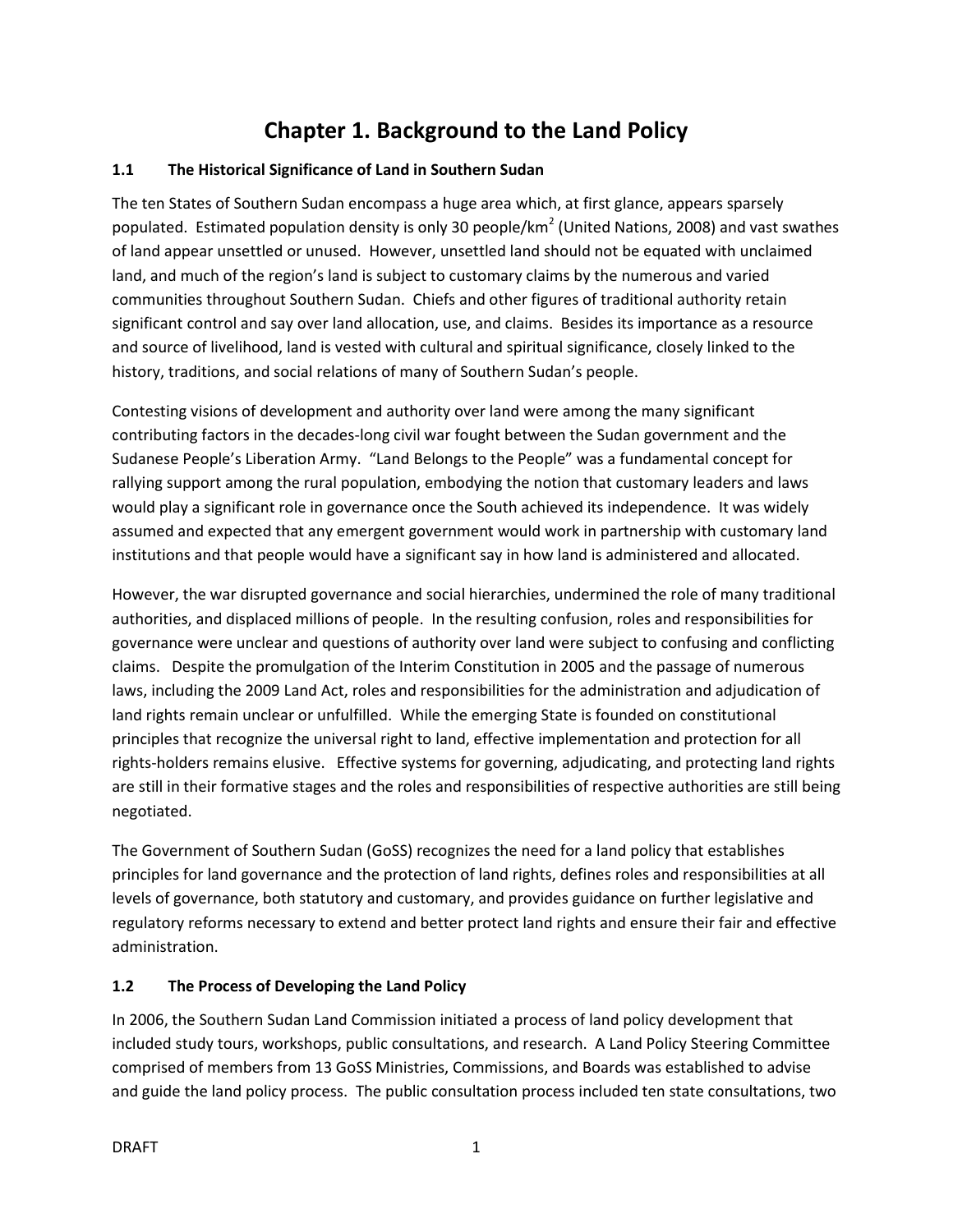thematic consultations (on women's land rights and private-sector investment), and numerous meetings with government and civil society stakeholders, the intent of which was to solicit and incorporate stakeholder views and concerns into the land policy. The cumulative proceedings from all consultative workshops were analyzed and summary findings presented in a validation workshop held in Juba in June 2010, comprised of key government, traditional, and civil society leaders. The Nile Institute, a Southern Sudanese non-governmental research organization, was commissioned to carry out research on topics that the Land Commission and the SPRP thought merited close study. Topics included the functioning of customary land institutions and GoSS and state-level land agencies, the management of conflicts affecting agriculture and grazing rights, and the rapid growth of informal settlements in Juba. The results from the consultations, the validation workshop, and the findings of the Nile Institute research were used to draft the policy, which was then reviewed further by government officials and land tenure specialists with knowledge of land tenure and policy reform in Southern Sudan and in Africa generally.

# **1.3 Climate, Topography and Agro-Ecology**

The climate of Southern Sudan is tropical with distinct dry and wet seasons with considerable variations from one part to the other. The rainy season is generally from April to October with the wettest period between May and September. Mean temperatures vary from 25 to 30 degrees Celsius during the rainy season and over 40 degrees in some parts during the dry season. The mean annual rainfall also varies from as low as 500 mm in the Northern and drier areas to as high as 2260 mm in mountainous areas and in Western Equatoria State.

Southern Sudan has diverse topographic features ranging from the eastern and central hills and mountains to the northeastern flat lowlands and swamp areas. There are a number of diverse agroecological zones in Southern Sudan and their classification varies according to the specific use and biophysical properties. According to the GoSS Ministry of Agriculture and Forestry (MAF), there are five agro-ecological zones: the Green Belt, Ironstone Plateau, Hills and Mountains, and the Flood Plains.

# **1.4 Demography and Population**

The Population and Housing Census of 2008 estimated a total resident population in Southern Sudan of about 8.3 million people. An additional two to three million Southern Sudanese are estimated to live in neighboring countries, further abroad, or in northern Sudan. One obvious pattern of population movement is from rural to urban areas, where relatively better social services and economic opportunities are available. This trend is generating considerable growth in the demand for land in urban areas for housing, businesses and public services. Though difficult to estimate with precision, the 2011 independence referendum and the hoped-for arrival of peace and security throughout the country will result in the return of large numbers of citizens currently living abroad, increasing demand for land in rural and perhaps especially urban areas.

## **1.5 Main Sources of Livelihood**

Land is and will continue to be important for livelihoods in Southern Sudan. Approximately 50 percent of the population lives below the poverty line, defined as those earning less than SDG 72.9 per month, with the greatest incidence of poverty in Northern Bahr El Ghazal, Warrap, and Unity States. (SSCCSE, 2009)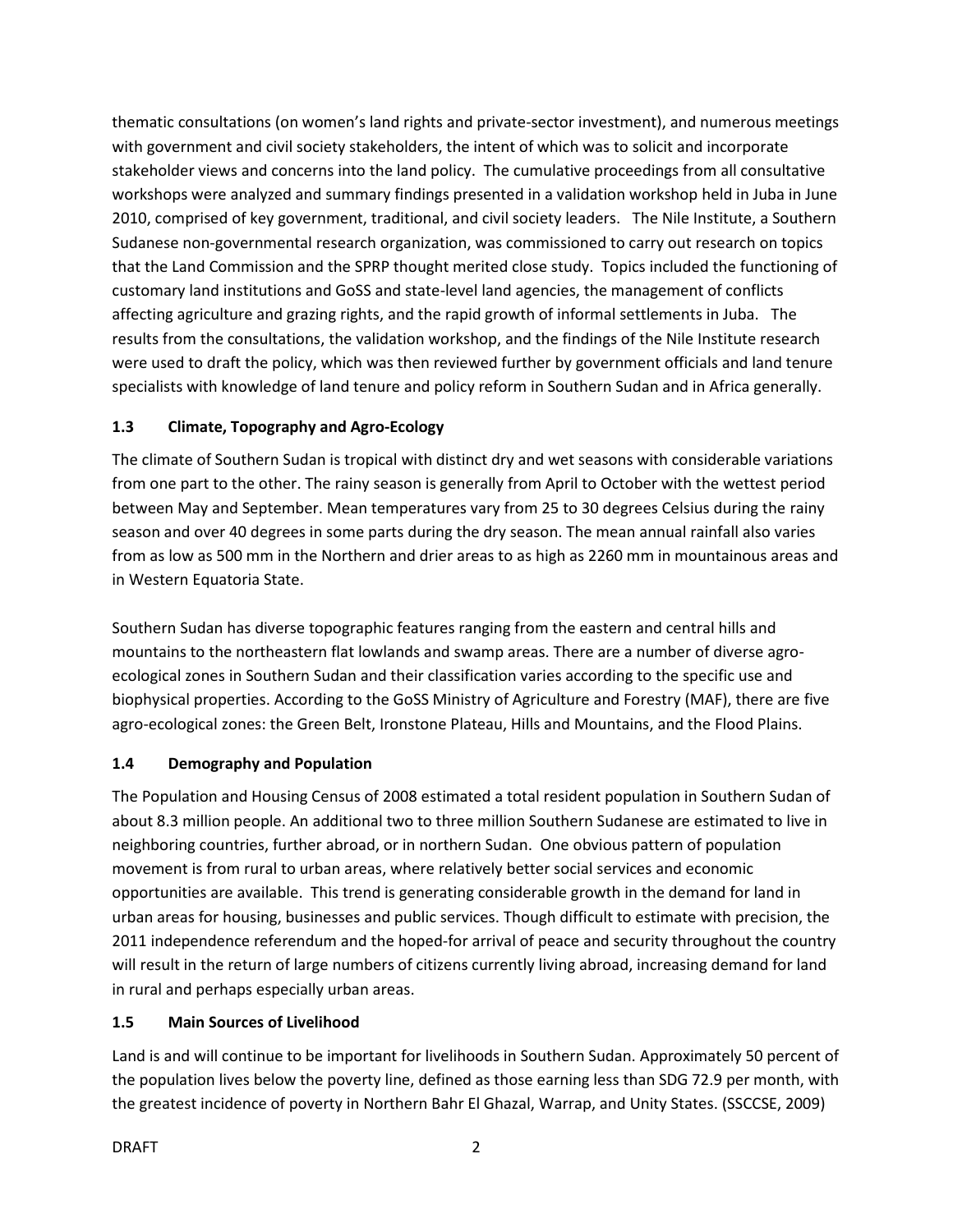The majority of Southern Sudanese depend upon agriculture and livestock, both commercial and subsistence, for a significant proportion of their livelihoods. In the more arid regions, livestock rearing is the main occupation and people derive their livelihoods from a combination of activities such as herding, subsistence cultivation, hunting, gathering, bee keeping and fishing. In agricultural areas such as the green belt through the Equatorial states, farming, bee-keeping, small-scale trade and fishing are the main sources of livelihoods. Secure rights to acquire, access, use, and transfer land and associated productive resources are essential for the well-being of families and communities and national economic development. In recent decades, urban-based livelihoods have become increasingly important, as conflict has contributed to insecurity in rural areas and families have found security in town and cities. While some are returning to rural areas in the aftermath of peace and security, many others are remaining or coming to towns and cities in light of the greater prospects for jobs and more reliable cash income.

## **1.6 The Principal Policy Problem: Widespread Tenure Insecurity**

An extensive process of public consultation, primary and secondary data from research, and anecdotal evidence all indicate that insecure rights to land are a concern for people throughout Southern Sudan. People's concerns about tenure insecurity reflect larger anxieties about a political and economic environment characterized by weak institutions, continuing insecurity and violence, and inconsistent governance and protection of rights. Widespread tenure insecurity and violation of land rights Impedes achievement of peace and security; forestalls individual, community and public sector efforts to increase wealth and reduce poverty; and can undermine the authority of new government institutions. The following are important contributors to tenure insecurity in Southern Sudan:

## *1.6.1 Dislocations due to civil war or natural calamities; post-war conflict over land rights*

The civil war and natural disasters resulted in widespread destruction, displacement and the deterioration of effective governance, all contributing to conflicts and weaknesses in the administration of land rights. There are an estimated 390,000 internally displaced persons (IDPs) in Southern Sudan , informally settled in urban areas or on land provided by host communities. Many IDPs attempting to return to their areas of origin have found their land occupied, even as host communities complain that IDPs must vacate land and return to their own areas. Current institutions and procedures for restitution and compensation for lost land or facilitating integration into host communities are absent or inadequate for resolving land conflicts.

# *1.6.2 Weak land administration and management*

Southern Sudan's systems of land administration, both customary and statutory, have been weakened by decades of civil war and lack of investment in their core capacity and development. There is a continuing lack of clarity regarding the authority, roles, policies and procedures at various levels of government and between government and traditional authorities for land administration. Land agencies are hampered by a shortage of funds, material resources, and sufficiently trained staff. Stakeholders have complained that limited capacity and poor management by land administration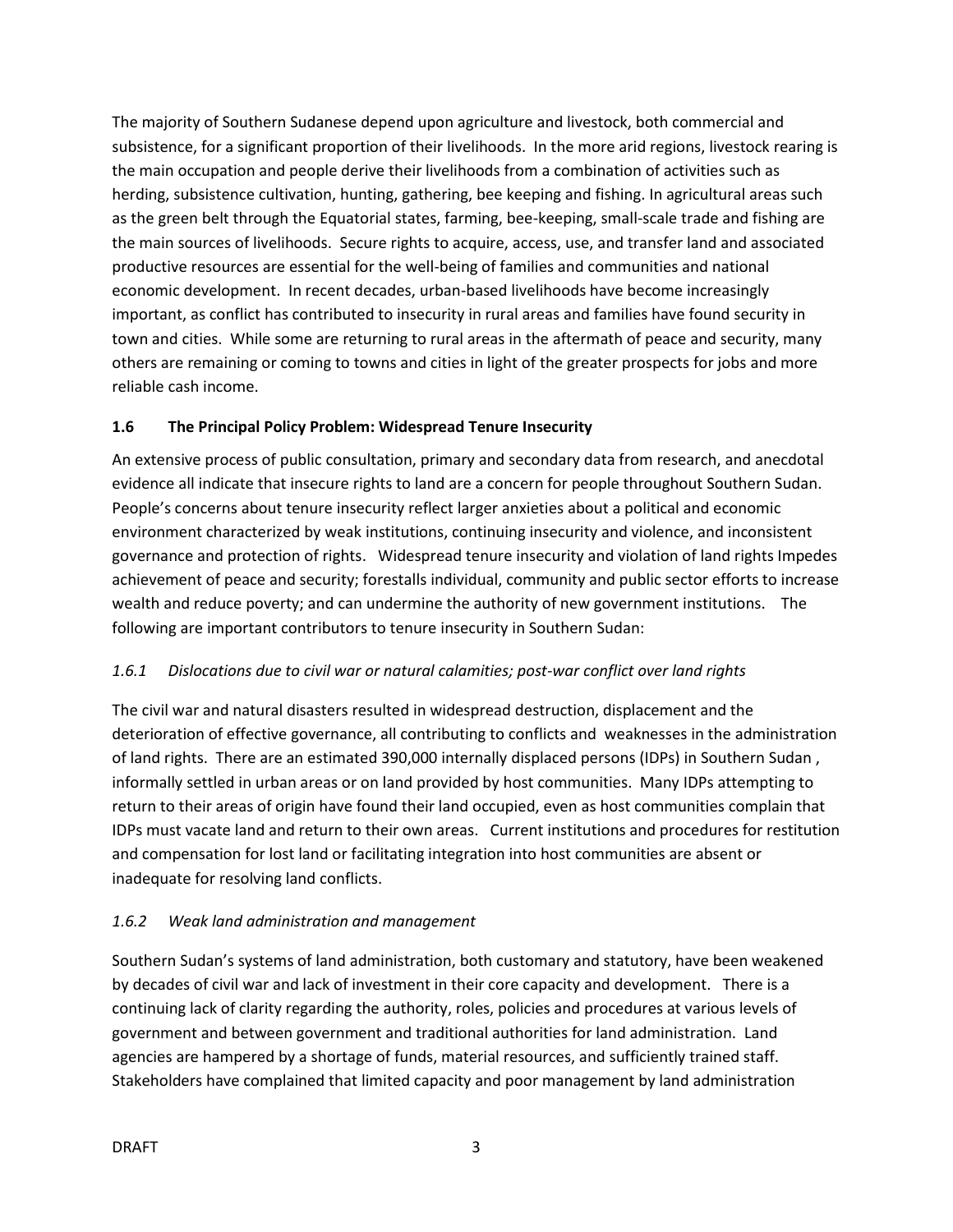officials has led to confusion over land ownership, due for instance to the issuance of duplicate titles or lost records.

# *1.6.3 Lack of transparency and accountability*

There are widespread concerns about corruption, favoritism, and capricious actions by some government officials and traditional leaders in the administration and allocation of land. Those without power, political access, and money fear they will be at a disadvantage when seeking to acquire land or defend their land rights. There is widespread concern that some government departments will abuse their authority to acquire and dispense land, without proper consultation with affected individuals and communities.

# *1.6.4 Gender bias and discrimination*

Despite the existence of legal provisions recognizing the equal rights of women to land, widespread knowledge, recognition and protection of those rights, remains limited throughout Southern Sudan. Women's land rights remain largely conditional, derived through their marital or childbearing status and dispossession of widows, daughters, and divorced women is common. There is tension between competing notions that customary rules and practices should adapt to changing socioeconomic circumstances and those who resist change, fearing its impact on tradition and cultural identity, leading to a significant gap between the law and practice, particularly in rural areas.

# *1.6.5 Informal settlements in cities and towns*

Urban centers around Southern Sudan are growing rapidly as people seek better security and access to schools, health facilities, and employment. Unplanned informal settlement expansion onto land in periurban areas is causing conflicts with communities who claim customary rights to it. Government agencies have been unable to keep up with the demand for serviced land in urban areas, requiring new residents to build on land over which they have uncertain tenure, and to purchase land rights from persons who may not have the right to sell it.

## *1.6.6 Conflicts over access to land with pasture and water*

Conflicts among pastoralist groups and between pastoralists and agriculturalists are widespread in Southern Sudan. In many parts of the region successful livestock production requires that herders move their herds in search of water and forage, whose availability varies from place to place seasonally. However, the expansion of permanent settlements and cultivation in some areas is affecting the free movement of livestock, resulting in conflicts between farmers and herders. Farmers complain that pastoralists destroy their crops by moving animals through cultivated areas while pastoralists complain of farmers expanding into areas traditionally used for grazing or transit. There are widespread reports of violent clashes, made worse by the use of automatic weapons and the inability of traditional leaders to mediate such crises.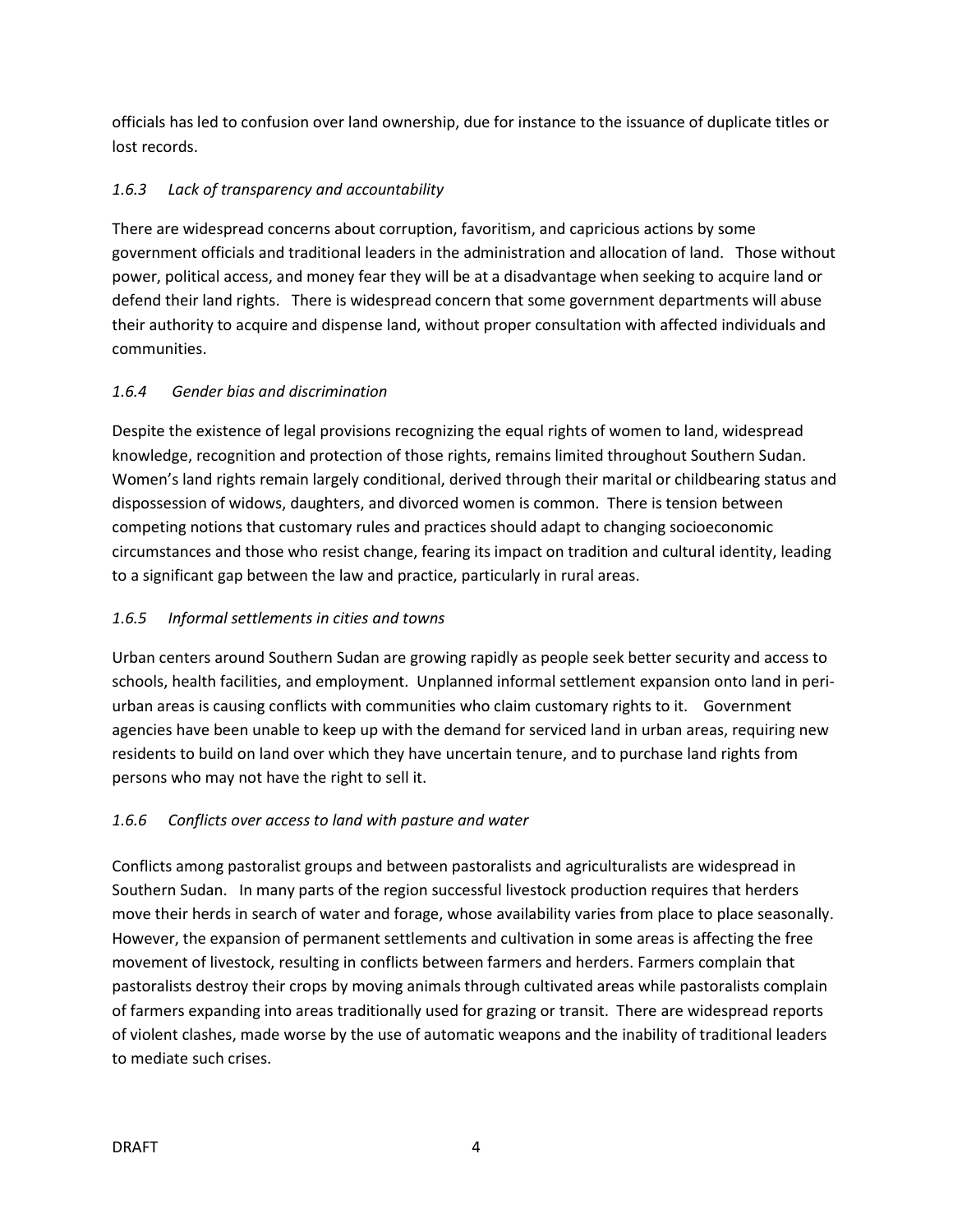# *1.6.7 "Land-grabbing;" the acquisition of land without regard for the interests of existing land rights holders.*

In many parts of the region, land holdings, large and small, urban and rural, are being allocated or illegally occupied without taking account of the rights of current land holders. These practices reflect a disregard and in some cases confusion over the proper land administrative authorities to engage in when applying for land. Some government officials have taken land allocation decisions without consulting communities and individuals who have ownership or use rights to the land in question.

# *1.6.8 Disagreements regarding boundaries between counties and payams.*

There has been considerable conflict between county and payam officials and residents over boundaries between counties and between payams. Disputes are widespread, contributing to insecurity and in some cases the delay of investment and development. Authorities at appropriate levels need to be empowered and assisted to mediate boundary disputes and adjudicate boundary determination fairly and accurately.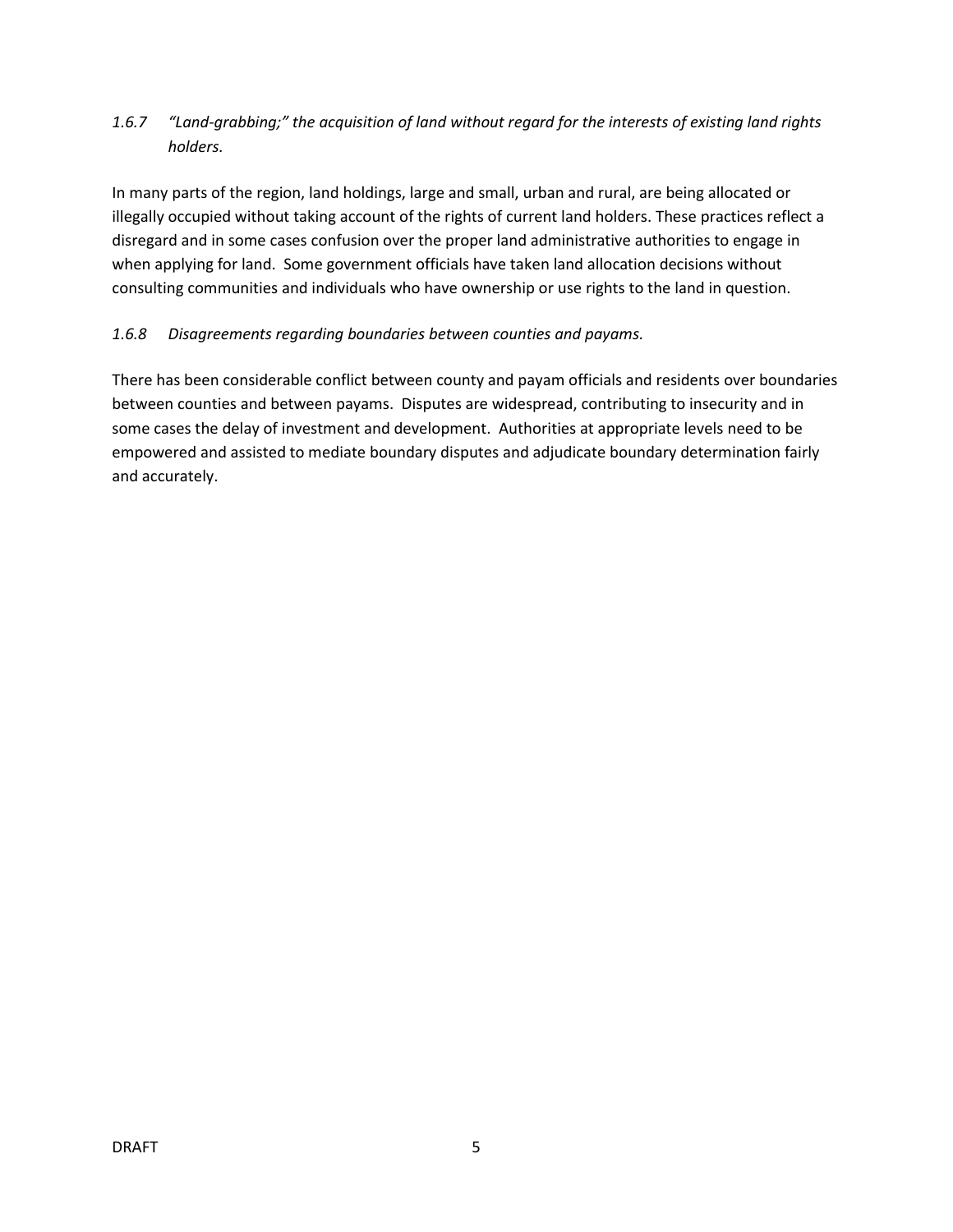# **Chapter 2. The Policy Goal: Strengthening Land Tenure Security for All Citizens**

## **2.1 The Importance of Tenure Security**

The previous sections have described some of the causes of land tenure insecurity. The principal aim of the land policy is to strengthen land tenure security for all citizens of Southern Sudan who hold land or wish to hold land. What do we mean by land tenure security? A useful definition is provided by the FAO.

"Land tenure security is the degree of confidence that land users will not be arbitrarily deprived of the bundle of rights they have over particular lands. Tenure security is the reasonable guarantee of on-going duration of land rights, supported by the certainty that one's rights will be recognized by others and protected by legal and social remedies when challenged."

While the benefits of land tenure security to the well-being of individual citizens, men and women, wealthy and poor, are obvious, why does the Government of Southern Sudan give such great importance to fostering land tenure security when the region is facing so many other pressing problems?

# *2.1.1 Tenure security builds peace*

Tenure insecurity impedes the full achievement of peace and political security within Southern Sudan. Full peace is not possible where thousands of people displaced during the civil war face continuing uncertainty over their ability to re-claim property they lost in their home areas. Many displaced families may want to stay in the places where they settled during the civil war. Having built homes and businesses, they may be under pressure to leave. The Government of the Southern Sudan fully embraces its obligations under international law as reflected in the Pinheiro Principles, which provide that returning refugees and internally-displaced persons shall have rights of land restitution.

Many conflicts in rural areas are due to competition for natural resources, and especially over grazing rights and water-use rights. Many others are due to lack of clarity and competition over boundaries between counties and between payams. Public confidence in the work of government and traditional authorities is enhanced where they are successful in helping resolve conflicts fairly and justly and in ways that increase public security and reduce violence.

# *2.1.2. Tenure security is essential to economic development*

Economic development and investment occurs where businesses, workers, farmers and homeowners are secure in their land and property rights. Business-people are prepared to invest in factories, farms and shops and employ workers where procedures for securing land are transparent and their land rights are secure and of sufficient duration to fully realize returns to investment. These principles apply to businesses of all types and sizes, from smallholder family farms to large agricultural enterprises, and from large factories to small workshops and shops.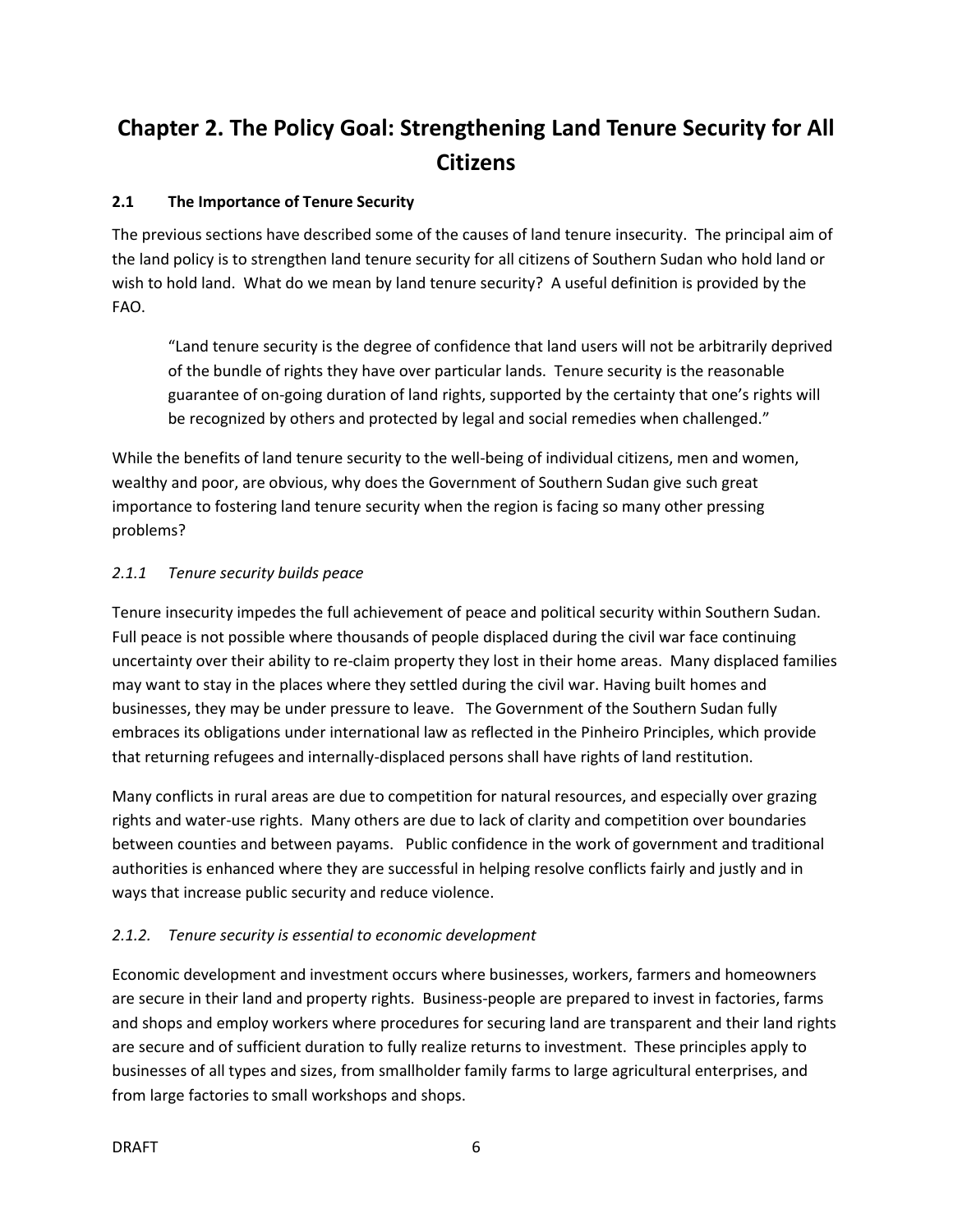## *2.1.3 Tenure security unifies the nation*

Governments have few responsibilities of greater importance than defining and protecting property rights. Successful countries, defined as having political stability and reasonably high levels of economic welfare, are usually countries that offer their citizens fair access to property and protect property rights against unreasonable taking by the State or by other citizens.

The leaders of Southern Sudan recognize the central importance of secure property rights to building a peaceful and prosperous nation. There are many legacies of the recent past that have eroded tenure security and which are addressed in this policy. There are also several positive features of existing property-rights arrangements which will be protected and strengthened. Among these is the diversity of customary land tenure arrangements and the assurance that they provide communities that their cultural values will be respected by national and state governments, subject to the provision that the constitutional rights of all citizens will be respected by customary land institutions and authorities.

## **2.2 Current Conditions Favorable for Policy Implementation**

The current political and social context presents a number of opportunities and conditions favorable for implementation of this policy:

# *2.2.1 The Government of the Southern Sudan accords property rights and tenure security great importance*

The Comprehensive Peace Agreement (CPA) identifies questions of land usage as one of five economic and financial matters meriting priority in the implementation of the Agreement. The parties to the CPA agreed "to create a process to resolve conflict on land issues by developing and amending legislation to reflect customary laws and practices, local heritage, and international trends." The CPA provides for the establishment of the National Land Commission, the Southern Sudan Land Commission, and State Land Commissions. Southern Sudan's political leadership, including the presidency and the parliament, have shown their support for security of land rights through the adoption of the Land Act of 2009 and through the wide public consultation that has characterized the development of this policy.

## *2.2.2 Widespread public support and continuing confidence in customary institutions*

Most land in Southern Sudan is administered and held under customary tenure. Importantly, customary tenure systems are generally effective at providing secure access to land, as a social right and on a reasonably equitable basis, to the majority of qualified persons seeking land. Reliance on customary authorities to administer land tends also to be cost-effective. This is because customary land administrators possess a remarkable store of information about land and land rights in their areas; capacities that the State can reproduce at considerably greater cost. Customary tenure systems are not without their problems. Women gain access to land through marriage, but they rarely enjoy rights independent of their marriage relationship. Record-keeping standards, though adequate in past times, are not always up to the needs of contemporary circumstances. Clearer records can help women certify their land rights. Prohibitions against buying and selling land may constrain certain kinds of investments.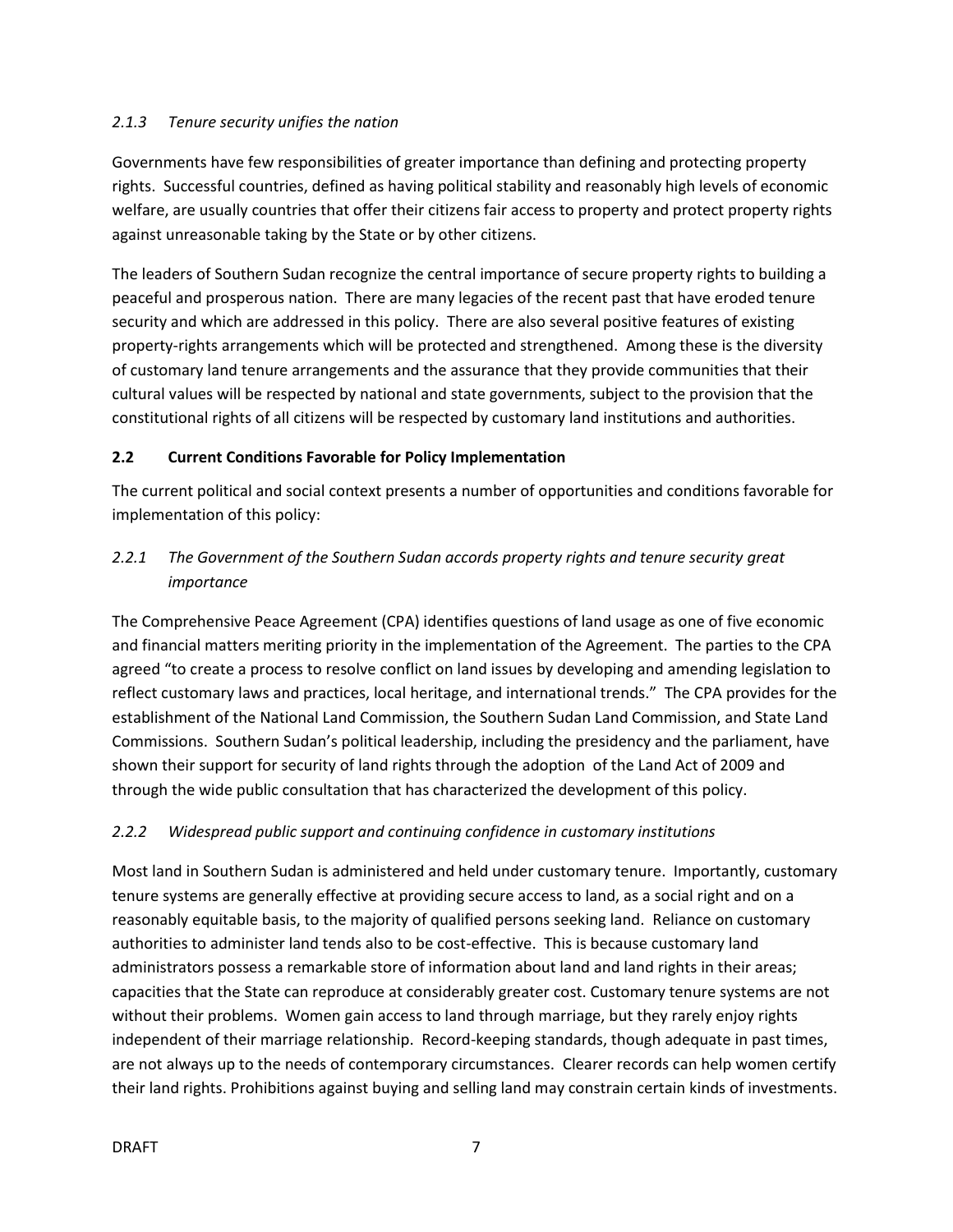For the most part, these and other problems can be overcome while retaining the key elements of the customary tenure system: access to land as a social right and administration of land by customary authorities. Customary tenure arrangements are on balance an asset to the policy's goal of extending secure land rights to the greatest number of Southern Sudanese.

# *2.2.3 A commitment to the rule of law; and to transparency and accountability in land rights administration*

Southern Sudanese were aggrieved by past policies and laws that diminished their land rights and tenure security. Among these unjust laws was the Unregistered Land Act of 1970. This law declared all land not formally registered to be owned by the Sudanese government. This meant that nearly all land held under customary tenure arrangements, and which historically had not been subject to registration, fell under the authority of the Government of the Sudan. The result in many parts of the South was loss of land rights without regard to prior customary claims and without compensation. The Unregistered Land Act of 1970 and other unjust land laws were among the factors that divided the North and the South, leading ultimately to the civil war. The popular phrase, "Land Belongs to the People," has its origins in popular resistance to State actions that extinguished land rights without adequate procedural safeguards.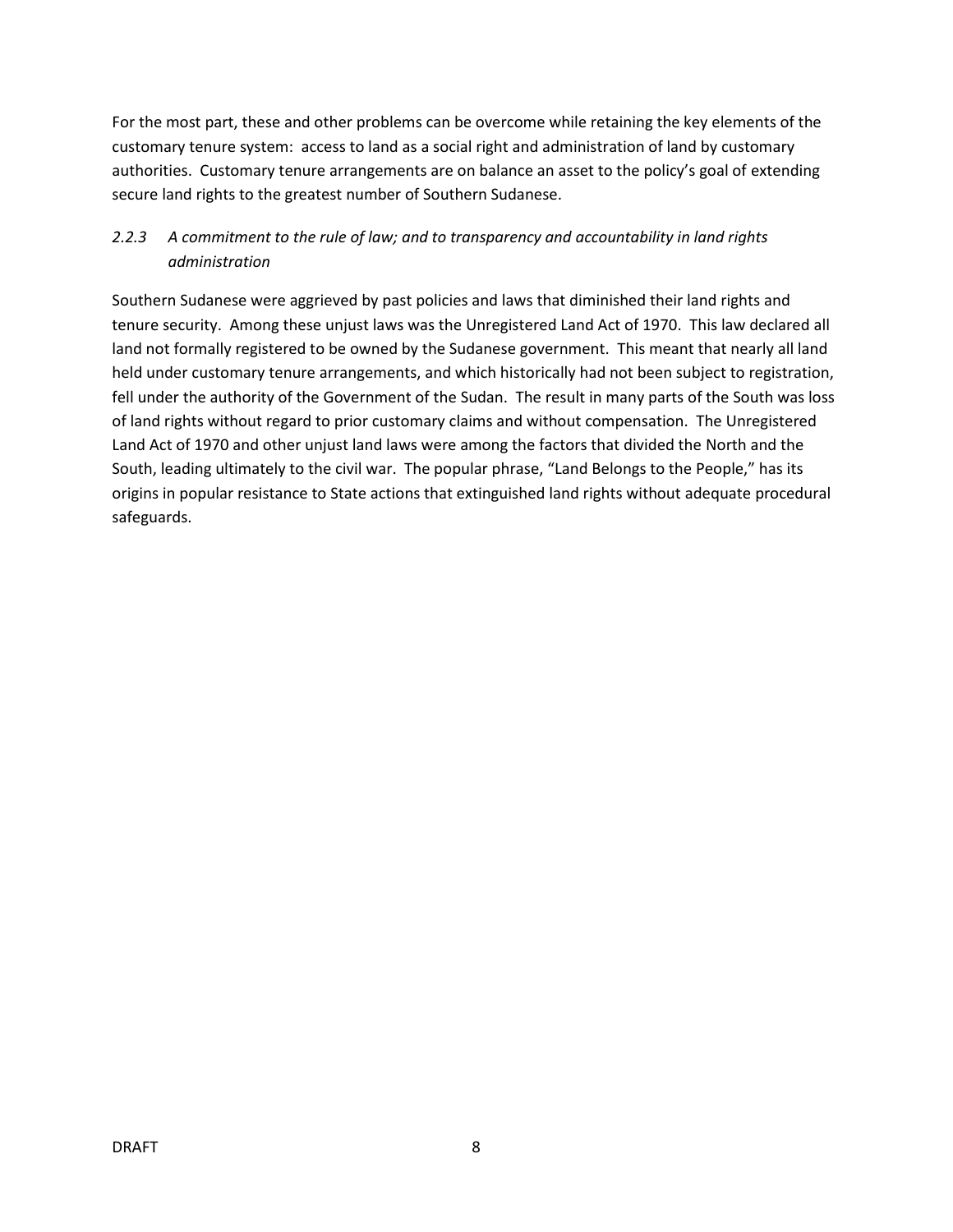# **Chapter 3. Guiding Land Policy Principles**

## **3.1 Security of Land Rights**

The underlying principle of Southern Sudan's land policy, and all laws and regulations related to the exercise of land and property rights in Southern Sudan, is that all citizens shall enjoy security of tenure over their land. To this end, public agencies responsible for land administration will operate to protect the security of tenure of land holders.

## **3.2 Equitable Access to Land**

Equitable access is promoted through a variety of policies and strategies, including the retention of customary tenure systems, which provide access to land as a social right in rural areas, and through land policies and programs in urban areas that provide secure tenure to serviced land at reasonable cost.

# **3.3 Security of Tenure Provided through a Diversity of Tenure Types**

The policy recognizes that tenure security can be provided through a diversity of property rights systems and instruments, the principal ones being customary tenure, and freehold and leasehold tenure. Generally speaking, customary tenure will more commonly prevail in rural areas, while freehold and leasehold will be more common tenure types in towns and cities.

## **3.4 Transparency**

The process and procedures by which statutory and traditional authorities administer, allocate, and adjudicate land rights shall be clarified and known to citizens. Documentation of land ownership such as titles, transfers, and maps shall be matters of public record, accessible to all legally-entitled stakeholders.

## **3.5 Accountability**

Citizens and other recognized rights-holders expect government officials and traditional authorities to administer land rights in a just and fair manner, in accordance with both the spirit and letter of Southern Sudanese laws. Laws and procedures shall ensure the right of stakeholders to reasonably contest alleged improper and illegal decisions by government and traditional authorities. It is incumbent upon government and traditional authorities to demonstrate that their decisions and actions are taken in accordance with the law.

## **3.6 Participation**

To foster transparency and accountability, both traditional and statutory authorities must ensure that citizens, communities, and other stakeholders with recognized rights in land are involved in decisions that affect their land rights. In particular, government shall consult with traditional authorities and their constituents before claiming and allocating land under competing claims.

## **3.7 Gender Equity**

Men and women will enjoy equal rights to land and property.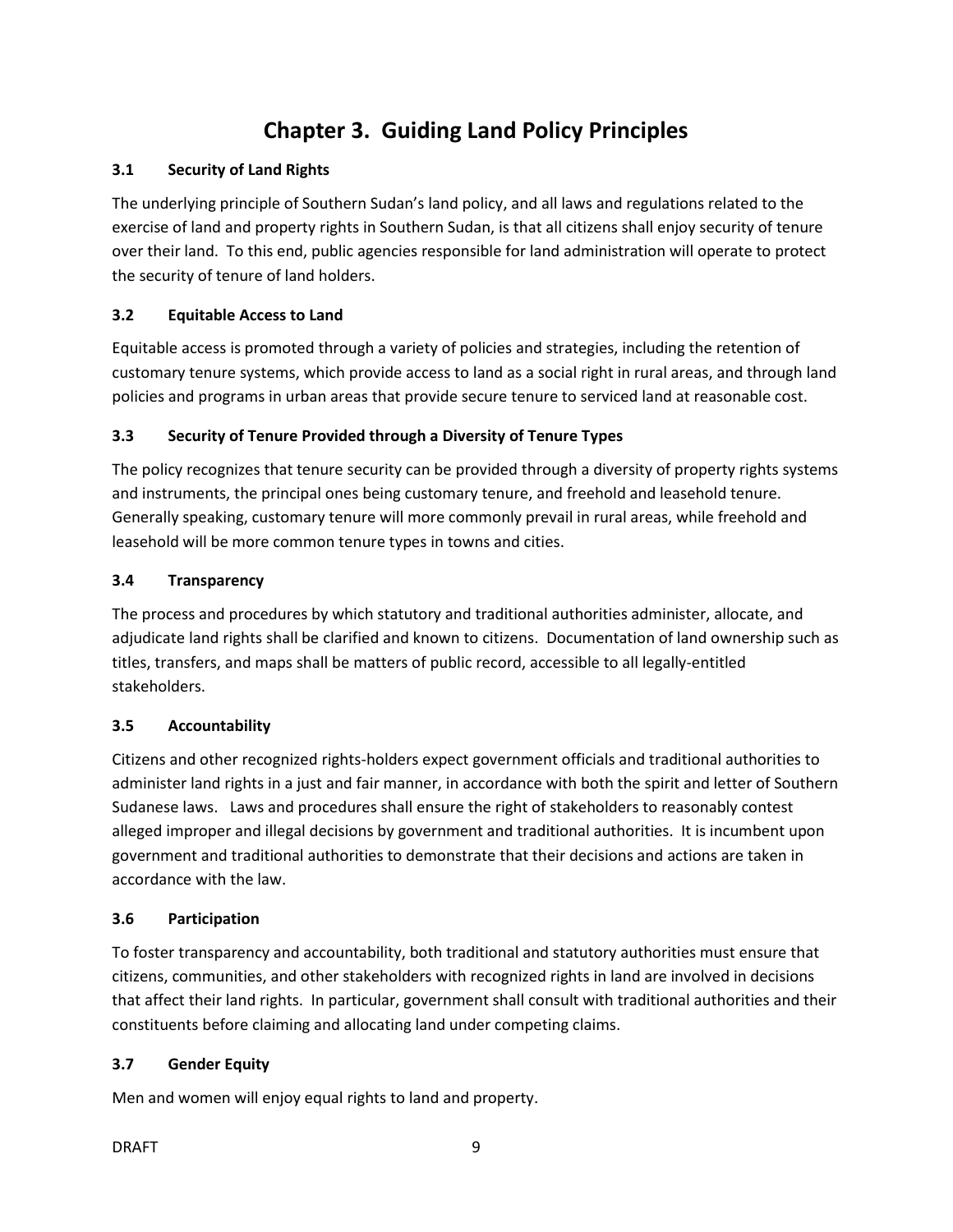## **3.8 Statutory Recognition of Community Land Rights and Institutions**

Systems of community, or customary, tenure and administration have considerable meaning and value in the lives of millions of Southern Sudanese. The policy recognizes the effectiveness of customary systems to deliver secure land rights in a cost-effective manner. The policy accords statutory recognition to community tenure on an equal legal footing with other forms of tenure.

#### **3.9 Clarity of Roles and Responsibilities**

The policy defines the respective roles and responsibilities of government and traditional authorities at all governance levels for effective land rights administration.

## **3.10 Peaceful Mediation**

Management and resolution of land-related conflicts in Southern Sudan requires deliberative, transparent, and accountable processes that involve all rightful stakeholders. Those entrusted to mediate shall do so impartially with the intent of reaching equitable outcomes.

#### **3.11 Protection**

Government officials and traditional leaders are expected to fulfill their role as guardians of the public trust and manage institutions and systems in a manner that protects the land rights of citizens and other legally-recognized rights holders.

#### **3.12 Appropriateness of Institutions, Methods and Tools**

Tenure security depends upon institutions governing by rules, methods, and tools that are feasible, effective, and accepted by all affected stakeholders. The government shall work with traditional authorities and civil society to craft and manage a land tenure system that is cost-effective, equitable, and accepted by all stakeholders.

## **3.13 Subsidiarity**

The evolving federal system of governance in Southern Sudan is based on the premise that the central authority should manage only those functions necessary for cohesion of the State or which cannot be fairly and effectively managed by state-level, local or customary authorities. State and local governments and traditional authorities will be largely responsible for land administration and adjudication. However, the Government of Southern Sudan and the Judiciary of Southern Sudan will fulfill key roles in promulgating laws and guidelines as final arbiters and guarantors of constitutionally and legally-defined land rights.

## **3.14 Efficiency of Land Institutions**

Citizens will not enjoy access to property nor will they be secure in their property rights where land allocation decisions are unduly delayed or land records are poorly maintained and are inaccessible. Central and state governments will endeavor to make the financial resources available to ensure that public land offices are adequately staffed and funded and that staff are well-trained.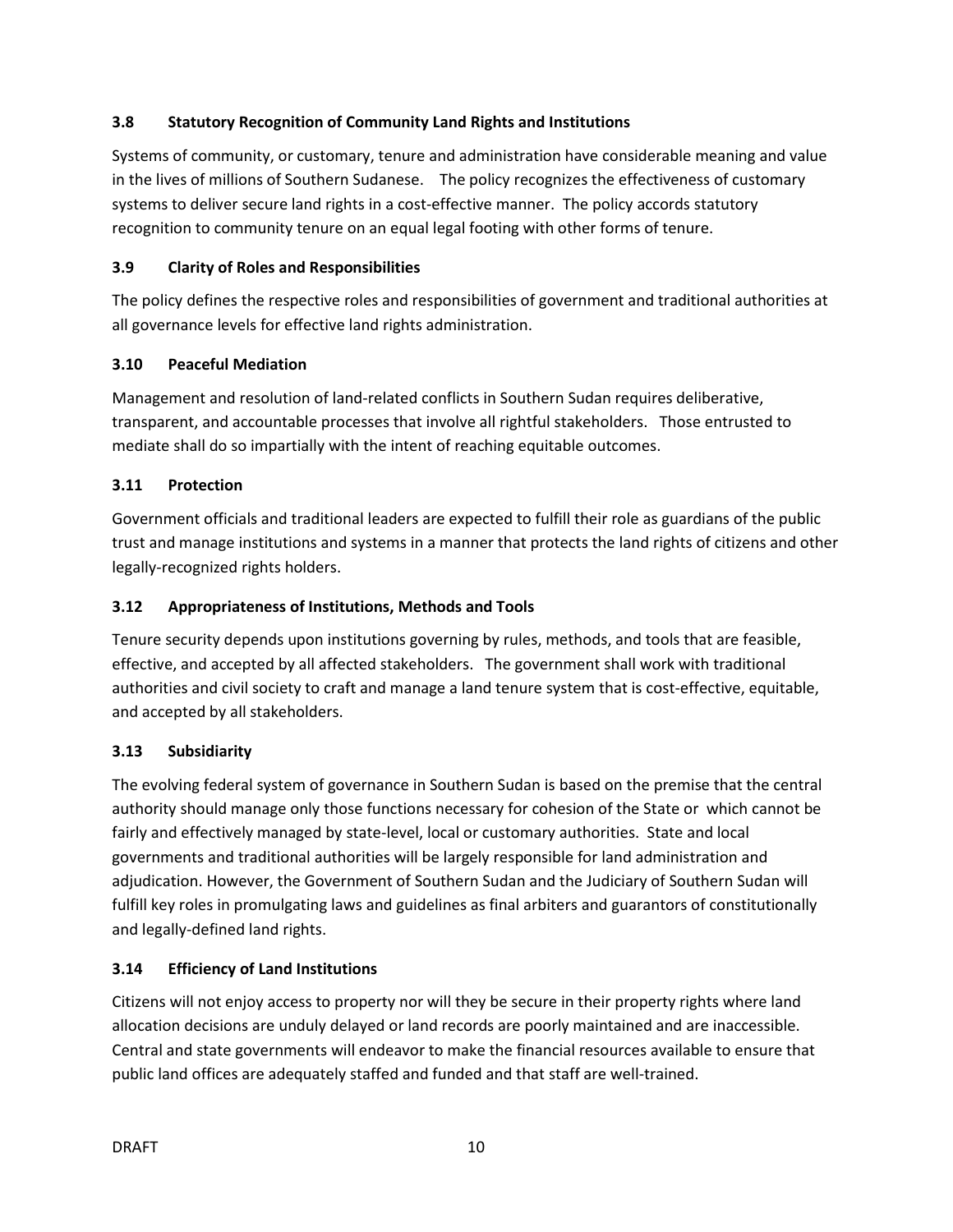#### **3.15 Sustainable Use of Land and Natural Resources**

Current holders of rights to land and other natural resources have an obligation to their neighbors, to the country and to future generations to use what they have been given sustainably. The policy, in conjunction with other government policies for agriculture, forestry, water use and the environment, considers good stewardship of land and natural resources to be an obligation of land ownership.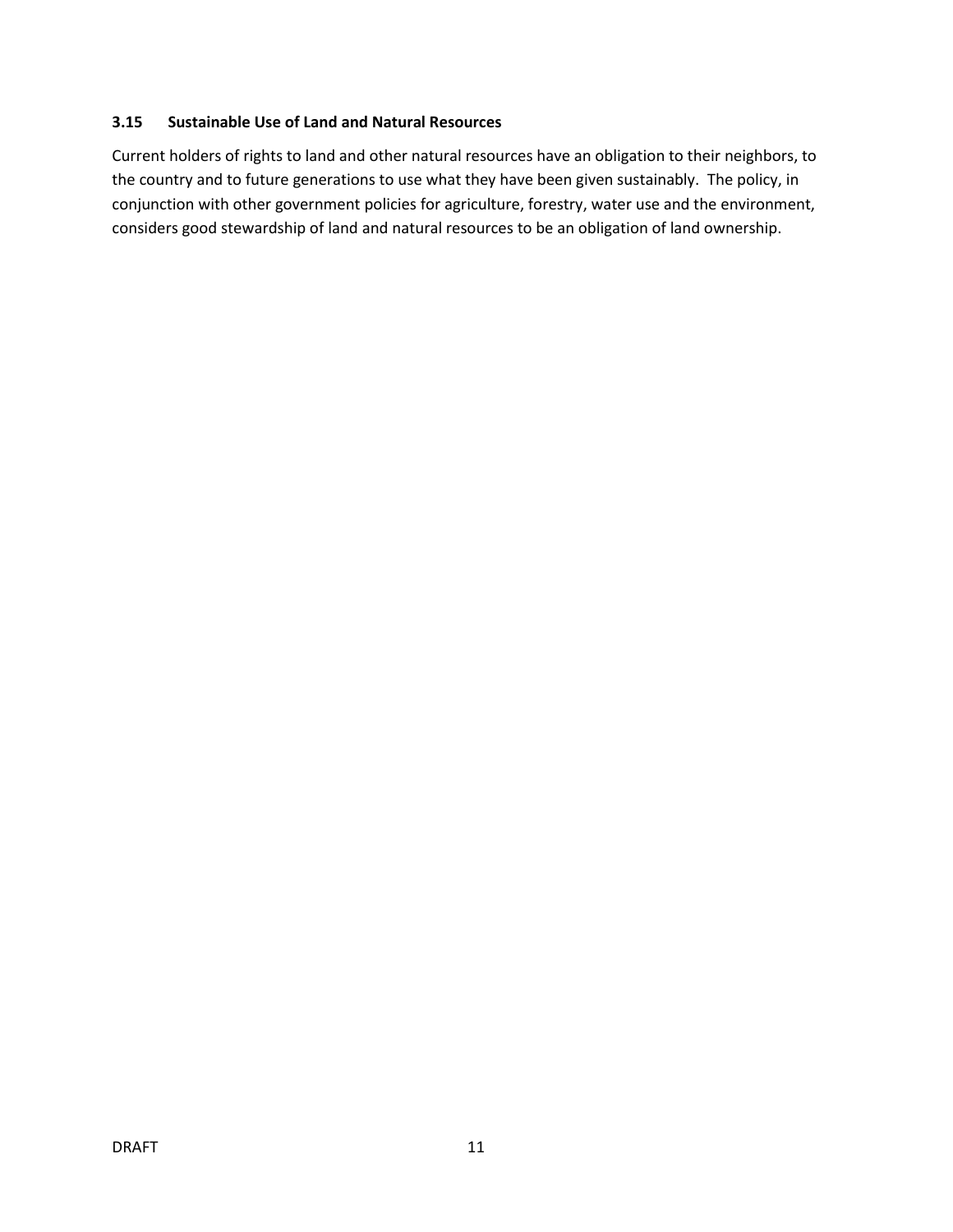# **Chapter 4. Land Policy Statements**

#### **4.1 Policy Statement 1: Tenure Security Will Be Provided under a Diversity of Tenure Systems.**

The principal aim of Southern Sudan's land policy is to ensure that the greatest number of citizens are secure in their rights to land as defined by law. The government shall facilitate access to land at reasonable cost for all citizens, regardless of their socio-economic status. All Southern Sudanese who hold land under legally-recognized forms of tenure will be protected from the capricious or arbitrary loss of land rights. Where land is taken for public purposes, landholders will receive fair and just compensation.

#### **Strategies for promoting land tenure security**

- The Land Act 2009, Section 7 (2) recognizes three types of land tenure in Southern Sudan: public, community, and private land. Most land in rural areas is held under community tenure and rights are administered by traditional authorities. Most land in urban areas is held under public and private tenure, and is administered by statutory authorities. The Land Act 2009 and this Land Policy accord all three systems of tenure—community land, public land and private land--equal status before the law. This Land Policy endorses in general terms the existing patterns of land tenure as they relate to land use, that is:
	- Community tenure will be the principal form of tenure in areas that are predominantly rural;
	- Public and freehold tenure will be the principal forms of tenure in areas that are gazetted officially as urban areas, under the Town and Country Planning Act;
	- Public land also includes land over which no private ownership including customary ownership is established; roads and other public transportation thoroughfares; water courses over which community ownership cannot be established; and forest and wildlife areas formally gazetted as national reserves or parks;
	- Peri-urban areas may be administered under community, public or private tenure, subject to principles of good land administration and planning and the comparative capacities of alternative tenure systems to administer land rights in given areas efficiently;
	- It is government's intention to offer freehold title to the original holders of customary rights on community land converted to state land for purposes of urban expansion.
- Citizens will enjoy high levels of security of tenure over their parcels and holdings, regardless of the tenure system under which it is held. Section 8 of the Land Act 2009 constitutes a set of legal protections ensuring security of tenure. Importantly, Section 8 (6) provides that "Customary [Community] land rights including those held in common shall have equal force and effect in law with freehold or leasehold rights acquired through statutory allocation, registration or transaction." Moreover, Section 8 (2 ) provides that "Pursuant to Article 32 (2) of the Constitution, no right in land shall be expropriated or confiscated save by law in the public interest and in consideration for a prompt and fair compensation."
- To ensure transparency and accountability to the citizenry in the practice of land administration, the Land Policy endorses the principle that wherever possible legally-constituted bodies charged with allocating land and adjudicating land disputes should be constituted by citizen members,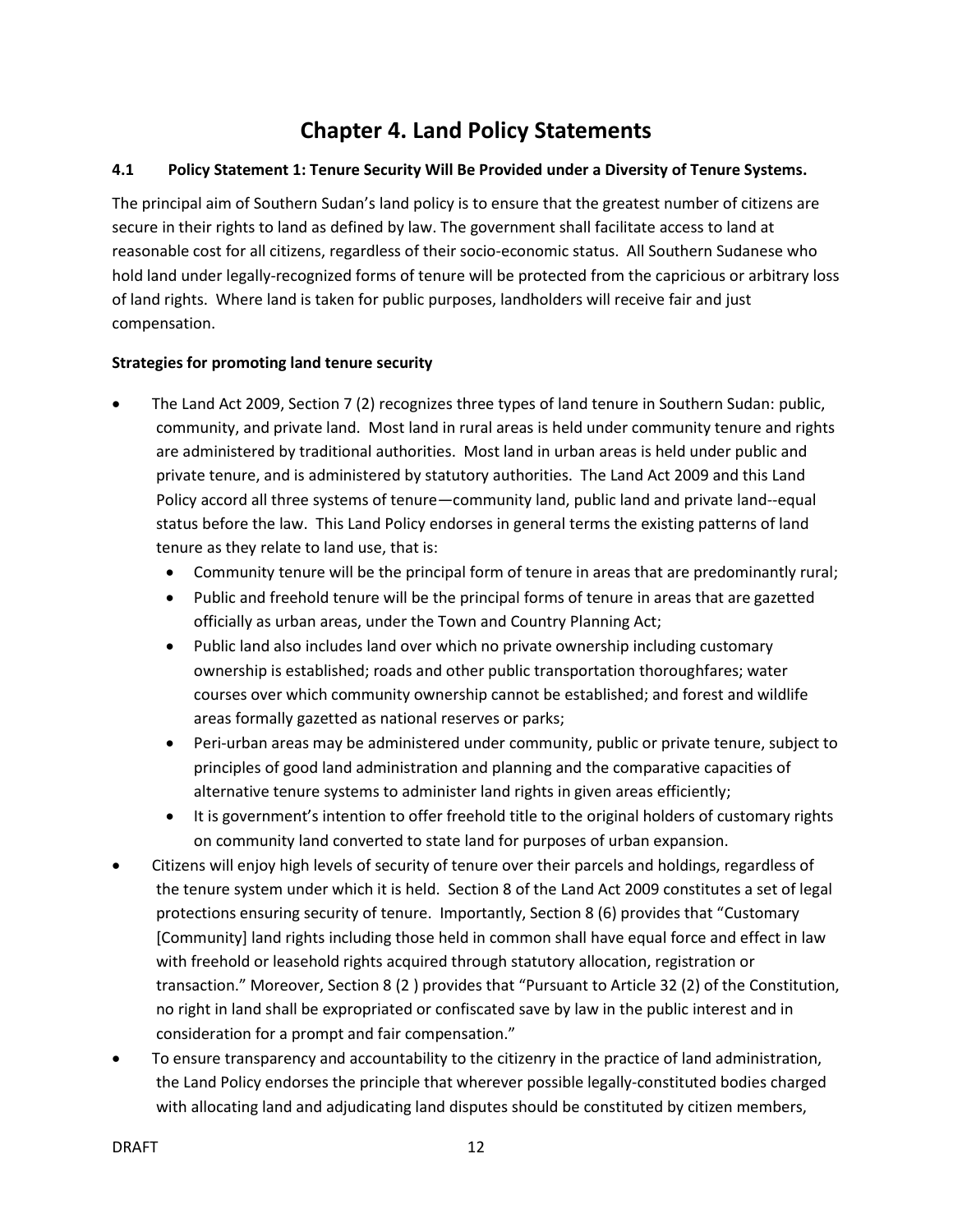appointed from various representative bodies. Civil servants should serve as advisors to land authorities, and not as members.

# **4.2 Policy Statement 2. On the Role of Security of Land Tenure in Reducing Poverty.**

The government recognizes that provision of equitable, secure access to land is an important component of any strategy to reduce poverty in Southern Sudan. Land is a basic asset for Southern Sudanese; families without secure rights to land for a home or a plot to cultivate face significant obstacles overcoming poverty. Community tenure arrangements that recognize access to land as a social right provide an important safety net that can help reduce poverty. Poor families living in urban areas often face particular difficulties in gaining access to land for housing and businesses, due to the high costs of land. The policy will encourage efforts by the government and the private sector to provide orderly and timely access to land in urban areas to all citizens.

# **Strategies for ensuring the land policy helps reduce poverty**

- The policy recognizes that one of the great advantages of community land tenure systems is that they usually provide land to qualified members of communities organized by family, clan or ethnic groups as a social right, not dependent upon wealth or economic status. Central government and states will work with community land institutions to ensure that the rights of citizens to exercise their legitimate rights to community land are fully respected.
- The policy encourages planners responsible for designing development initiatives for agriculture, water use and the use of natural resources to design them in ways that involve and directly benefit low-income land holders and that respect and protect the rights of smallholders over their land, water and grazing rights.
- Where large-scale development projects that use extensive areas of land and other natural resources are being contemplated, any loss of pre-existing and future rights of community right holders to the benefits of the use of those resources should be compensated, consistent with existing law.
- The policy recognizes that low-income citizens, demobilized soldiers and IDPs and returning refugees will migrate to existing cities and towns in large numbers, in search of economic opportunity. To avoid the growth of informal settlements in cities and towns, poorly served by basic services, the policy encourages central government and concerned state authorities to make available serviced land in an efficient, timely and orderly manner, and to provide new residents with lease-rights or other forms of secure tenure that protect them against removal .

# **4.3 Policy Statement 3. On Restitution of Land Rights.**

The policy recognizes that ensuring that refugees, IDPs and returnees have secure land rights is essential to the future peace and security of Southern Sudan. The policy calls for the acceleration of efforts to assist IDPs and refugees to make a free and informed choice in shaping solutions to their displacement. These choices may include local integration, return to their community of origin or relocation elsewhere in Southern Sudan. The policy supports efforts that facilitate the transition from displacement to a future of long-lasting peace and sustainable development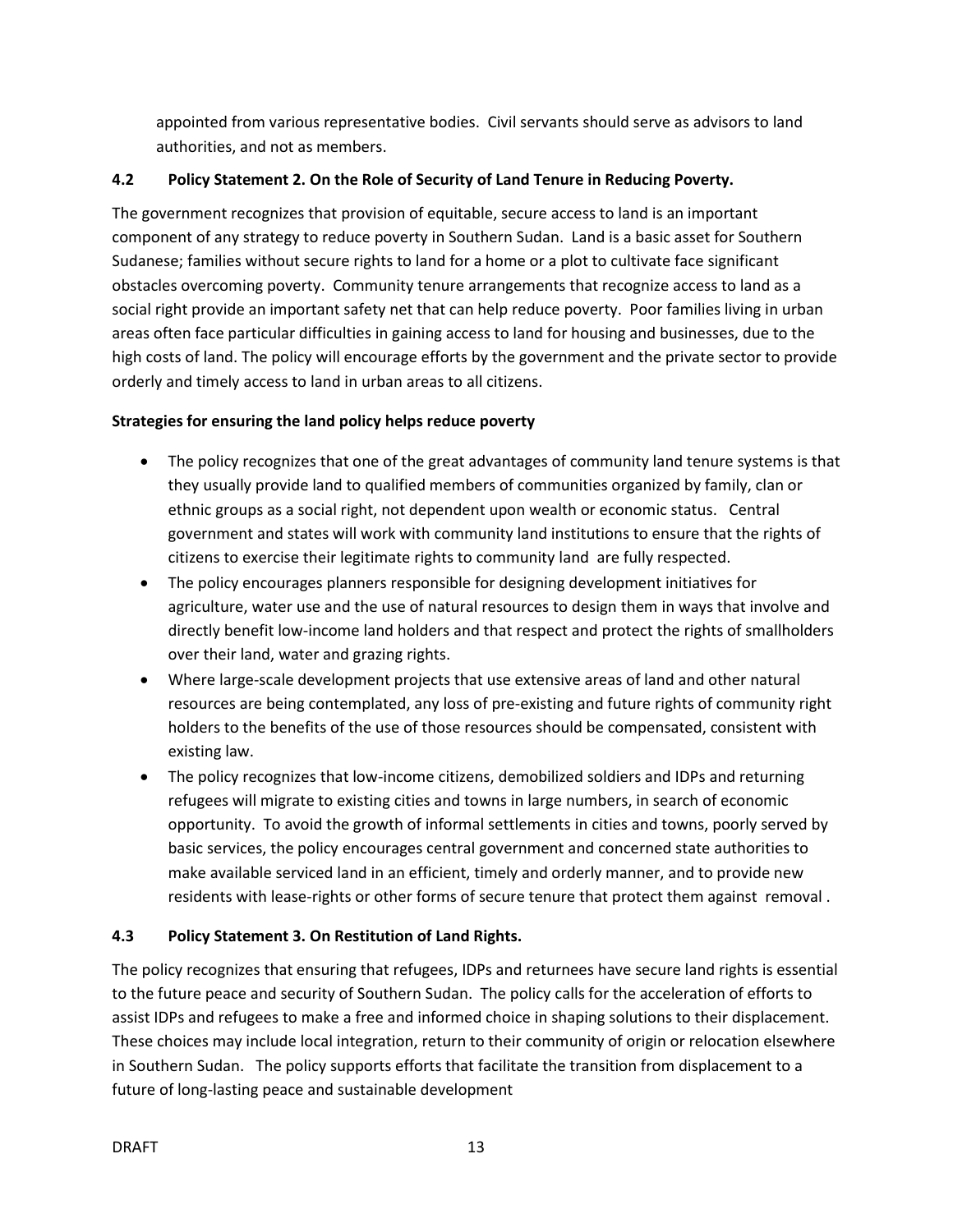**Strategies for Resettlement of IDPs and Returnees and Restitution of Land Rights to Persons Affected by the Civil War**

- **Extension of the deadline to make claims for restitution of land rights lost due to the civil war.**  The process of restitution has been impeded by the lack of capacity in the Land Commission to meet its mandates under the Land Act 2009 to receive and review restitution claims. It is further impeded by the lack of awareness of the process among the population as a whole. The Land Act 2009 currently provides that all claims for restitution must be received by the Land Commission by February 16, 2012. This Land Policy extends this deadline for three years, to February 16, 2015, giving claimants more time to file claims, to be informed of the claims process and also giving time for the Land Commission and local and traditional authorities to fully assume their responsibilities in administering the restitution process.
- **The Land Commission's capacity and the capacity of traditional authorities to administer the restitution process will be increased.** The strategy for hearing and adjudicating land restitution claims that is developed by the Land Commission should give considerable weight to building the capacity of and vesting authority for this process in traditional authorities. Their authority and this process would be subject to constitutional and legal provisions and protections regarding land rights.

The policy recognizes that the needs and current circumstances of persons and families internally displaced during the civil war vary. There is no single solution appropriate to everyone. A variety of flexible options are more likely to result in durable outcomes, satisfactory to all parties. The policy offers three broad pathways for restoring and normalizing the land rights of persons displaced during the civil war.

- **Return and re-integration**: The first avenue is restitution of rights to land held in the communities where IDPs and refugees originated and from which they fled during the civil war. Many families have safely returned to their homes of origin and begun the process of reintegration. Others have wished to return home, but have discovered that their land and property have been occupied by others. Some of these returnees have managed to secure the return of their property or have secured monetary compensation for lost land rights and/or have been granted comparable parcels of land in their communities of origin. Satisfactory resolution of claims has in many cases been carried out under the supervision of customary authorities through traditional practices.
- **Local Integration:** Integration of IDPs or refugees into the communities where they have settled is another means for normalizing land rights of people displaced by conflict. Though displacement is often considered to be temporary, many IDPs and refugees and their families have developed close ties to the communities where they have settled. These persons and their families should be entitled to stay in the communities where they were settled if they so choose, and subject to the agreement of local community institutions. Those who seek to be permanently integrated and accepted in the community where they settled during the civil war will receive the full array of land rights available to any other member of the community. They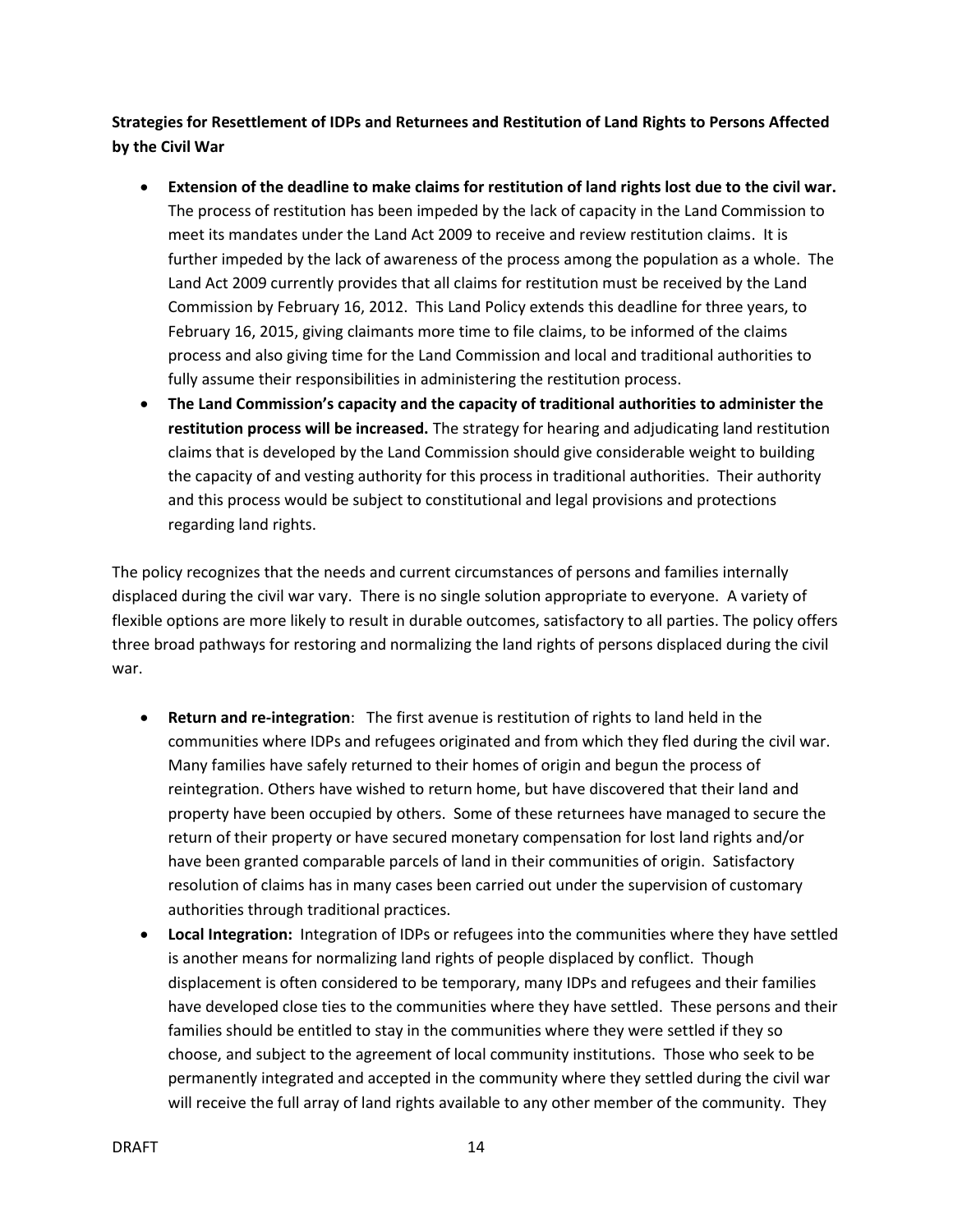will also be fully observant of local land-use and natural resource management customs and practices, including those governing use of pastures for grazing of livestock. They will recognize the authority of local community land institutions over land administration and land use matters.

 **Settlement elsewhere:** Settlement in another place is an option available to IDPs and returnees wishing not to return to their place of origin or to remain in the community where they settled during the conflict. The Land Commission and traditional authorities in areas where returnees choose to resettle will collaborate in making land available in ways that are sensitive to host community needs and comply with the Land Act 2009's mechanisms for settlement of disputes. A durable solution is achieved when former IDPs no longer have specific assistance and protection needs that are linked to their displacement and such persons can enjoy their rights without discrimination.

## **4.4 Policy Statement 4. On the Right of Eminent Domain.**

The recognized authority of the government to take or allocate land from private owners as well as regulate land-use in the public's interest is a common tool of governance worldwide. The exercise of this authority is subject to the test of whether or not there are compelling public health, economic growth, or environmental protection objectives at stake in which the public has an interest. When exercising the power of eminent domain, government must demonstrate the compelling reasons for action and provide fair and adequate compensation to affected landowners in a timely manner. The law of eminent domain shall provide affected stakeholders, including individuals and organizations, with a legitimate interest to seek an injunction from the judiciary against the exercise of this authority, provided it can be shown this power was exercised in an arbitrary or unfair manner, without compelling reason, or in violation of the law.

The government may propose to take, reserve, or re-allocate land for a range of legitimate public uses, including the establishment of national parks, forest reserves, military installations, and rights-of-way. Government's power of eminent domain is restricted to securing land for public use only, and not for subsequent transfer or sale to private individuals. Given concerns about corruption, the historical legacy of distrust toward the arbitrary exercise of State power, and the expectation that government should act in the interest of the wider public, government at all levels must exercise this authority with restraint, transparency, and accountability. Government authorities are required to provide clear public explanations when it exercises its authority and restricts or removes private or customary rights in land.

## **4.5 Policy Statement 5. On Public Participation.**

Members of the public affected by land use or land development decisions that have potential impacts on their enjoyment of current or future land rights will have the opportunity to present their views directly or through designated representatives before decision-making authorities.

## **4.6 Policy Statement 6. On Assigning Roles and Responsibilities for Land Administration.**

The principle of subsidiarity will be applied in those cases where different bodies of government hold concurrent powers for land administration. It is expected that state and local governments will take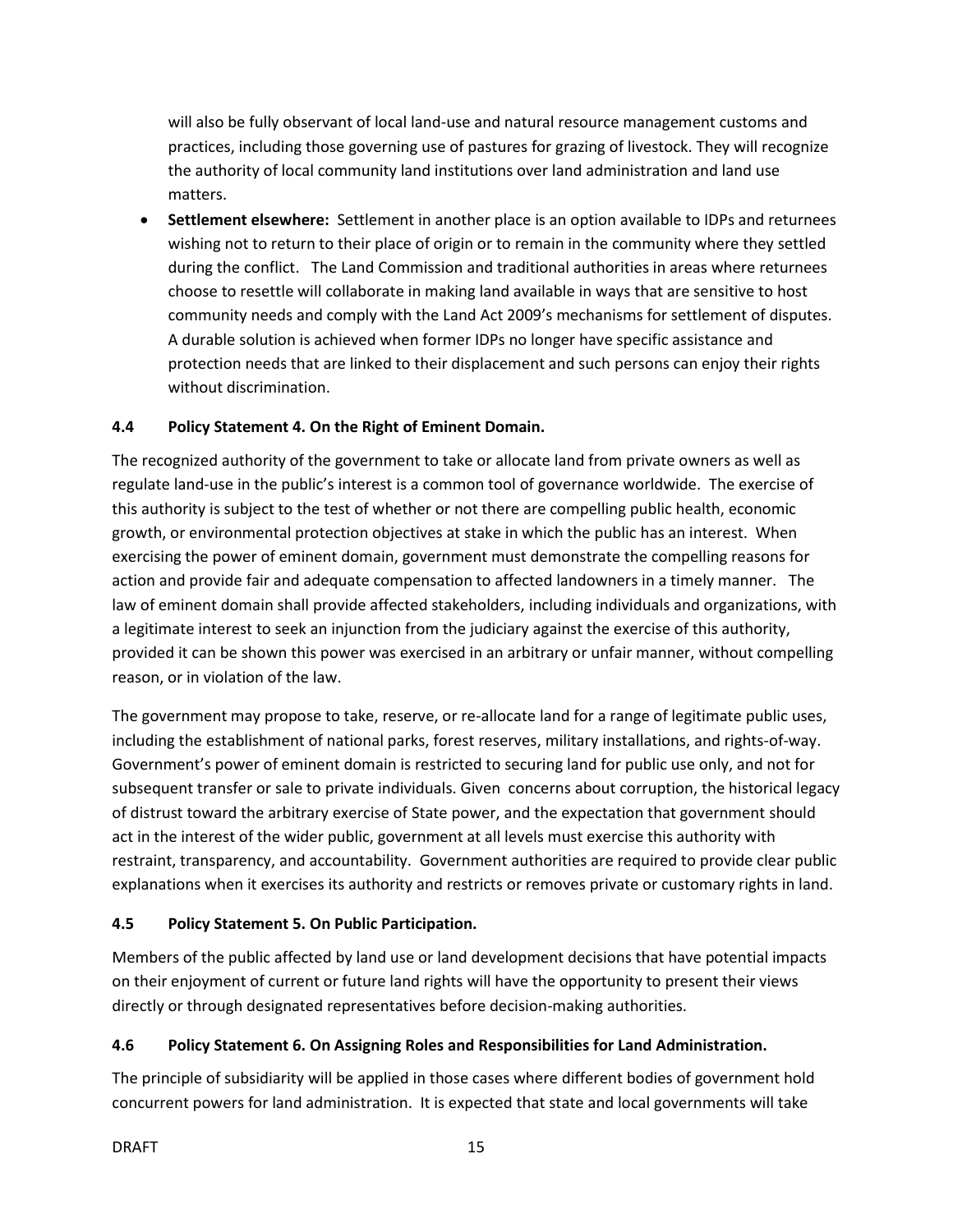principal responsibility for assigning and administering land rights. The roles of the central government in land administration will principally be those of setting standards, ensuring accordance with the Constitution and federal laws, and coordinating or mediating among lower levels of government.

The Land Commission will convene a broadly-based review of the current roles and responsibilities of all institutions involved in land administration and rights adjudication, with a view to identifying areas of concurrent powers and responsibilities. The Commission will develop recommendations intended to clarify, differentiate, and expand or limit the authority of different government institutions as necessary to simplify and rationalize land administration in Southern Sudan.

# **4.7 Policy Statement 7. On the Equality of Men and Women in the Exercise of Land Rights.**

The policy requires all government agencies and all traditional authorities to ensure that men and women enjoy equality of rights to land and other property. The policy requires that men and women be treated fairly and equally when they seek access to administrative and legal services related to exercise of their land rights.

# **Strategies for Extending and Protecting Women's Land Rights**

Recognizing that various aspects of inherited Sudanese law, customary practices, and administrative procedures limit the full enjoyment by women of equal land rights, the policy requires the government to take a number of actions that ensure equality of women's land rights in law and in practice.

- Central and state governments will develop programs to train, recruit, and mentor women in land administration and adjudication roles.
- Central government will support establishment of paralegal organizations and networks in rural areas capable of providing advice and aid to women on inheritance and land issues.
- Central government will amend and/or promulgate marriage, inheritance, and related laws to ensure recognition of the equal rights of those women who may not enjoy equal rights under various provisions of customary law and practice (divorced, widowed women, daughters, etc.).

Central and state governments will establish programs to monitor compliance with laws requiring the adequate representation of women on governing bodies, including local committees, dealing with land issues.

 The policy encourages State Ministries responsible for land administration to provide information and services to women on their land rights.

## **4.8 Policy Statement 8. On Community Land Tenure Systems**

The policy recognizes the importance of community tenure arrangements in providing land to millions of Southern Sudanese, particularly in rural areas, as a social right. Because land is a social right under community tenure systems, poor people have access to land at no or little cost for housing, agriculture and small business purposes. Community tenure contributes to poverty reduction, another important goal of this Land Policy.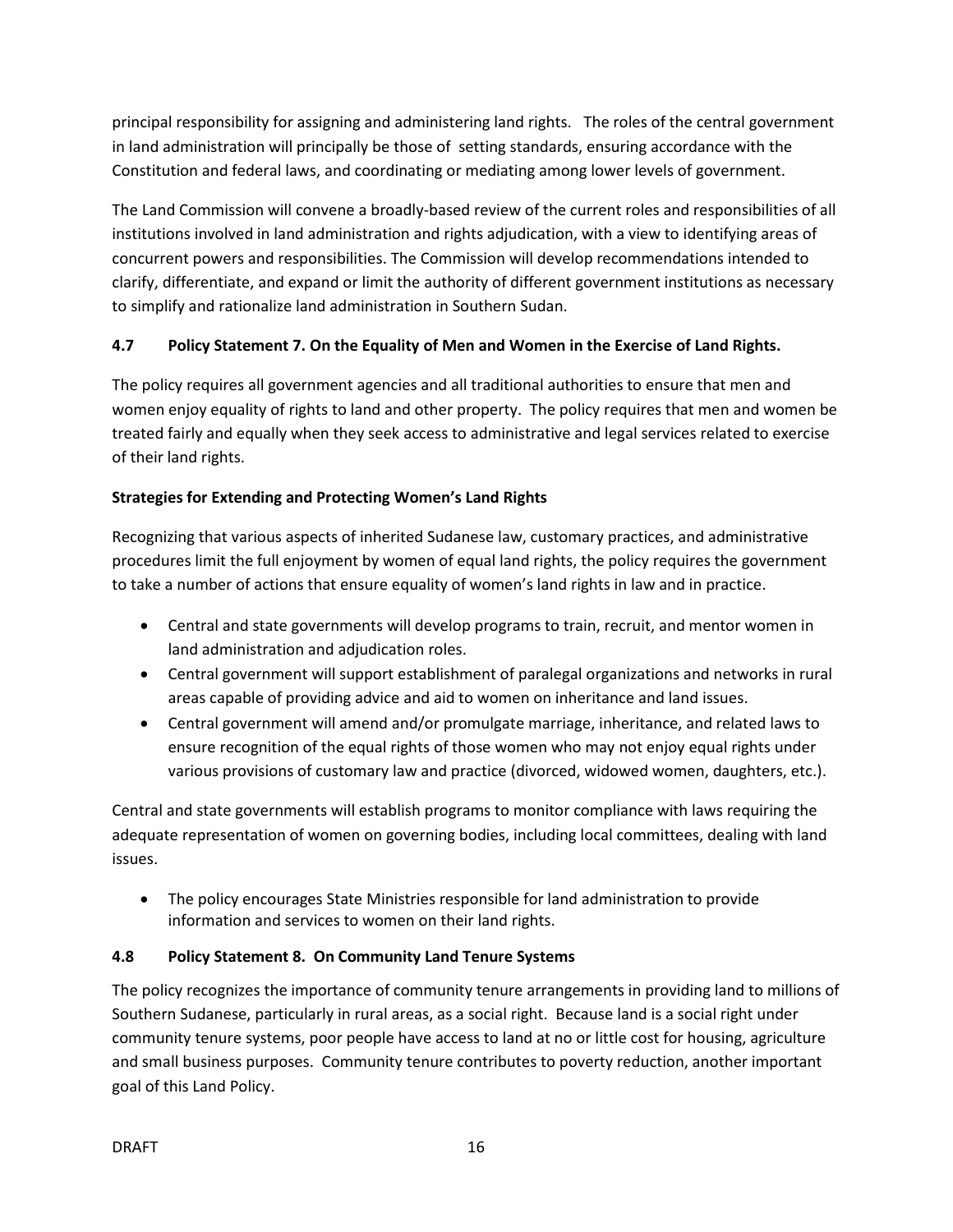The policy recognizes also that community tenure arrangements, like other systems of land rights, may fall short in providing land rights in a fair, equitable and efficient basis. Community land rights and their administration should be governed by principles of gender equity and equal protection before the law as set out in the Interim Constitution.

The policy is committed to retaining community tenure arrangements in parts of the country where they continue to enjoy the support of community members. Because of the tendency in the past for community land rights to be viewed as informal, or of a lower legal status than leasehold, freehold and state tenures, holders of customary rights have been vulnerable to taking of rights without due process or just compensation. Therefore, the policy provides for the statutory recognition of community land rights, on a par with other systems of land tenure, through promulgation of a Community Land Act.

# **Key Provisions of the Community Land Act**

The Act will give legal status to land rights held under community tenure and place the administration of land rights carried out by traditional authorities under the legal protection and supervision of Southern Sudan statutory law.

- The Community Land Act shall provide legal, statutory recognition of customary systems of land governance, currently carried out throughout Southern Sudan by traditional authorities. By bringing the work of chiefs and other customary land administrators under the supervision of Southern Sudanese law, the government can promote the development of good administrative practice through the training of chiefs and their staff, by overseeing and upgrading administrative procedures, and by the promulgation of appropriate rules and regulations that streamline community land administration. Where individual chiefs are performing poorly or acting in bad faith, the Community Land Act will provide measures for holding chiefs accountable to the law.
- The Community Land Act shall recognize and protect a fundamental principle of community land tenure: that all qualified citizens who are bona fide members of families, clans or communities that hold land in trust for their members continue to have access to land as a fundamental right of their membership in the group or community, providing that suitable land is available. Exercise of this right is free of any monetary costs, apart from reasonable administrative fees. By giving community tenure the protection of the law, the Government of Southern Sudan is placing its fullest political and legal authority behind protecting the land rights of the poor.
- The Community Land Act shall facilitate the reform of certain practices associated with the administration and assignment of community land rights that are inconsistent with the rights and protections guaranteed women under the Interim Constitution and the Land Act 2009. Specifically, the Community Land Act will ensure the removal of any restrictions to the full enjoyment of equal rights of women to use and own land under community tenure.
- The Community Land Act will recognize the community land rights of persons who undertake to recognize the authority of local chiefs or other legally-recognized local bodies over land matters, even where they are not by birth or marriage members of families or clans who have historically lived in a particular area.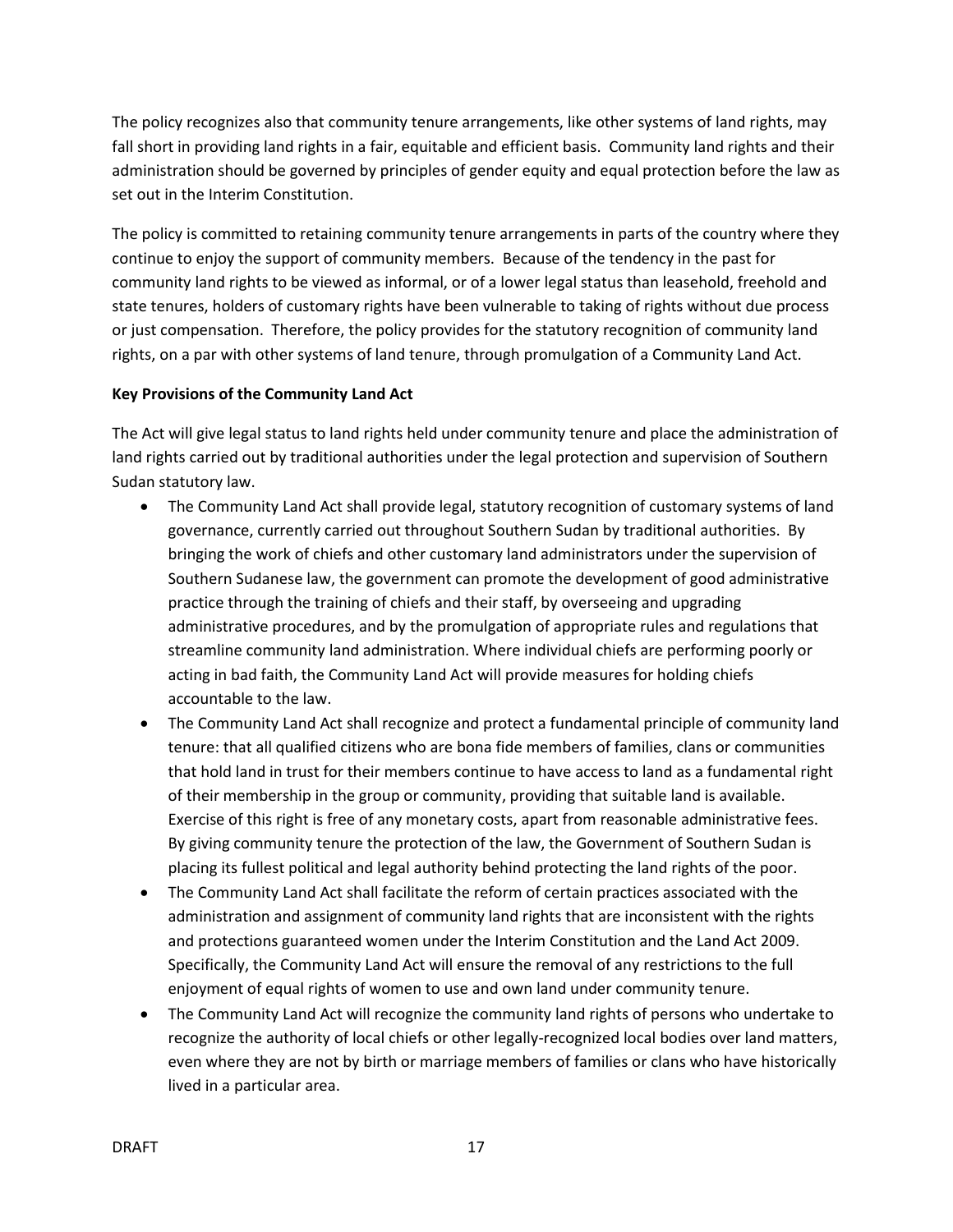• The Framers of the Act, while giving due regard to the important role played historically by chiefs and other traditional authorities in administering customary land rights, will consider the merits of placing administrative rights and responsibilities over community land under civil Land Authorities, whose membership may be made up of qualified citizens, both elected and appointed.

## **4.9 Policy Statement 9. On Public Education about Land Rights.**

The policy endorses efforts by the government and civil society to inform Southern Sudanese of their land rights. Given the importance of land tenure security to Southern Sudan's economic development and to the establishment of peace and security across the region, the international community is encouraged to support programs in land rights education. Southern Sudan civil society organizations have important roles to play in land rights education and in providing legal assistance to citizens seeking restitution of lost land rights or fair treatment before land administrative bodies.

## **4.10 Policy Statement 10. On Mediation of Land Rights Conflicts.**

The Southern Sudan Land Commission and state-level Land Commissions have important roles to play in mediating land-related conflicts. Their capacities to assist land authorities at state and county levels, customary authorities, and aggrieved parties to resolve conflicts equitably will be increased. Traditional authorities have long been effective in mediating conflicts, but the complexity of the land disputes they often face today require new conflict mediation skills. These will be provided through training and various kinds of technical assistance. Government's commitment to an independent judiciary will give legitimacy to the outcome of disputes settled in courts. Acceptance by government and extension of legal recognition to alternative dispute resolution mechanisms will also enhance Southern Sudan's capacity to settle land-related disputes efficiently and peacefully.

## **Strategies for Building Capacity to Mediate Land-Related Disputes**

- State Legislative Assemblies will be encouraged to enact appropriate legislation to empower local institutions to deal with conflicts over natural resources.
- States and counties will develop and apply appropriate tools for managing pastoral based conflicts, including the creation of buffer zones and cattle routes, and demarcation of boundaries.
- Central government will set standards and assist the states in provision of training in alternative dispute resolution principles and methods
- Central government and states will establish criteria for determining the appropriate channels and authority for hearing, mediating, or adjudicating claims, conflicts, and cases.
- Both national-level and state laws shall clearly define the proper circumstances and processes for appealing outcomes to higher levels.

# **4.11 Policy Statement 11. On Land Rights Registration and Land Records.**

The policy recognizes that land rights registration has an important and growing role to play in extending tenure security to land holders. Land rights registration is most likely to be appropriate in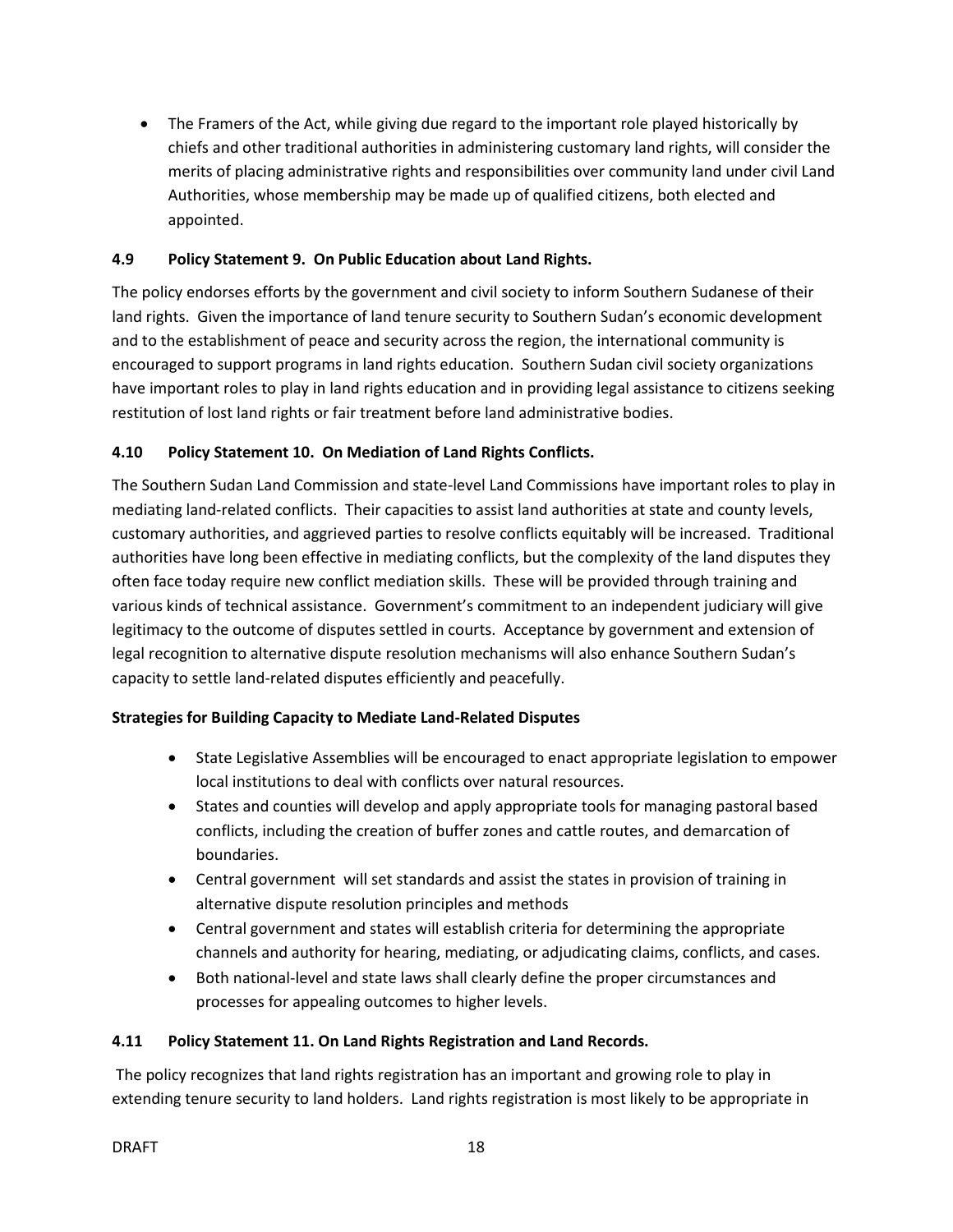settings where tenure security cannot be assured by community systems or other traditional arrangements where access to land is based on clearly defined group or clan membership. The greatest need for land rights registration, usually taking the form of recording of leasehold and freehold rights in official records maintained by the Ministry of Physical Infrastructure, will be in cities and towns and in rapidly growing peri-urban areas.

Existing law and regulations already provide for registration of rights in Southern Sudan in areas officially demarcated and gazetted as cities and towns, though aspects of existing laws and regulations will require review and revision, as described in Policy Objective 17. Generally speaking, the capacity of authorities with responsibilities to register land rights is weak. The accuracy of land registration documents requires improvement. The quality of property diagrams is below standard. Recommendations are made to develop the capacity to accurately register land rights at various levels of government.

# *Registration of customary land rights*

The proposed Community Land Act will make provision for the progressive recording of rights held under customary tenure. How and under what circumstances rights will be recorded and under what statutory authority land records will be maintained are important questions that will be considered as the Community Land Act is developed.

# **4.12 Policy Statement 12. On Development of Land Markets.**

Land transactions based on sales between individuals currently take place mainly in towns and cities, which are places of greatest commercial activity and population growth in Southern Sudan. An accurate and secure land registration system is an essential service that government provides in facilitating the smooth functioning of land markets in urban areas.

Market transactions of land do not traditionally feature in community rights systems. However, there is evidence that community systems are accommodating a growing number of land transactions based on sale of land rights, particularly of land held under community tenure and administered by chiefs in periurban areas. In rural areas, local entrepreneurs and others are seeking new opportunities, including farming opportunities, in areas with suitable land. The Community Land Act will recognize and accommodate market transactions of rights in community land through provisions that help ensure they take place with due consultation with existing rights holders and after review by appropriate local authorities.

The emergence of new land markets including rental markets will be encouraged as they have potential to broaden access to land.

In order to enhance the efficiency of land markets, the Government shall:

- Facilitate the allocation of serviced land for investment purposes
- Facilitate and promote efficient and transparent land market operations, including in community land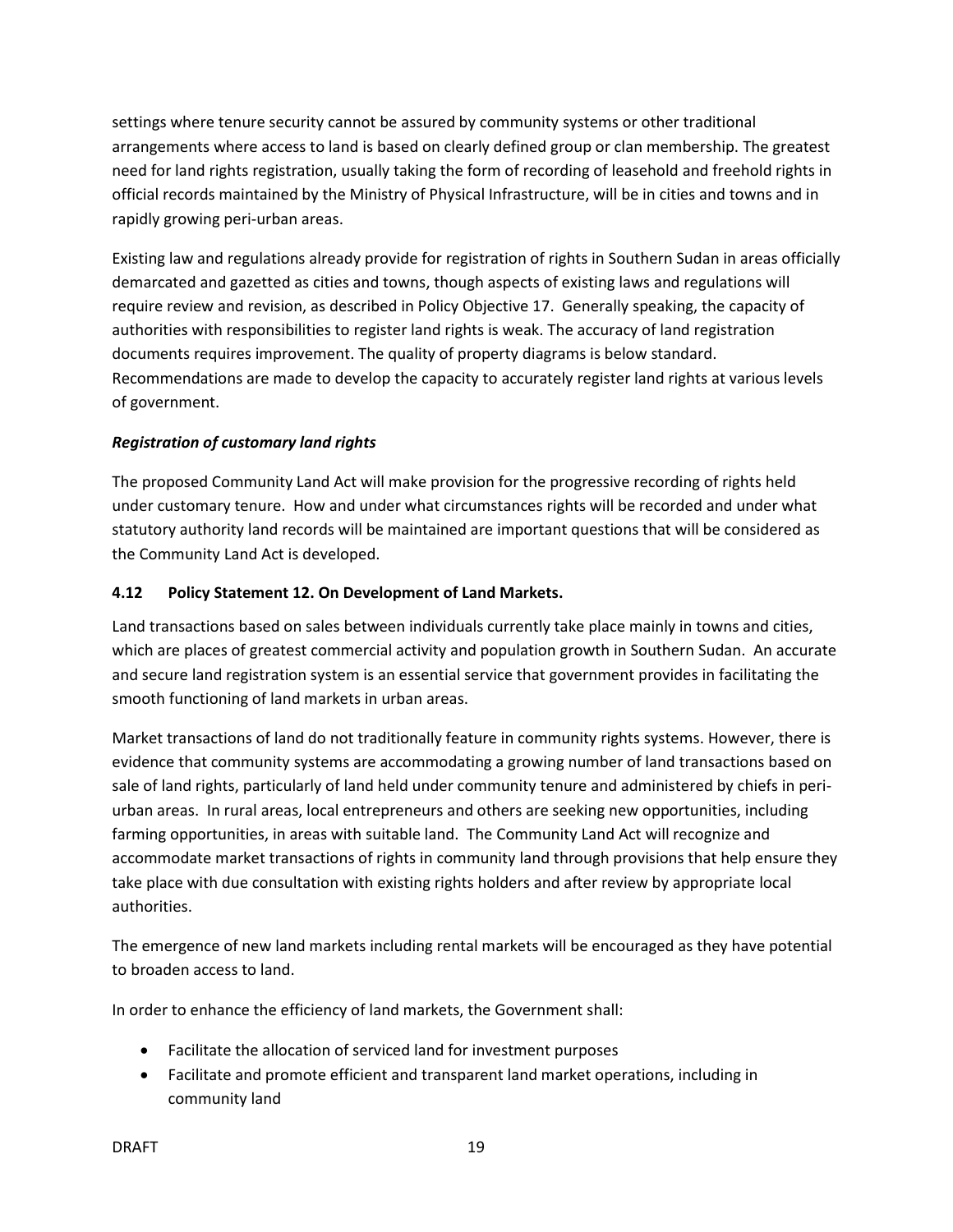Regulate land markets to ensure efficiency, equity and sustainability.

## **4.13 Policy Statement 13. On Promoting Private Investment.**

National economic development and job creation are important objectives of the central government. The acquisition and allocation of land for private investment is an important means for fulfilling that objective. Procedural requirements that increase the time and costs borne by investors without providing any perceivable public benefit or protection are excessive and constrain economic growth. Where land is provided for private investment, the boundaries and terms of use will be clearly indicated and known by all affected stakeholders.

# **Strategies for making land available for private, commercial investment**

- Identify appropriate government authorities responsible for working with immediate stakeholders (i.e., investors and communities) to delimit boundaries of land allocated for private investment and negotiate terms of use.
- Develop and enforce zoning requirements for industrial, agricultural, and commercial uses of land.
- Review and streamline the procedures for acquisition and registration of land by investors, especially where such changes do not compromise protection of the public interest, health, and safety.

## **4.14 Policy Statement 14. On Extending Tenure Security to Residents of 'Informal' Settlements.**

So-called informal settlements are growing rapidly in Juba and other centers of population growth in Southern Sudan. The land and service needs of residents of informal settlements are recognized by the Land Policy as legitimate needs, and the policy encourages an approach to informal settlement planning and upgrading that starts with people and communities where they are. The policy does not endorse forced removal of residents of informal settlements, and residents should be moved only when adequate assistance is provided to help residents settle on adequate land at alternative locations, under secure tenure.

Informal settlements are generally unplanned by government agencies, but evidence suggests that residents themselves, through informal community associations, work to harmonize their investment activities and land allocations with a view toward minimizing conflict over land. Already, preliminary studies have shown that residents have developed community registers that list households residing in their areas. GoSS and State and local planners should use community-generated data as a starting point for extending permanent land rights to residents and as aids to planning the upgrading of settlements.

GOSS should guide State and municipal governments in the drafting of plans for upgrading informal settlements. Appropriate laws, including amendment of the Land Act, would be put in place to support the process of implementing group titling and incremental tenure upgrading projects. Such an approach would start with the recognition of the rights of 'squatters' to stay where they are and encourage them to invest in housing and other improvements.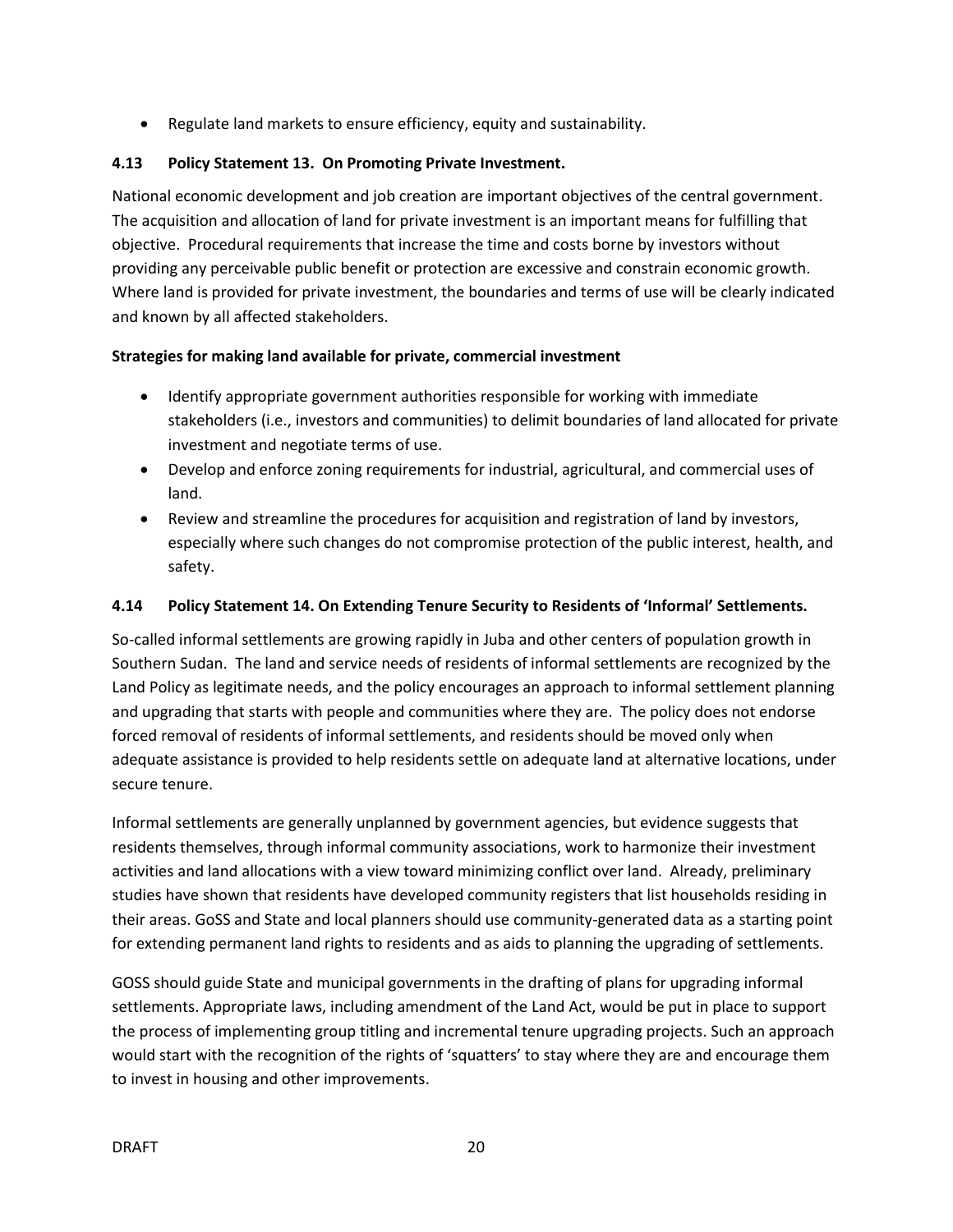Appropriate measures that include the introduction of taxes on private but undeveloped land will be put in place to improve the supply of land for residential development. While some communities may be able to contribute to the costs of tenure upgrading, such programs are expensive and often require financing. Commercial banks are often unwilling to provide financing for upgrading schemes or provision of credit to those occupying land in informal settlements. Microcredit organizations and civil society organizations have an important role in developing and implementing alternative forms of financing the upgrading of informal settlements. For state governments, additional sources of financing could come from local taxes and the national budget. The private sector, international financial organizations and donors will be requested to provide financial assistance for informal settlement stabilization and upgrading.

The policy provides the following guidance with respect to securing stronger rights for residents of informal settlements in towns and cities:

- Government at all levels will not remove residents of informal settlements without due process of law. When removal or transfer is deemed absolutely necessary, it should be done only after suitable alternative land is provided, compensation is provided for lost investments in housing, and assistance is provided to re-locate at alternative sites.
- Central government and states will carry out baseline surveys in informal settlements to gather essential socioeconomic and land claims data for use in planning.
- State governments will develop land information systems based upon de facto community systems of documentation currently in use in many informal settlements.
- State and municipal governments, guided by the central government, will develop plans for upgrading of informal settlements, including the acquisition and allocation of land and provision of services.
- The central government will encourage state and municipal governments to allocate sufficient funds in their budgets to implement plans for upgrading informal settlements.
- The central government will identify and develop financing mechanisms for use by state and municipal governments to support the upgrading of informal settlements, including allocation of tax revenues, donor support, and development of public-private partnerships.

# **4.15 Policy Statement 15. On Community Rights to Natural Resources used in Common.**

In some jurisdictions, community land used in common—for forest products, grazing and water supply has been alienated by central and state level authorities for public use or for sale or lease to private investors without taking account of the ownership interests of communities in the land and its associated natural resources. This has occurred despite the fact that historically and customarily communal land has fallen under the ownership of communities, and its use has been regulated by traditional or other community-level authorities.

As demand for land grows for large-scale enterprises, particularly for agricultural uses, there is a danger that the land needs and current and future land rights of existing and mainly small-scale crop and livestock producers in areas claimed by large enterprises will be overlooked or dismissed.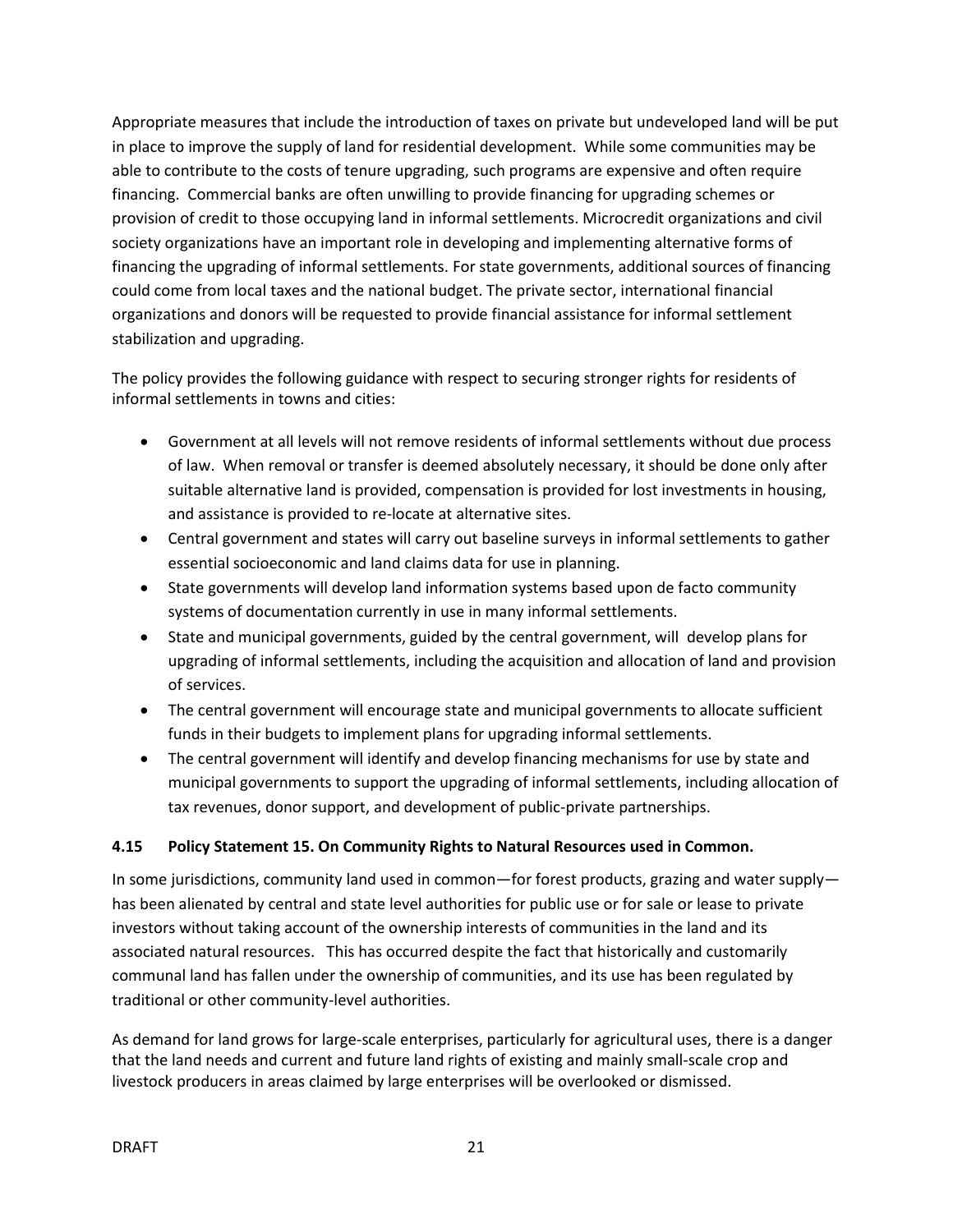This policy makes clear that the ownership of all land within the boundaries of communities is vested with communities, with the following implications:

- Community institutions will take principal responsibility for ensuring that community resources are used sustainably, for the benefit of current and future generations.
- Communities, through their county and payam land institutions, will have the legal authority to enter into lease agreements with outside investors for the development of agricultural and other business enterprises. The revenue from these agreements will accrue to local public accounts and will be used for purposes that benefit the public only.
- Central and state governments may fix regulations and guidelines for reviewing the public benefits, costs and social and environmental impacts of large-scale investments particularly. Regulation should serve the goal of fostering a balanced and integrated rural economy in which small-scale family holdings and traditional uses of communal resources are encouraged and protected and are not marginalized by large-scale projects.

# **4.16 Policy Statement 16. On Land Use Planning and Management.**

The use of land in urban and rural areas as well as in sensitive ecosystems has been a major area of concern in Southern Sudan. Problems of rapid urbanization, inadequate land use planning, poor natural resources/ecosystem conservation and management, and differences between government and communities regarding urban planning and land use which may result in eviction of residents of informal settlements require appropriate policy responses.

## **Land Use Planning Principles**

It is recognized that land use planning is essential to the efficient and sustainable utilization and management of land and land based resources. However, not much work has been done in Southern Sudan to ensure that such plans are effectively prepared and implemented. This has been largely due to the historical low priority accorded to land use planning in areas outside the main towns, lack of technical and institutional capacity of government ministries and local authorities, and the lack of an effective coordinating framework for preparation and implementation of planning proposals. Lack of a national land use framework has not helped the situation. These problems manifest themselves in terms of uncontrolled urban expansion, land use conflicts, environmental degradation, and the spread of informal settlements.

The key issues that need to be addressed in land use planning are:

- Lack of a Town and Country Planning Law to guide the preparation of land use plans at national, regional and local levels so as to promote coordinated and orderly development;
- The need for planned rural settlements that enable cost-effective location and provision of services;
- Lack of efficient and sustainable utilization and management of land and land based resources;
- Establishment of an appropriate framework for public participation in the development and implementation of land use plans; and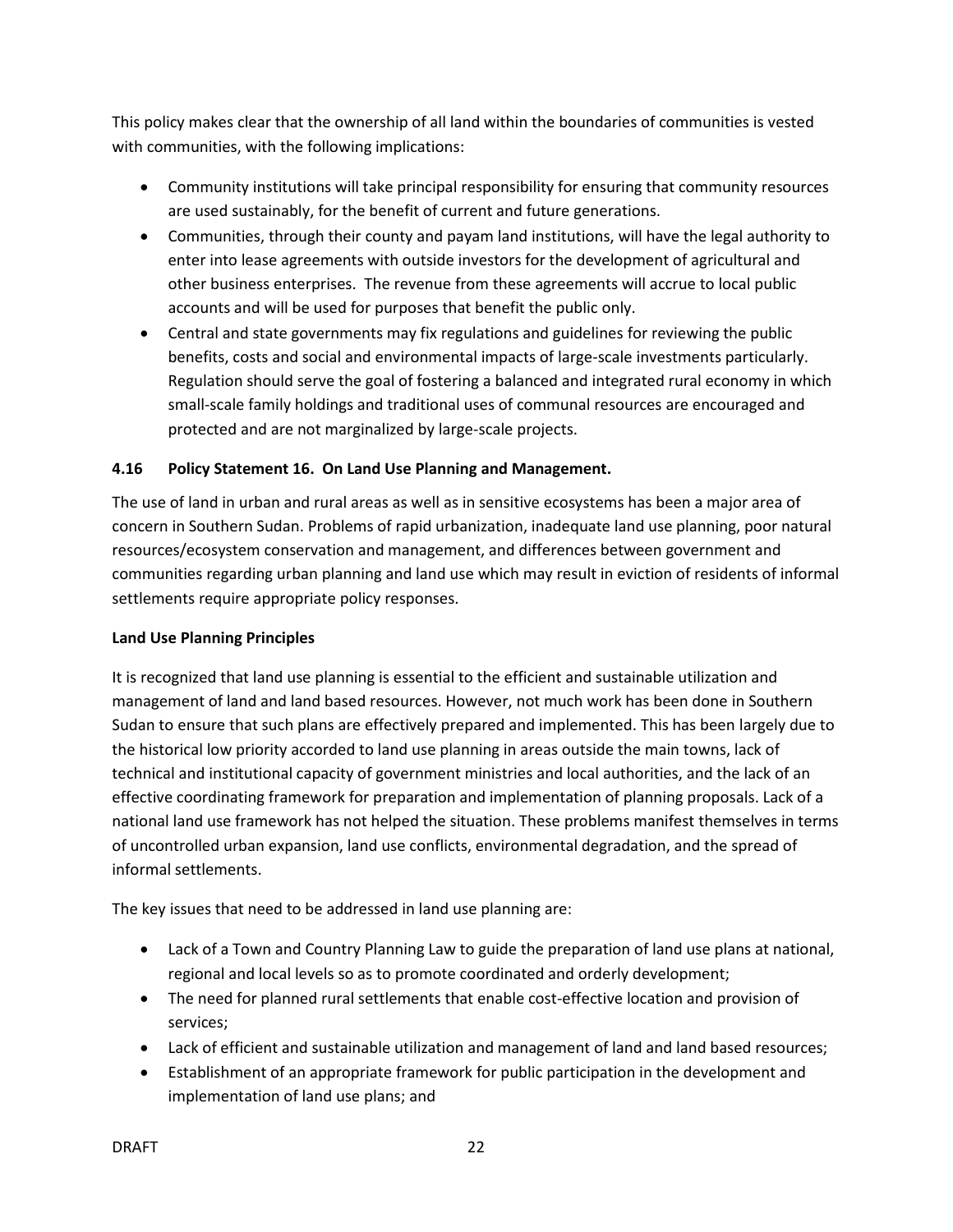Establishment of an effective coordination framework for preparation and implementation of planning proposals.

To address land use planning issues, the Government shall:

- Enact a Town and Country Planning Act and harmonize it with the Local Government Act 2009 and other laws so as to provide an appropriate framework for preparation and implementation of national, regional and local area land use plans and ensure the planning process is integrated, participatory and meets stakeholder needs;
- Develop a national land use policy as a basis for land use management; and
- Facilitate appropriate institutional and technical capacity building initiatives to support land use planning at national, regional and local levels.

#### **National and Regional Planning**

The Government shall:

- Facilitate the development of national and regional/physical development plans as a basis for investment and sustainable utilization of natural resources, taking local land use practices into account;
- Provide for implementation of a service center strategy for easier provision of infrastructure; and
- Identify and map areas which are prone to natural calamities such as floods and drought, for national disaster preparedness.

#### **Rural Land Use Planning**

To secure effective rural land use planning, the Government shall:

- Embed rural land use planning in all laws related to planning;
- Recognize rural settlement planning as a tool for sustainable resource management, alignment of infrastructure standards and provision of public sites;
- Provide for rural land use strategies to assist communities achieve optimum productivity; and
- Make rural land use planning an integral part of land adjudication process.

## **Urban and Peri-Urban Land Use Planning**

Land tenure insecurity has inhibited the development of land in urban and peri-urban areas. The historical approach to land use planning is based on tenure segregation among classes and absolves temporary plot holders of the need to pay land taxes thereby compromising potential sources of finance for urban development. These problems are exacerbated by inadequate urban planning and the absence of a cadastre for use in property rating.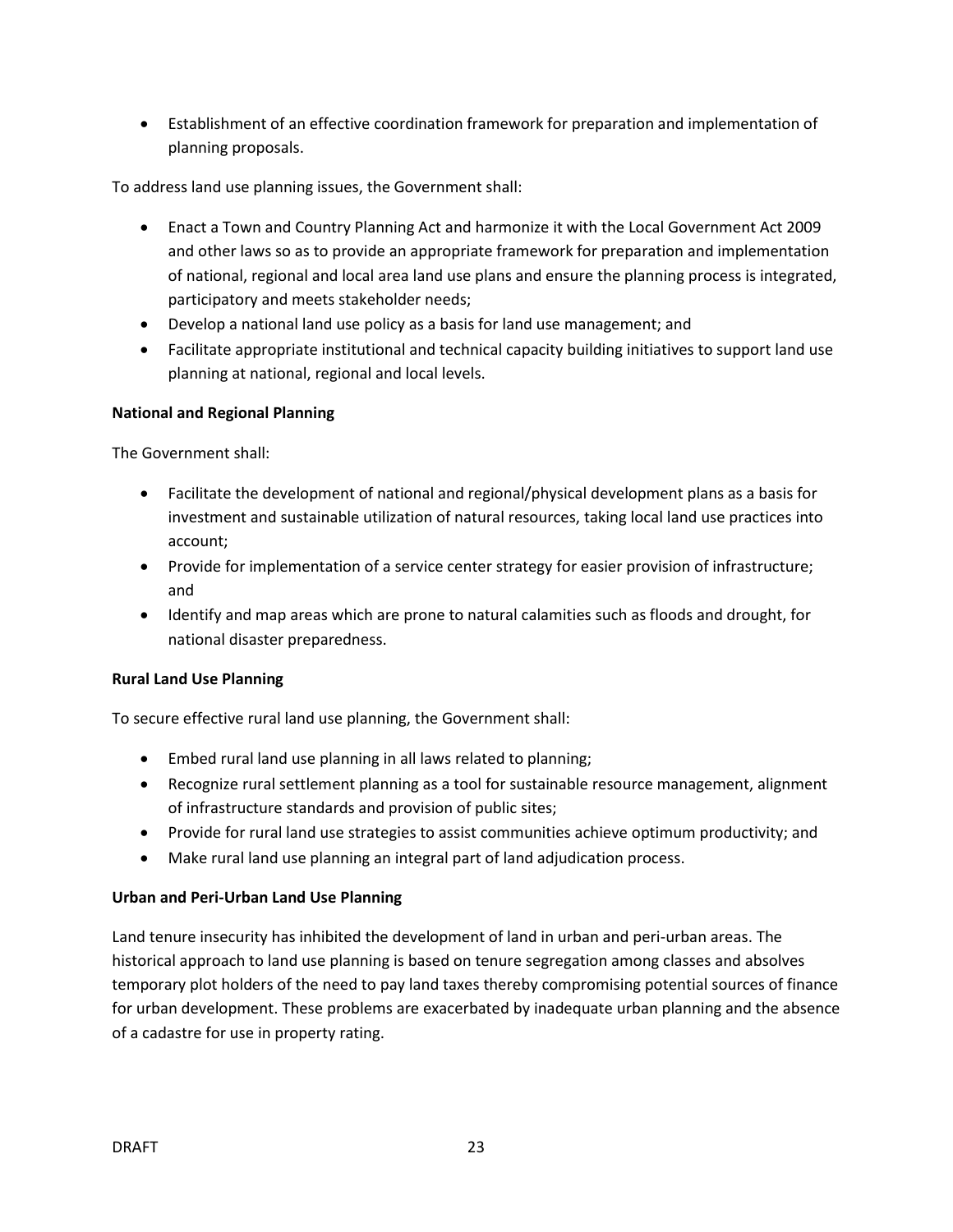The Government shall:

- Facilitate the preparation and implementation of local area development plans for all urban and peri-urban areas in the country in a participatory manner;
- Establish an effective coordinating mechanism for the preparation, implementation of plans and development control;
- Review the current urban land zoning that is based on housing classes to provide for equitably secure tenure across housing categories; and
- Ensure integration of all urban economic activities including urban agriculture and forestry into overall urban development planning.

#### **Regulating Use and Development of Land**

The key to effective land use planning lies in the existence of institutional capacity and governance structures for judicious implementation and enforcement of approved plans, policies and strategies.

Problems associated with development control include:

- The absence or non-enforcement of a building code and development regulations; and
- Weak and inadequate institutional capacity.

To ensure that land use plans are applied as tools for effective land use management, the Government shall:

- Introduce planning and development control regulations to harmonize governance structures, decision-making processes, and planning standards;
- Provide a coordinated framework for enforcing planning decisions; and
- Establish effective and transparent mechanisms to resolve planning and development control disputes.

#### **Ecosystem Protection and Management**

Southern Sudan faces many environmental problems including the degradation of natural resources such as forests, wildlife habitats, wetlands, fragile ecosystems, and pollution of pastures and water. The management of these resources presents a formidable challenge in the absence of policies, legislation, and institutional capacity to address these issues.

To ensure the protection of ecosystems and their sustainable management, the Government shall:

- Undertake a survey of all critical ecosystems to determine their sustainable land uses;
- Strengthen environmental regulation, planning, monitoring, and enforcement to ensure protection of ecosystems; and
- Encourage the sustainable management of land based resources used in common, including forests, pasture lands and water resources, through collaborative planning and management initiatives.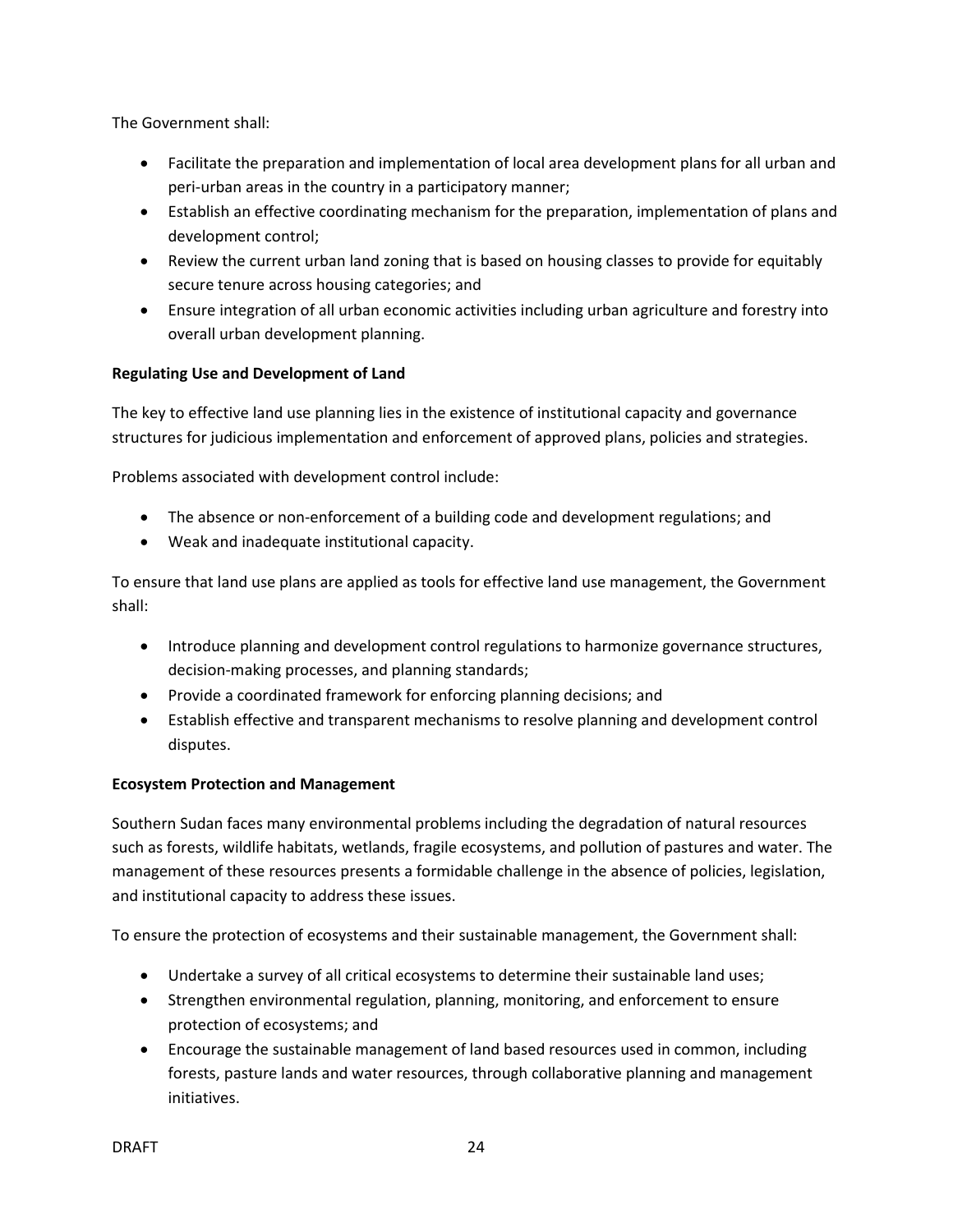#### **Urban Environmental Management**

Southern Sudan's rapidly growing towns and cities are afflicted with solid and liquid waste disposal problems. Urban environmental problems are acute in the fastest growing towns as well as those located on rivers, floodplains and mining areas.

To address urban environmental problems the following measures shall be implemented:

- Prohibit the discharge of untreated solid and liquid waste into rivers by providing appropriate waste management methods;
- Develop a framework for rehabilitation of dumping sites and land that has been subjected to environmental degradation; and
- Regulate all mining, quarrying and exaction activities.

## **Environmental Assessment and Audit as Land Management Tools**

Increased investment in sectors such as mining and infrastructure development has been taking place without much regard to environmental considerations. The development has been taking place in the absence of sector-specific legislation, performance standards and enforcement capacity. Government needs to promote environmental impact assessment and audit as tools for land management by implementing the following principles:

- Ensure that environmental impact assessments and audits are carried out for all proposed projects, that have a likelihood to degrade the environment;
- Monitor urban and rural environmental degradation regularly;
- Encourage public participation in the monitoring and protection of the environment; and
- Institute enforcement mechanisms such as the "polluter pays principle," and provide incentives to promote cleaner production and prevent pollution of soil, water and air.

## **Sectoral and Cross-Sectoral Land Use**

Effective land management requires coordination and cooperation among different sectors. The implementation of this Policy will require the participation of all relevant sectors such as agriculture, livestock, human settlements, water, energy, industry, tourism, wildlife, and forestry.

To achieve this objective of effective land management, the Government shall:

- Facilitate an integrated and multi-sectoral approach to land use;
- Formulate a clear land use policy to guide rural and urban development, reduce land use conflicts and promote productivity;
- Ensure that all public and private institutions whose functions are associated with land use are involved in the implementation of this Policy;
- Align the land use provisions of the Local Government Act 2009 and other relevant laws with this Policy; and
- Rationalize and harmonize all relevant sectoral policies relating to land with this Policy.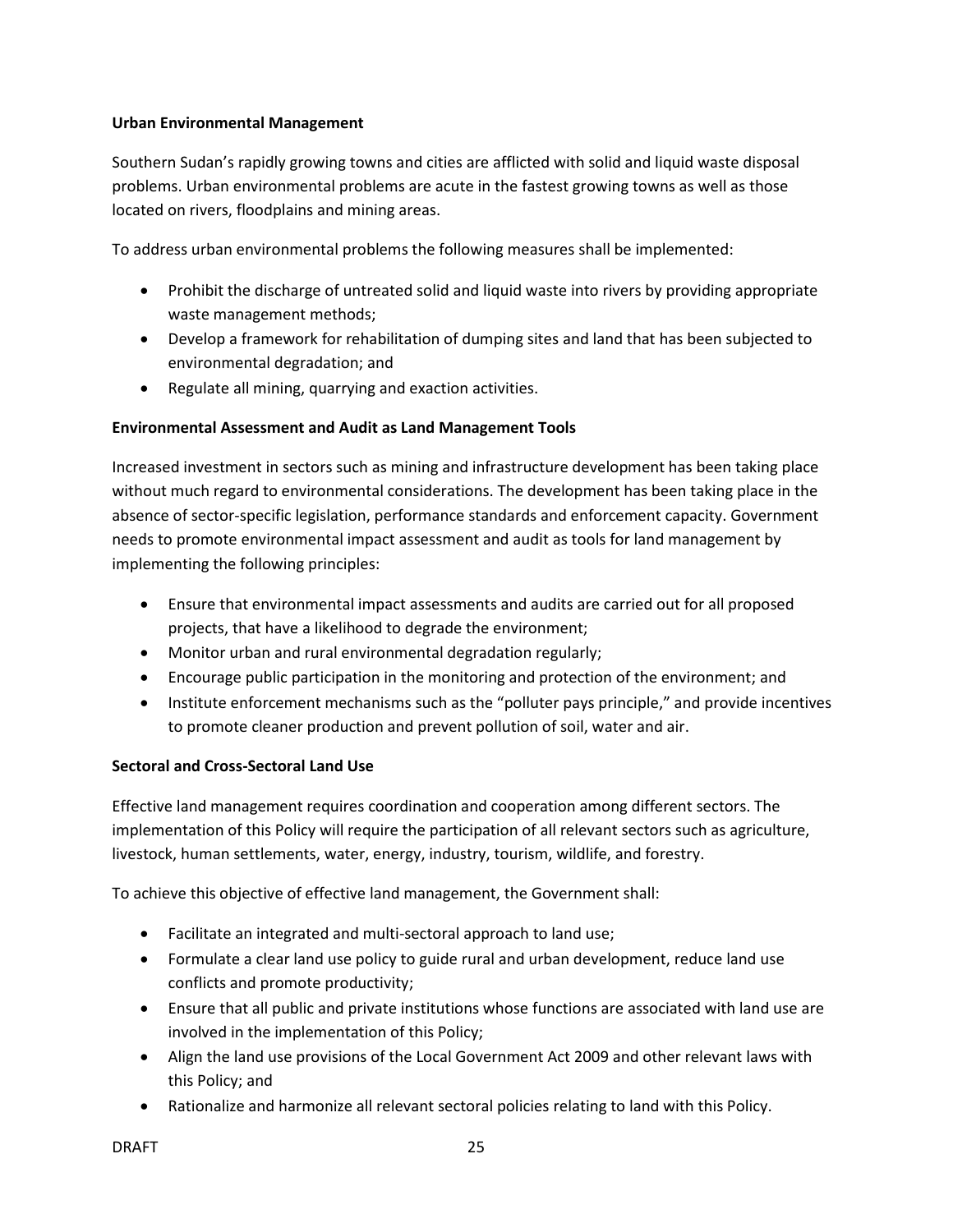## **4.17 Policy Statement 17. On Efficient and Transparent Land Administration.**

Land administration refers to processes of determining, recording and disseminating information about the ownership, value and use of land and its associated resources. An efficient land administration system, among other things, guarantees the recording of land rights, promotes tenure security, and guides land transactions.

The principal functions of land administration are:

- Adjudication and registration of land rights
- Allocation and management of land
- Facilitation of a land market
- Development and maintenance of a land information system
- Land valuation for taxation and property management
- Establishment of mechanisms for land disputes resolution.

However, the existing land administration system has not performed these functions adequately. The system is out-dated, hampered by operational inefficiency and unclear roles and responsibilities among actors. It is inadequately resourced, prone to abuse, resulting in inordinate delays and injustice in the administration of land.

#### **Land Administration System**

Southern Sudan's land tenure system is characterized by unclear and overlapping lines of authority among the Government of Southern Sudan, state governments, county governments, traditional authorities and other actors. Institutional weaknesses at all levels of government have contributed significantly to the malfunctioning of the land administration system and to tenure insecurity. In order to address these issues Government shall:

 Clarify the roles and jurisdiction of various national state and local level institutions over the administration and management of land.

#### **Land Rights Delivery**

Land rights delivery is the process of mobilizing institutional mechanisms and personnel for ascertaining and registering rights under all tenure regimes. Both the traditional and statutory systems for land rights delivery have not supplied adequate land delivery services. Further, both systems have not achieved equitable distribution of the limited land resources. This unsatisfactory land rights delivery is caused by, among other things, unclear and ambiguous processes and procedures for land allocation, poor record keeping and corruption among land administration structures. In order to establish an efficient land delivery system, the Government shall:

- Align land rights delivery procedures and processes with this Policy;
- Enact a Land Registration Act which shall recognize and protect all legitimate rights and interests in land held under all categories;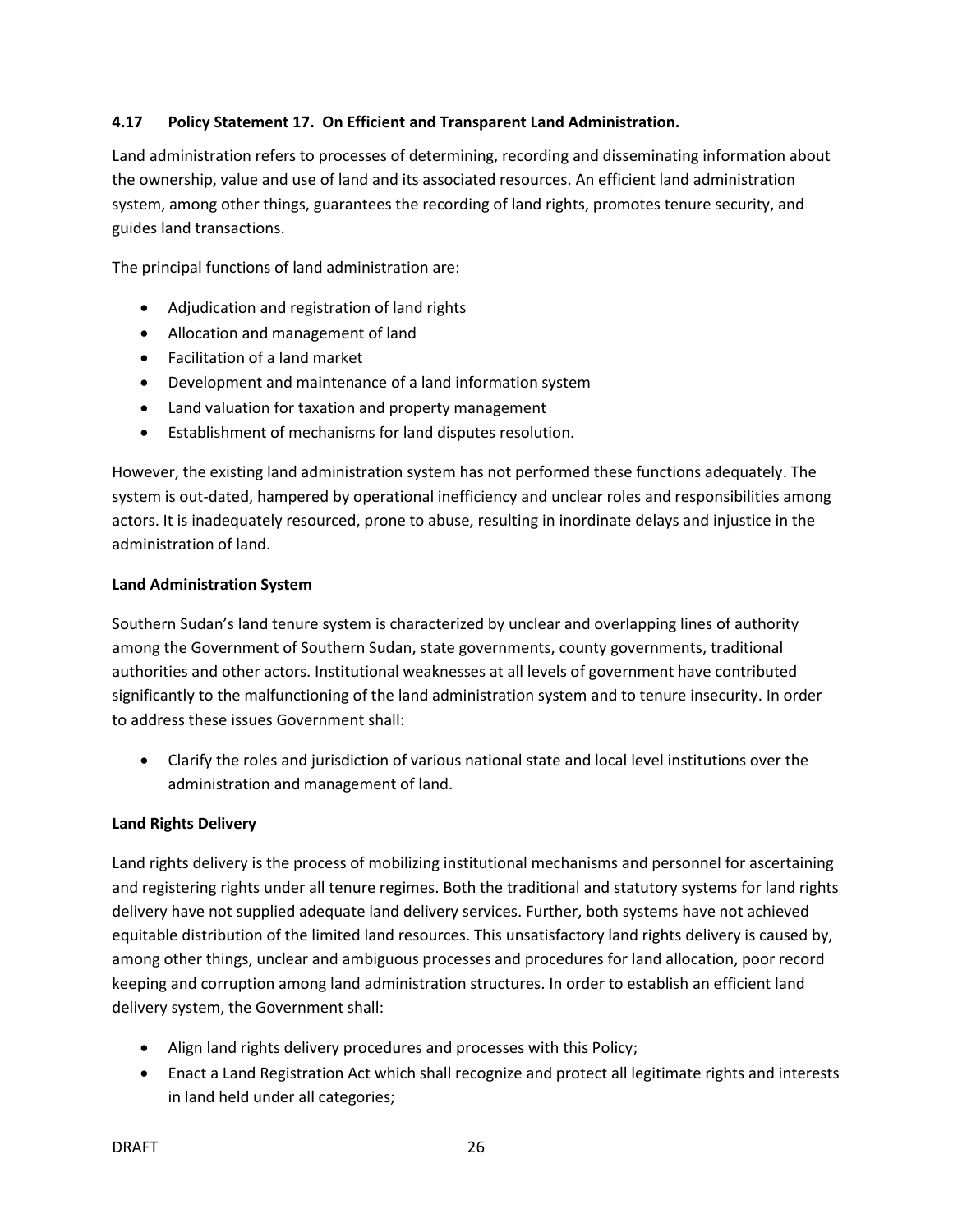- Ensure that land records are authenticated, documented, and their custody and sanctity secured; and
- Computerize land records and facilitate access to information.

## **Land Adjudication and Registration**

Land adjudication is the process of ascertaining and recording rights and interests in land claimed by individuals and other entities. Once ascertained, such rights and interests are entered into a land register, which facilitates the accuracy of the land information system and enables efficient transactions in land. The land claims of Government, groups, families and individuals require adjudication. To that extent, Government shall:

Ensure that land claims are adjudicated and the land register kept up to date.

## **Land Demarcation, Survey and Mapping**

The processes of land demarcation, surveying and mapping are integral to an efficient land administration and management system. In addition to preparing the maps and plans to support land registration, they map the earth for land use planning.

These processes have been hampered by a variety of factors, chief among which are shortage of qualified personnel in some areas, outdated equipment, and lack of funding. The Government shall:

- Facilitate the training of surveyors in South Sudan and abroad;
- Promote and regulate the operations of private surveyors;
- Enact a Land Survey Act that incorporates the use of modern technology such as Global Navigation Satellite Systems (GNSS) and Geographical Information Systems (GIS) and streamline survey authentication procedures; and
- Legally recognize demarcation and mapping of community boundaries for land held under customary tenure.

#### **Cadastre**

An efficient system of land delivery requires adequate capacity for the preparation and maintenance of cadastre indicating not merely who owns what interest in land but other details such as land suitability, uses, size, distribution and topographical characteristics. Due to various constraints such as the use of paper records and the slow pace of land registration, the Southern Sudan cadastre remains sub-optimal. The Government shall:

- Modernize the land delivery infrastructure, through computerization and use of other electronically linked systems;
- Create human resource capacity to operate the modernized infrastructure; and
- Remove constraints to the realization of an optimal cadastre and ensure public access to the cadastre.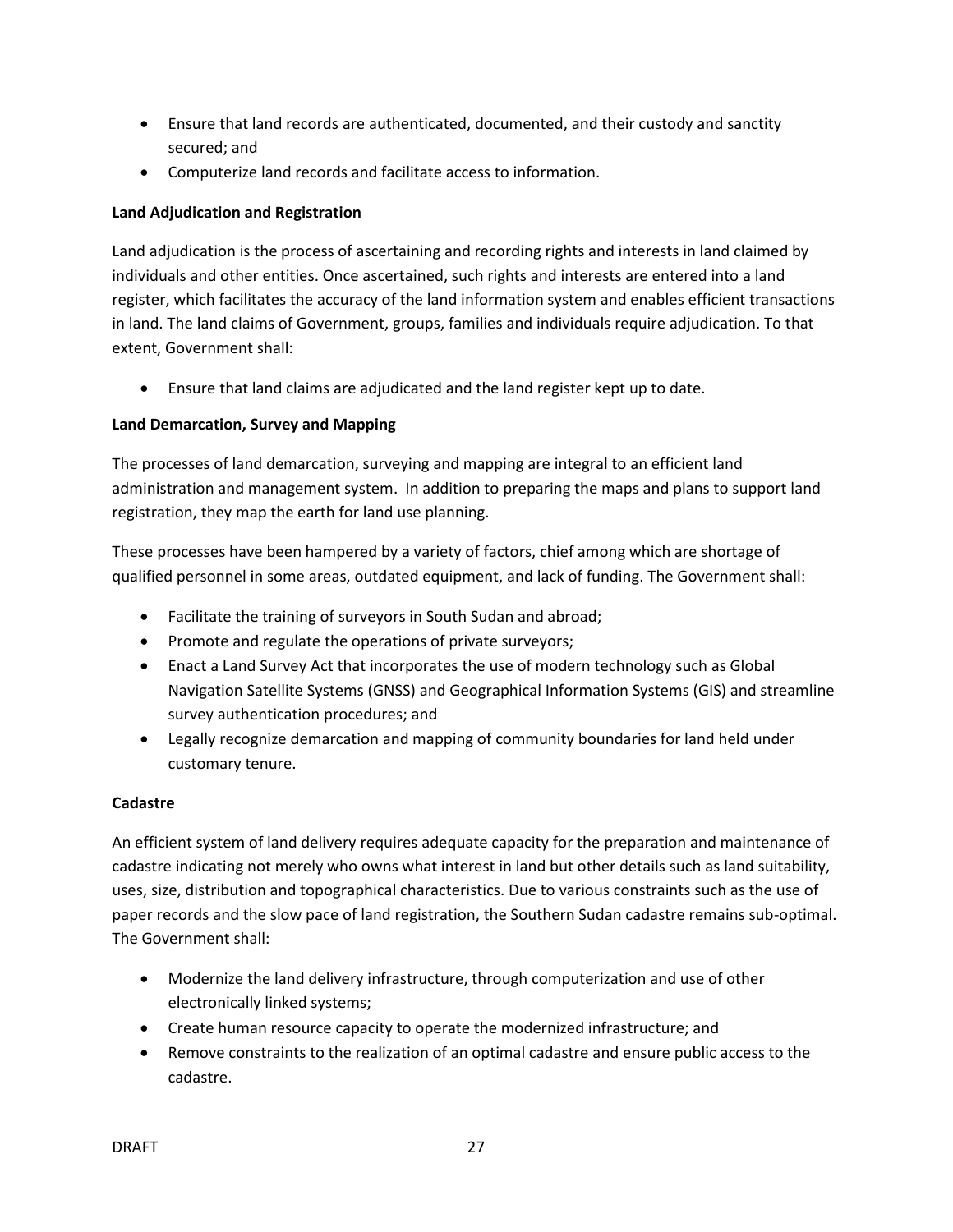#### **Land Information Management**

An important function of land administration systems is to ensure that accurate land information is available on land sizes, location and proprietary characteristics, land values and land use. The information is useful for effective planning, zoning and overall management of land.

Land information consists of datasets for decision making in land administration and management. These include data on geo-referencing, mapping, land ownership, land rights, land use planning, valuation and inventories of different categories of land.

Land information is currently held mostly in paper form and managed manually. This is inefficient, time consuming and cannot support timely decision making. Other deficiencies of the existing land information system include expensive cadastral surveys, centralization of cadastral processes, and slow, cumbersome procedures. To facilitate the establishment of an efficient land information system, the Government shall:

- Prepare and implement national guidelines on land information, to govern matters such as land information standards, security, dissemination and pricing;
- Enact a Land Information Act to facilitate access to and management of land information;
- Provide necessary infrastructure such as electricity, computers and internet connectivity at all levels of land administration;
- Rehabilitate, re-organize, update, authenticate and computerize existing land records; and
- Establish mechanisms for the incorporation of traditional land information in the LIS.

## **Fiscal Aspects of Land Management**

A clear fiscal framework for land management has the potential to raise much needed revenue for use in land acquisition and infrastructure development. Land taxation also discourages land speculation and provides incentives for efficient and appropriate land utilization. Existing laws empower the State and local authorities to assess and collect land taxes, land rates, stamp duty, and estate duty but the land taxation assessment and collection procedures under existing laws do not provide an effective fiscal management framework.

To facilitate the efficient utilization of land and land-based resources, the Government shall:

- Establish a land taxation regime that facilitates efficiency in revenue collection, utilization and servicing of land, provides incentives for appropriate land uses and discourages land speculation; and
- Improve capacity of public institutions including local authorities to assess and collect taxes.

## **Land Disputes Resolution**

There is need to ensure access to timely, efficient and affordable dispute resolution mechanisms. This will facilitate efficient land markets, tenure security and investment stability in the land sector.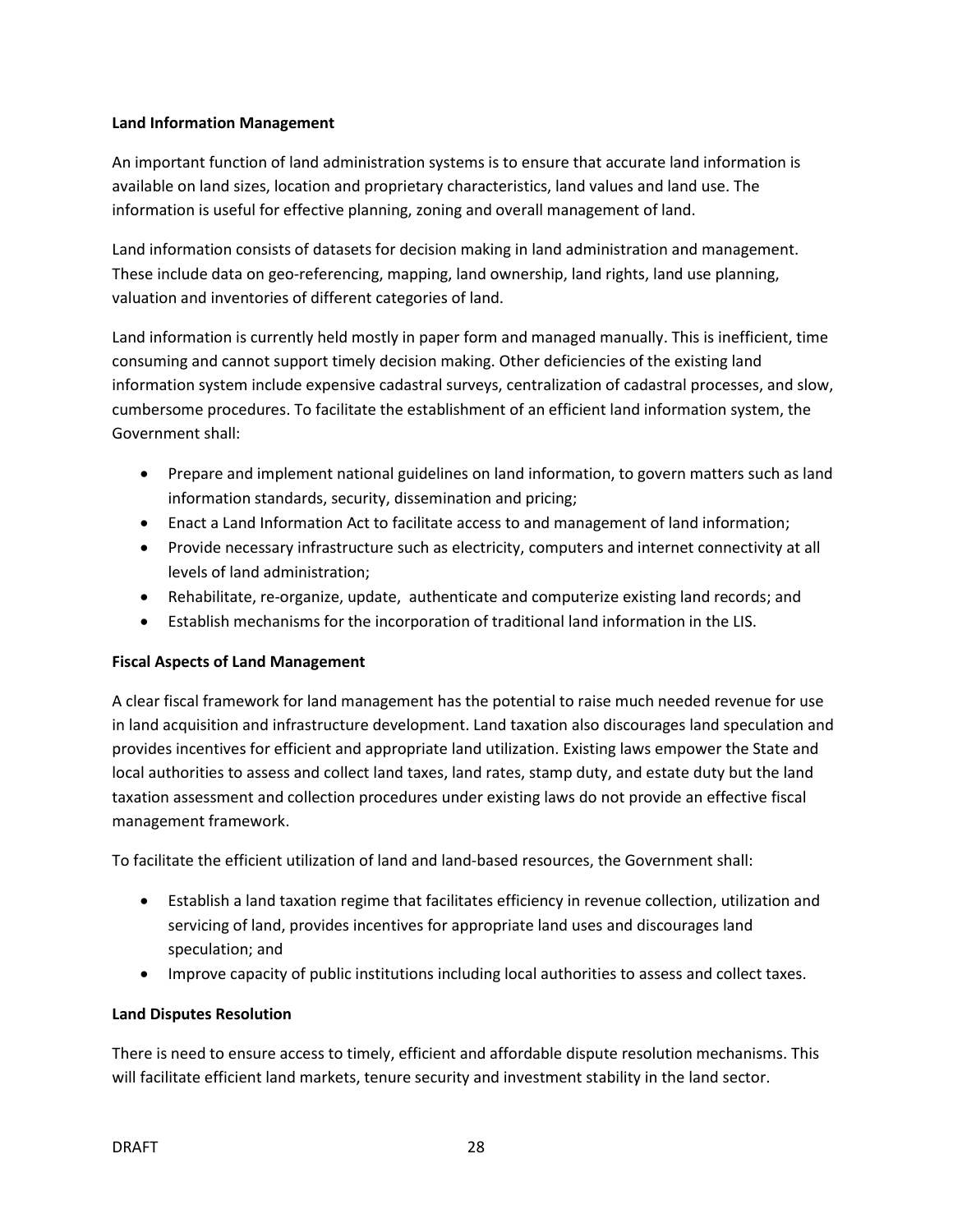In order to facilitate effective, fair and efficient dispute resolution, the Government shall:

- Establish independent, accountable and democratic systems backed by law to adjudicate land disputes at all levels;
- Establish appropriate and inclusive institutions for dispute resolution and access to justice with clear record keeping for making decisions on specific matters; and
- Encourage and build capacity for alternative dispute resolution mechanisms such as negotiation, mediation and arbitration to facilitate speedy and cost effective access to justice.

# **4.18 Policy Statement 18. On Balanced Land Use and Agricultural Development.**

The land policy encourages development of a balanced and integrated rural agricultural economy that accommodates a diversity of agricultural enterprises, including small-scale family farms dedicated to production for family consumption and sale as well as larger-scale commercial enterprises, oriented to market production, particularly for local markets but also for export. The land policy also recognizes the important role of pastoral livestock production in rural economic and cultural and social life. The needs of livestock producers and crop producers too often come into conflict and rural land management institutions will be assisted to effectively manage conflicts when and where they occur and in ways that treat all land users equitably.

#### **Strategies**

- Working with the appropriate GOSS institutions, the Ministry of Agriculture and Forestry and the Ministry of Housing and Physical Infrastructure will develop clear guidelines on the allocation of land for commercial agricultural development by both citizens and foreigners. Such guidelines will specify the institutional and process issues of applying for land for agricultural development and land ceilings applicable by land-use or production system.
- In collaboration with all state land institutions, the Ministry of Agriculture and Forestry will define land tenure rights applicable to rural land allocations for commercial agricultural development by citizens and foreign investors. The supportive land registration requirements must be stated clearly.
- Under the guidance of the Ministry of Agriculture and Forestry, state land institutions will develop appropriate guidelines regulating the utilization of allocated agricultural land. Appropriate economic instruments will be developed to discourage speculation.
- The South Sudan Land Commission or other designated central government institution shall be informed of all land allocations made for agricultural development purposes in the states.
- Individual States shall plan for the establishment of agricultural schemes in their respective areas. Such plans should be guided by local agricultural viability considerations. Planning and implementation of developed plans will be based on the development of appropriate partnerships between state and non-state institutions.
- The South Sudan Land Commission and the Ministry of Housing and Physical Infrastructure or other designated central government institutions will develop and implement proposals on the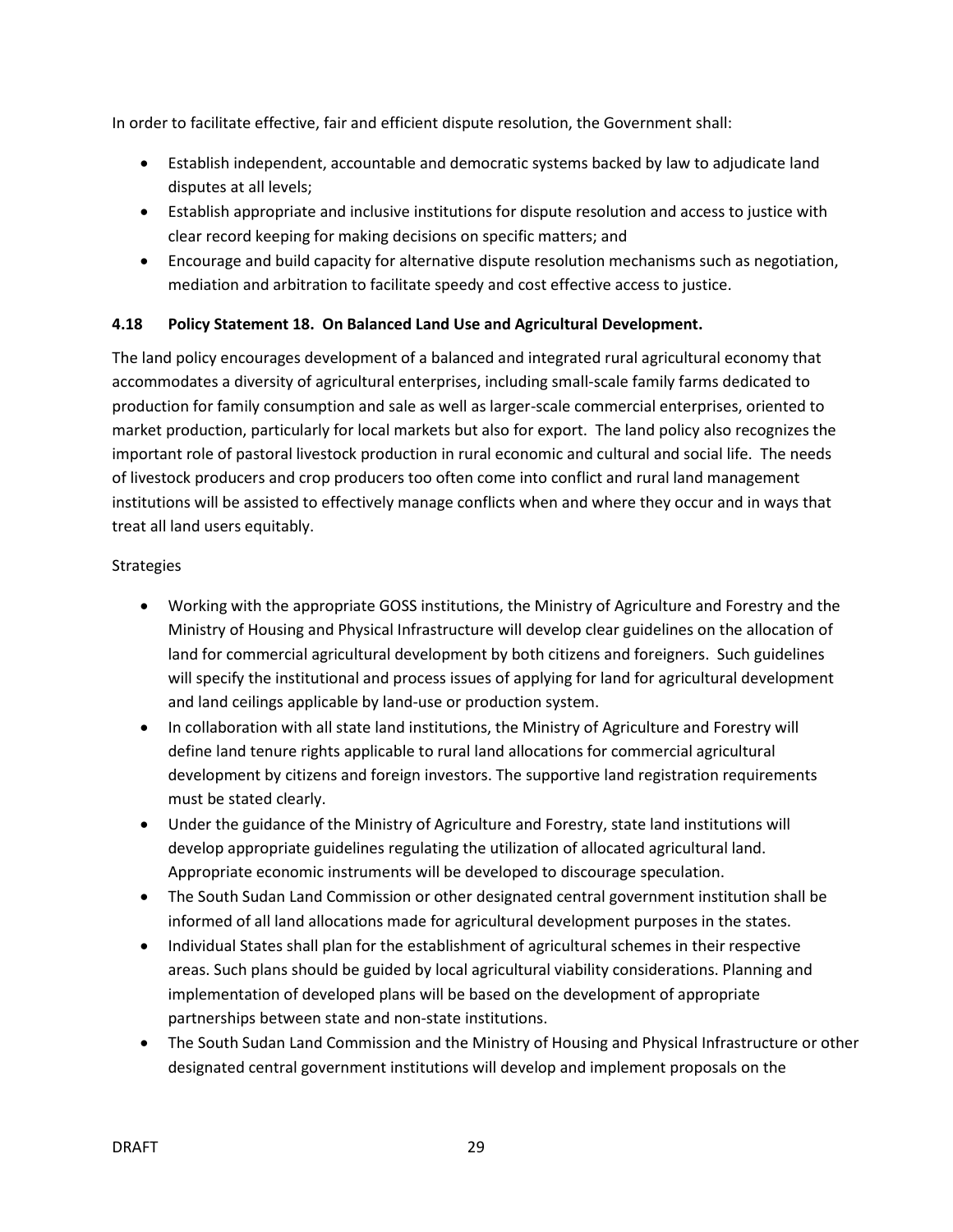contribution of allocated agricultural land to revenue generation through the payment of appropriate property taxes.

# **4.19 Policy Statement 19. On Mediating Agricultural Land Use Conflicts.**

The high rate of human and livestock population growth has brought about increased tensions as cultivation expands into livestock routes and crops get destroyed in the process. The livelihood and mobility related tensions predominantly concern access to water and grazing land between pastoralists and agricultural groups but also among pastoralist groups themselves. As a way of addressing these issues, Government shall:

- Provide pastoral groups and agricultural communities with a sustainable institutional framework for peaceful negotiation over use of common property resources; and
- Facilitate the community land management institutions in establishing flexible arrangements for equitable grazing land and water resources sharing across community boundaries.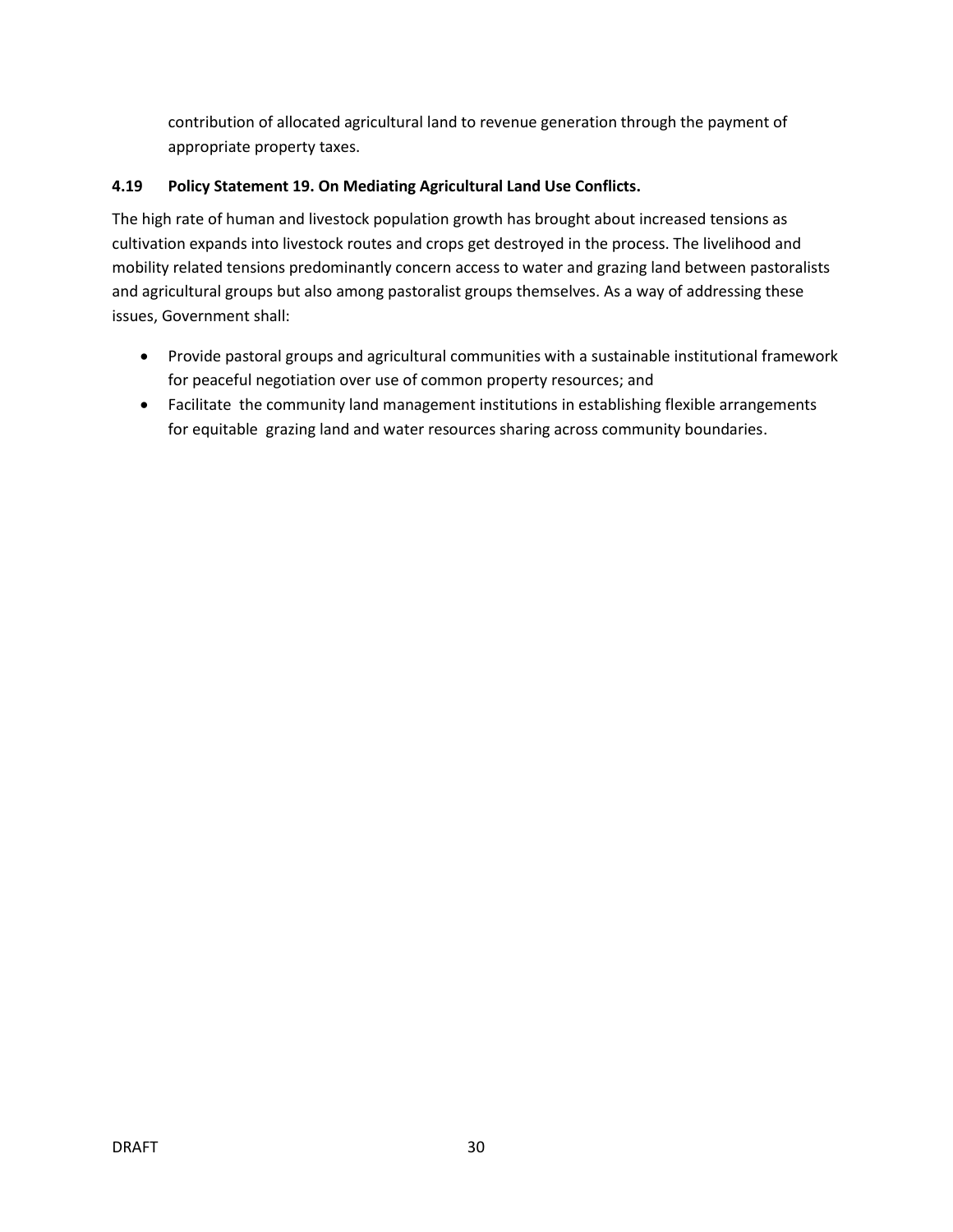# **Chapter 5. Legislative Development and Reform**

Upon the adoption of this Land Policy, existing laws pertaining to land tenure, property rights and land administration will require extensive review and amendment and new laws and implementing regulations will need to be drafted in order that the goals of the policy are given legal expression and force. Priority legislative reform actions would include:

- a) Promulgation of a Community Land Act
- b) Amendment of the Land Act to extend the restitution process
- c) Promulgation of regulations defining restitution procedures
- d) Review and enactment of legislation guaranteeing the inheritance rights of female household partners and children
- e) Review and amendment as needed of the Local Government Act 2009 in relation to this policy and the Land Act 2009
- f) Drafting of laws setting standards for land survey and valuation
- g) Drafting of a law on property mortgages
- h) Promulgation of a State Land Law
- i) Promulgation of town and country planning, land survey, land registration, and land information legislation.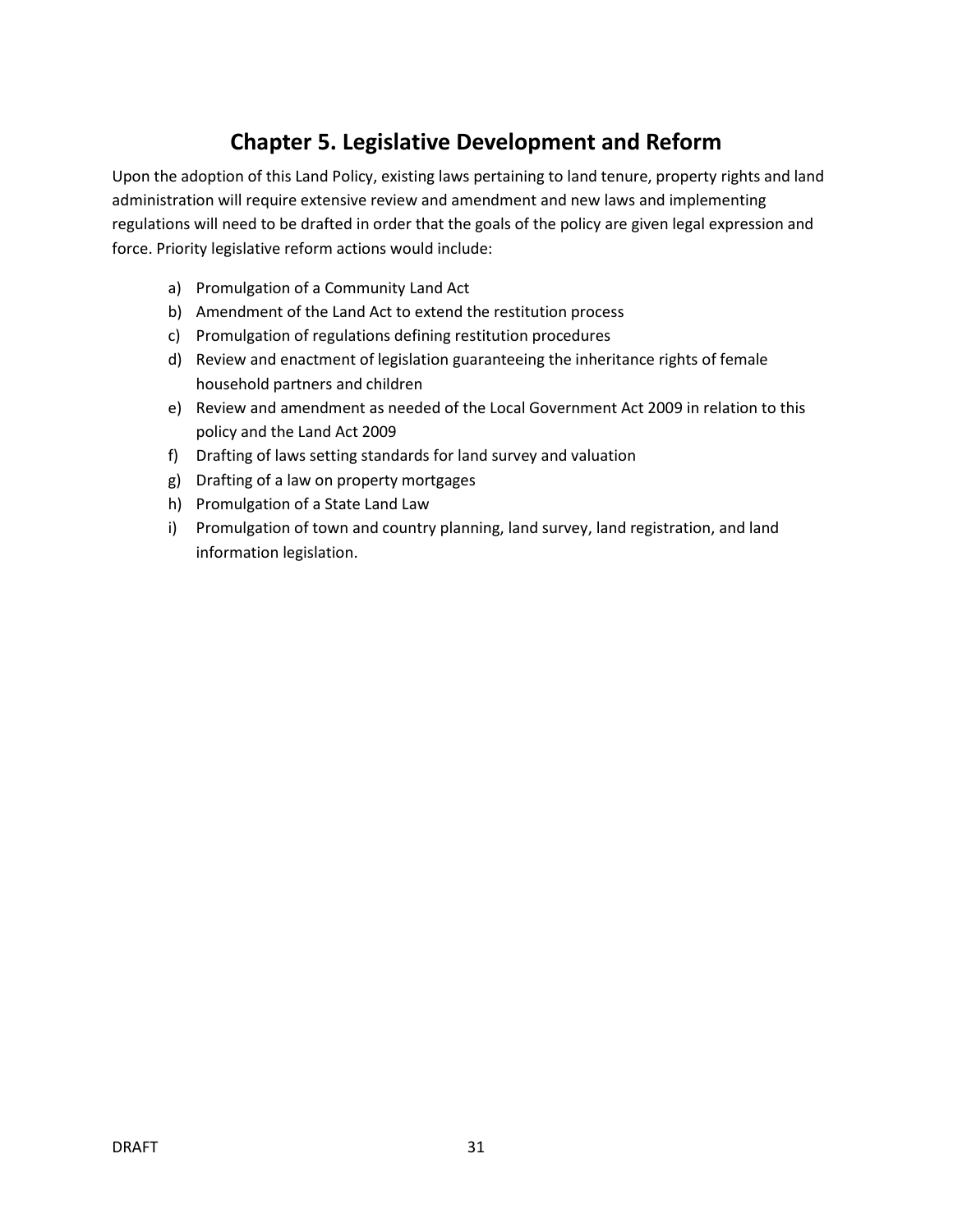# **Chapter 6. Implementing the Land Policy**

#### **6.1 Defining Institutional Roles and Building Capacity**

Effective institutions governing according to the rule of law are essential for successful implementation of the land policy and achievement of secure land tenure in Southern Sudan. Southern Sudan's land institutions operate at the national, state and local levels. As previously noted, these institutions face major capital and human resource challenges, compounded currently by poorly defined and often overlapping mandates, lack of coordination, and poorly conceived strategies and work plans. All these factors have combined to reduce the efficiency and effectiveness of land institutions in the country. There is continuing confusion in urban areas, as both state and county-level institutions are involved in the administration and allocation of land, sometimes in conflicting roles.

# *6.1.1 Central government institutions: A new ministry responsible for providing unified oversight and guidance to land sector administration throughout Southern Sudan*

Currently, the core set of institutions concerned with land matters operating at the national level include the GoSS Ministries of Housing and Physical Infrastructure (responsible for policy and guidance to state governments related to physical planning, surveying and mapping, and land registration), the Southern Sudan Land Commission (responsible for coordination among government institutions and levels, restitution, and conflict mediation), the Ministry of Agriculture and Forestry (for administration of forest reserves and oversight of allocation of land for agricultural investment), the Ministry of Local Government (responsible for policy and guidance to local government councils, commissioners, local assemblies, and traditional leaders with respect to land administration and management), and the Judiciary (responsible for adjudication of land-related cases and formerly, maintenance of land registries). Government needs to review the home of the main register with a view to reassigning it back to the Judiciary.

This policy recommends a thorough rationalization and reform of central government agencies responsible for land rights administration.

Specifically, the policy calls for the establishment of a central government Ministry with overall responsibility for land sector administration in Southern Sudan. The new Ministry in-charge of land will have lead responsibility for administering those aspects of the Land Act 2009 not assigned to the Land Commission or other agencies of central government. The Ministry in-charge of land will also have principal responsibility for administering legislation governing town planning, land surveying and land valuation.

Proposals for the roles and responsibilities of the Ministry in-charge of land are enunciated below.

- Lead the process of drafting and enacting legislation governing town and country planning, land surveying and land valuation.
- Lead extensive public consultations on the proposed Community Land Act, and lead the process of drafting and enacting the Act. The Ministry in-charge of land will be responsible for the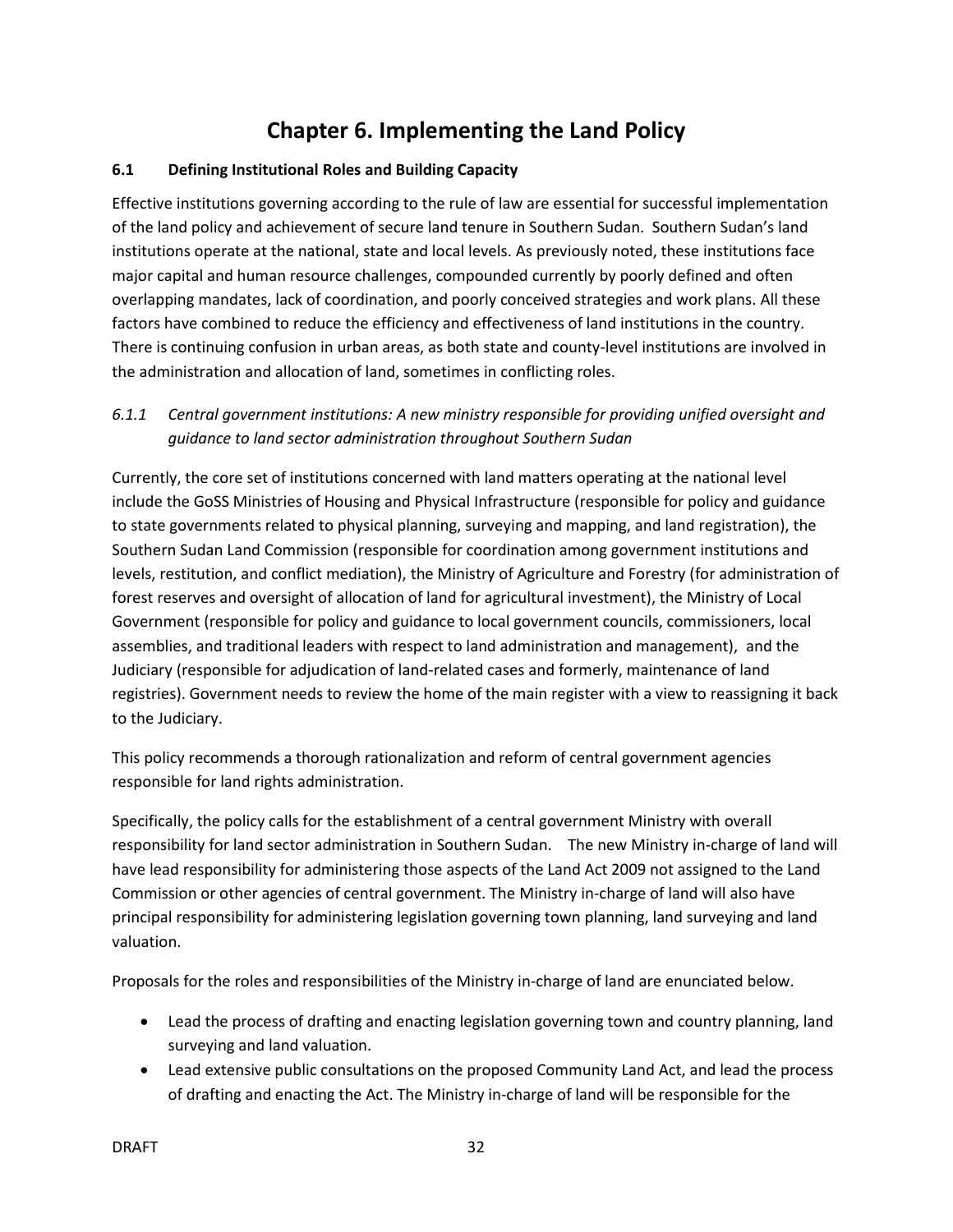general development of land administrative institutions at the central government, state, county, and payam levels.

- Through powers delimited in enabling legislation, including the Community Land Act, the Ministry will work to ensure that the principles of security of tenure as enunciated in this policy are observed at every level of government. The Ministry will promote the development of administrative reforms as mandated by legislation.
- Establish and maintain a register of all public, private and community land in the country;
- The Ministry in-charge of land will promote the development of effective digital Land Information Management Systems at all levels.
- Coordinate and oversee statutory bodies established to regulate physical planners, surveyors, valuers, estate agents and other land related professionals.

# *6.1.2 The roles of the Southern Sudan Land Commission*

The Southern Sudan Land Commission (SSLC) will continue to play a leading role in the country's land sector, guiding land policy development, implementation, and monitoring and evaluation, as well as fulfilling its other functions of coordination, conflict mediation and research on land conflicts and issues. In order to do this effectively, it will require more resources and a cadre of trained staff, allowing it to better advise other government institutions, systematically assess and monitor land issues throughout the country, and coordinate with States on matters of land policy and administration.

The principal functions and responsibilities of the Southern Sudan Land Commission include the following:

- Hold title to and in collaboration with appropriate government agencies manage all public lands on behalf of the State;
- Exercise the powers of compulsory acquisition and development control on behalf of the State and local authorities or governments;
- Carry out and sponsor research on matters related to land policy, land tenure and land administration;
- In accordance with its mandate under the Land Act 2009, be responsible for the restitution of land rights affected by the civil war;
- Identify key partnerships with civil society organizations, particularly for conflict-related research, monitoring and mediation; and
- Arbitrate land and resource-related conflicts at the request of affected parties.

# *6.1.3 State government*

At the State level, the Departments of Lands, Town Planning and the Surveying Department in the State Ministries of Physical Infrastructure are currently responsible for land administration. The State Legislative Assembly and its standing committees deal with legislative matters related to land. The State High Courts and the State Courts of Appeal are the key statutory institutions that deal with land disputes at the State level. According to the Land Act (2009), all land cases are to be dealt with by a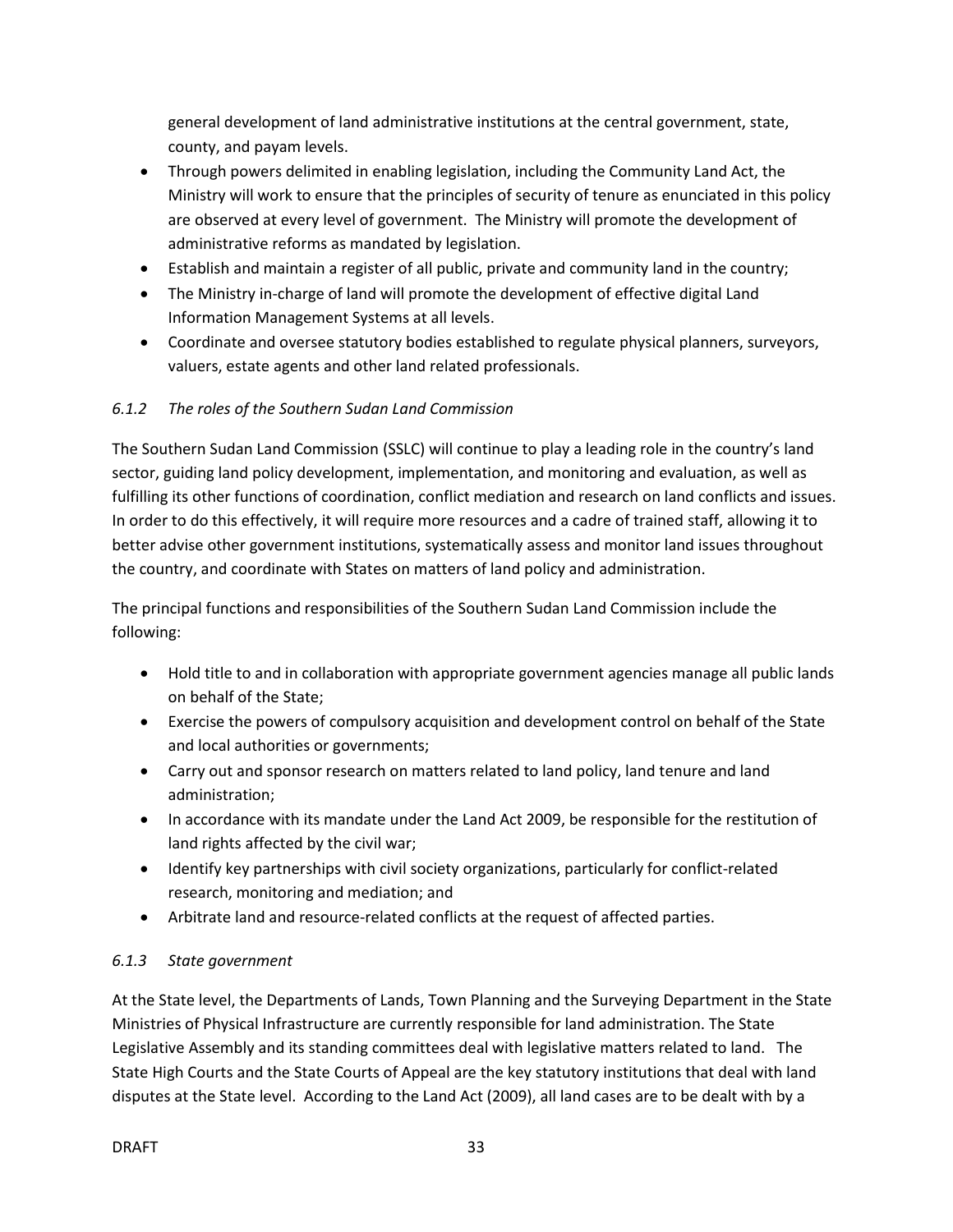special Land Division of the High Court in every state, but these divisions have not yet been initiated in most states.

- The Land Commission and the Ministry in-charge of land will work closely with the Ministry of Legal Affairs and Constitutional Development and the Judiciary of Southern Sudan and relevant State ministries to establish Land Divisions of the High Court in each State.
- State agencies will develop and deliver training on the proper use and maintenance of computerized land registration systems.
- State Ministries with land-related responsibilities will work with local colleges and training institutions to develop vocational and technical training programs in surveying and valuation.

# *6.1.3 Local-level land authorities (County Land Authorities and Payam Land Councils)*

New local-level land institutions are mandated by the Land Act 2009, including County Land Authorities and Payam Land Councils. However, there are no clear procedures for establishing such institutions and few have been established to date. Local Government Councils are responsible for planning and allotment of all Local Government Council land, leading the acquisition of land for government use, regulation of seasonal access to land (pastoralists, agriculturalists, etc.), establishment of Council Land Committees or Authorities and undertaking land management.

The Land Policy proposes that the Community Land Act provide for the establishment of County Land Authorities and Payam Land Councils. These are envisaged as civic authorities, established and empowered by law and subject to various regulations and that would act as trustees and administrators of community land rights. Traditional authorities may serve on Land Authorities and Land Councils, including in the role of Chair. But importantly, the trusteeship and administrative responsibilities over community land should be legally vested in the Land Authorities and Councils, and not in traditional authorities.

# *6.1.4 Roles of customary authorities and customary land tenure*

Historically, in Southern Sudan and other regions of Africa, rights held under customary tenure have not enjoyed a degree of legal recognition comparable to land held in leasehold or freehold by individuals or in ownership or trust by States. The Sudan's Unregistered Land Act 1970 is an egregious example of the application of statutory law to enable the State to confiscate for State purposes land held under community tenure because community rights were not formally registered in terms of an existing statute. So as to give community tenure arrangements full legal and statutory status on an equal basis with other systems of tenure, the policy recommends the preparation by the central government and the approval by Parliament of a **Community Land Act along the lines described in Policy Objective 8.** 

In addressing the multiple challenges faced by holders of community land rights and community land authorities; this Land Policy proposes the following: